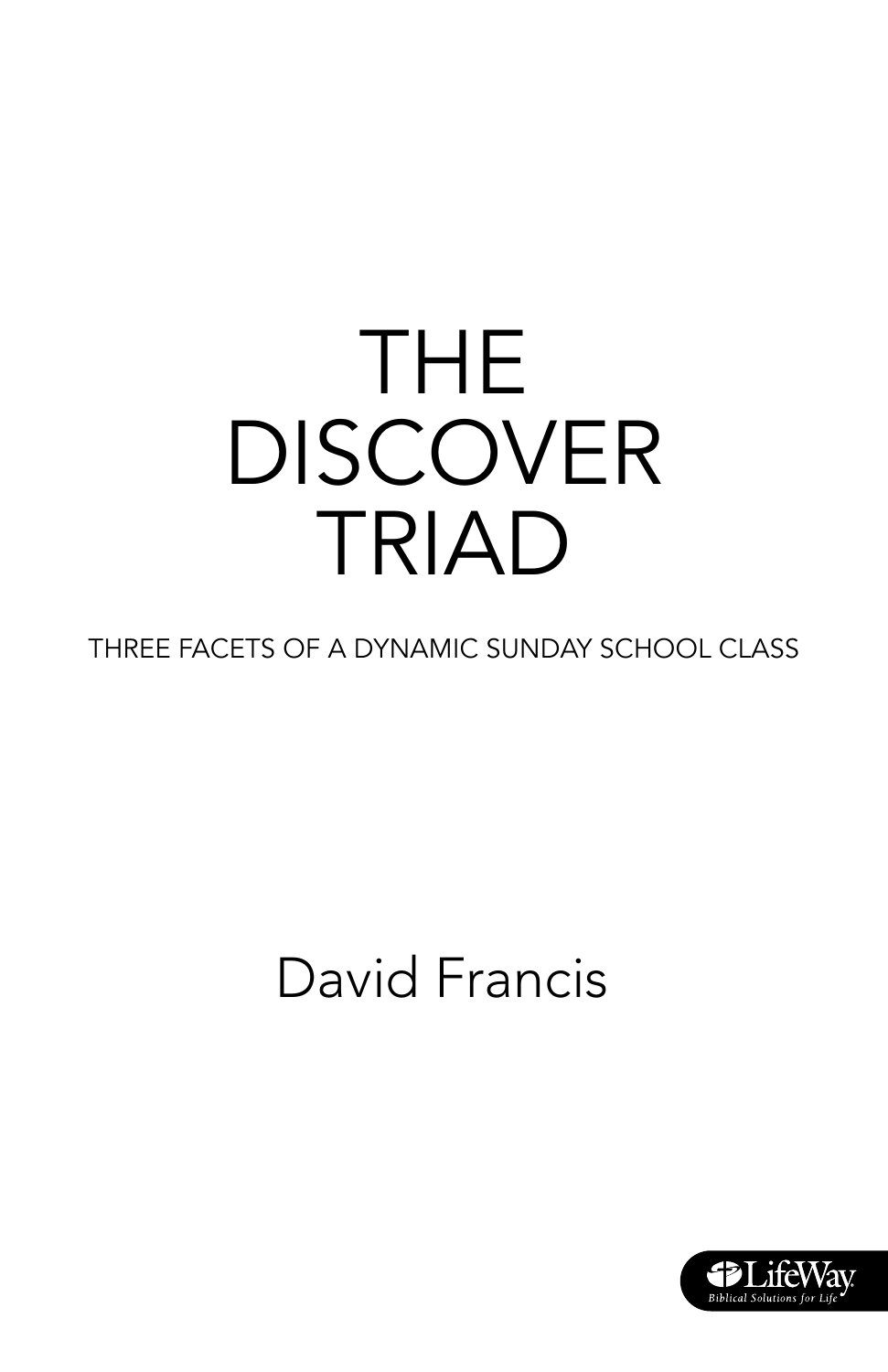© 2008 LifeWay Press Second Printing • February 2009<sup>®</sup>

Permission is granted to photocopy The Discover Triad: Three Facets of a Dynamic Sunday School Class. A downloadable version of this book is available online at www.lifeway.com/sundayschool. Additional material not included in the printed version also is available for free download at this site.

ISBN 978-1-4158-6412-8 Item 005118464

This book is the text for Course CG-1253 in the subject area Spiritual Enrichment and Evangelism in the Christian Growth Study Plan.

Dewey Decimal Classification Number: 268.1

Subject Headings: SUNDAY SCHOOLS--OUTREACH \ CHURCH GROWTH

Printed in the United States of America

Leadership and Adult Publishing LifeWay Church Resources One LifeWay Plaza Nashville, Tennessee 37234-0175



#### David Francis

Serves as director of Sunday School for LifeWay. Before coming to LifeWay in 1997, he served as minister of education at First Baptist Church, Garland, Texas. David and his wife Vickie have three sons. David and Vickie teach Preschool Sunday School and Adult Discipleship groups at Long Hollow Baptist Church, Hendersonville, Tennessee.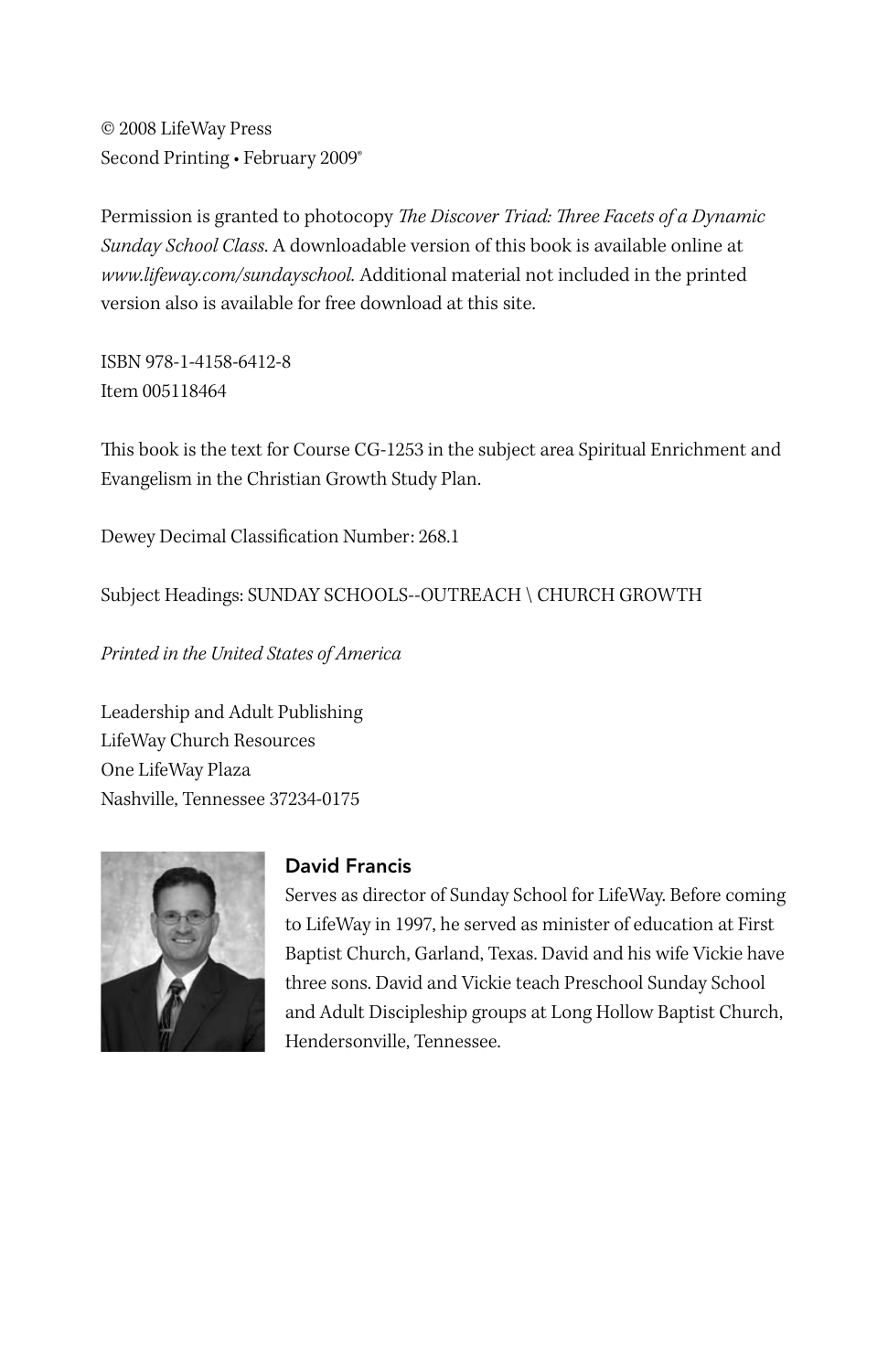### CONTENTS

| Care Group Member Pages 41 |
|----------------------------|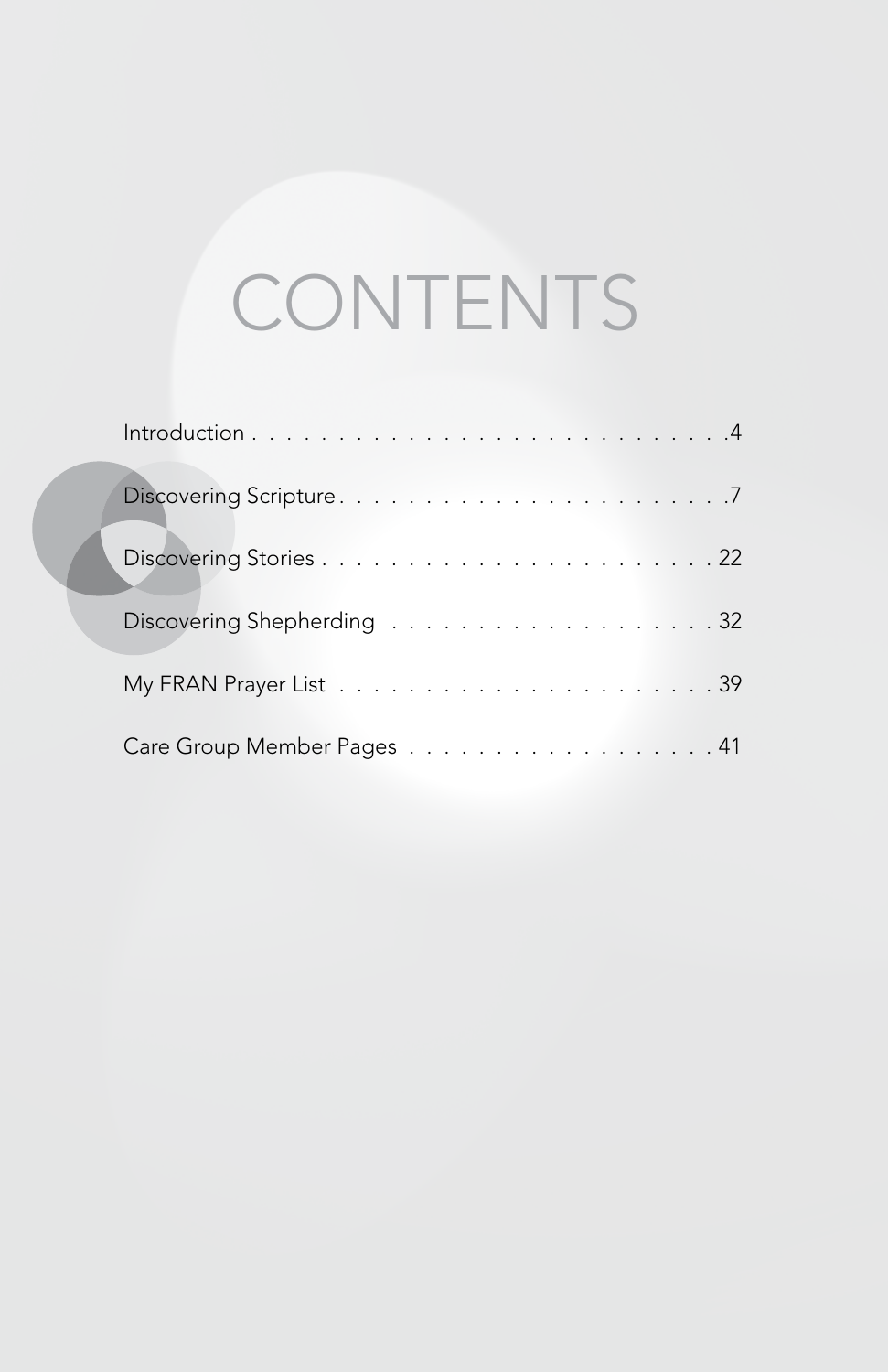# INTRODUCTION

#### **The Context: Invite, Discover, Connect**

This book is part three of four in a series based on my book The 3D Sunday School. That book described the three dimensions of a balanced Bible study ministry: Invite, Discover, and Connect. The second book in the series, I-6: A Six-Lane Strategy Toward an Inviting Sunday School, drove (pun intended!) more deeply into the Invite dimension. This book will explore the Discover dimension in greater depth. The reader would be well served to read the Discover chapter in The 3D Sunday School, which can be downloaded free at www.lifeway.com/ sundayschool, as that material will not be repeated here.

#### Discover

What a rich word! I spent a number of fascinating hours on thesaurus.com pouring over the word discover, its synonyms, and its synonyms' synonyms! "The word **discover** goes back to Latin dis- and cooperire, meaning 'to remove the covering; completely uncover.' By 1553, it was used to mean 'seeing or gaining knowledge of something previously unknown' and 'finding out; bringing to light.' You discover ('uncover') something that is already there, something that has existed but is generally unknown - but you **invent** something that has never existed before."<sup>1</sup>

#### What's a Triad?

In general terms, a triad is a unit of three. In sociology, a triad is a three person group. In chemistry, a triad is a group of three closely related elements or compounds. In geography, a triad may refer to a cluster of three cities, such as the Piedmont Triad in North Carolina. The strategic nuclear defense/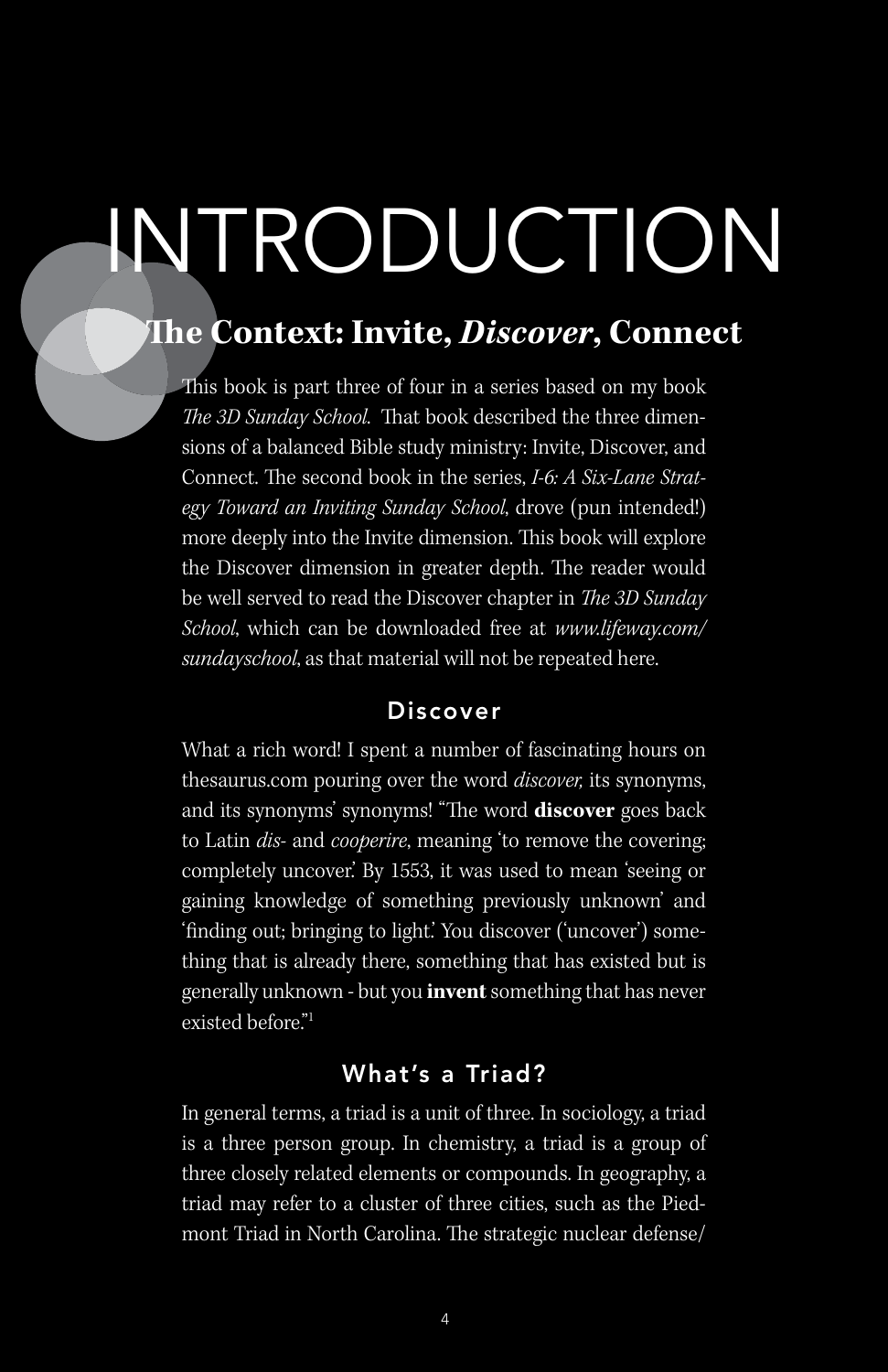INTRODUCTION

delivery system of long-range bombers, land-based missiles, and submarines is referred to as a Triad. On a computer monitor or television set, each pixel of the image is made up of a triad of three colored dots: red, green, and blue. In mathematics, the triad is the sum of one plus one plus one. The Greek mathematician and philosopher Pythagoras attributed special significance to the triad. In music, a triad is a chord of three notes. On a guitar, the notes will be strummed in rapid succession to form the chord. On a keyboard, the triad of notes will be played simultaneously. This is my favorite use of the word, and the one most analogous to what I'm calling the Discover Triad.

#### The Discover Triad

There are three important and interrelated aspects of Sunday School work that contribute to a consistently excellent Bible study experience: Scripture, stories, and shepherding. If you have read any of my previous books, you know that I believe that there is much more to an effective Sunday School ministry than what happens in the "Sunday School hour." Yet that hour—or 75 minutes in many churches—is the weekly culmination of that 24/7 ministry, whether you call it Sunday School or use some other term. It's the time it all comes together. The occasion of Sunday School is the focus of the ongoing ministry of Sunday School. It's when we count! But boys and girls, men and women are not motivated to keep coming to a class or group just to be counted. They come back because of the quality of the Bible study experience itself, and—perhaps even more—because of the ministry that has taken place apart from that weekly experience. The purpose of this little book is to motivate you to make your class a dynamic experience of discovery that people don't want to miss. It is a book for members as well as leaders. In the chapters that follow, I hope you will discover some new insights into how the triad of Scripture, stories, and shepherding can contribute to that kind of Bible study experience.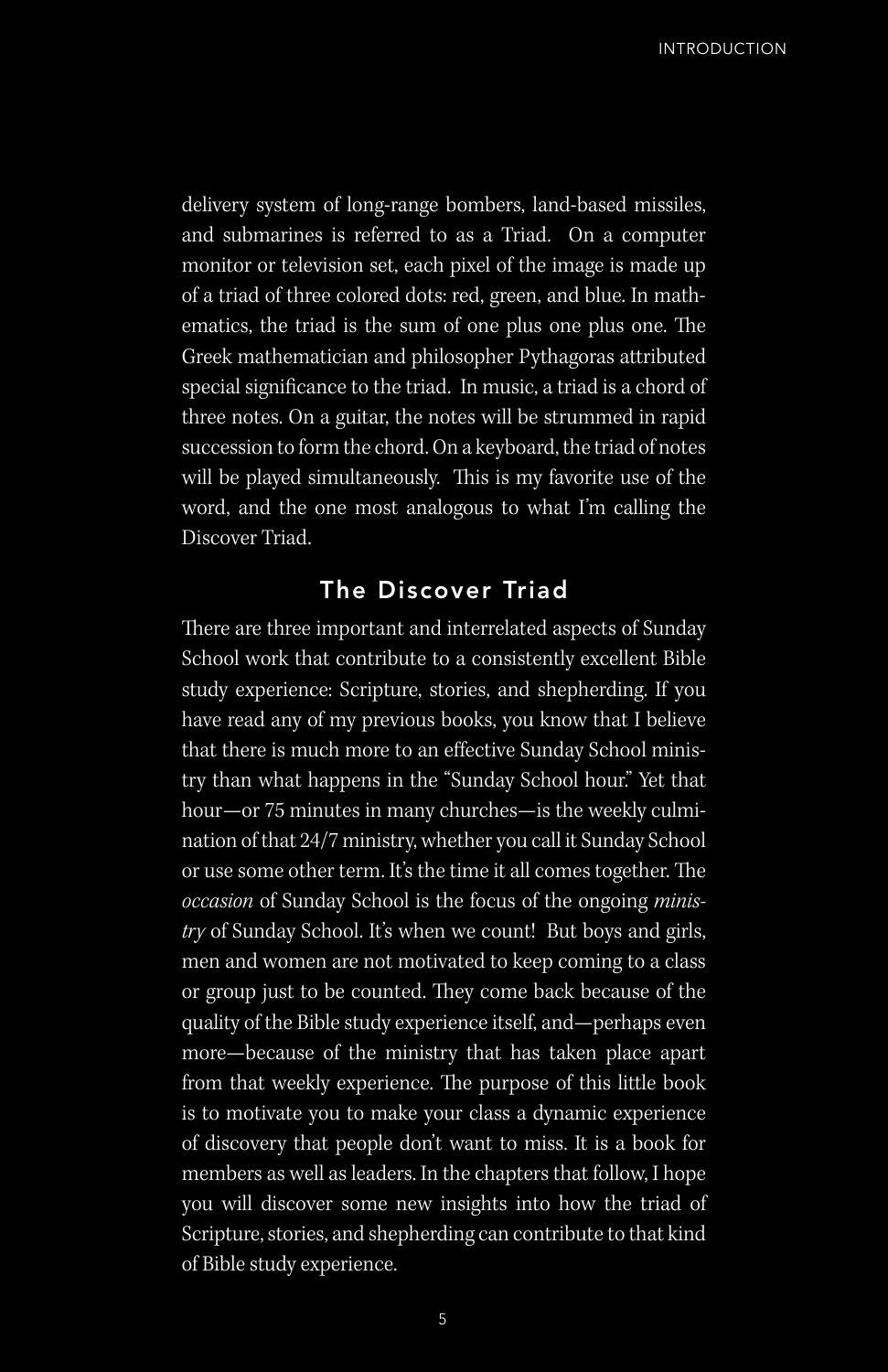

#### Three Indispensably Intertwined "Notes"

Scripture, stories, and shepherding are the three "notes" of the Discover Triad. Each is intertwined with the others to create a great group experience. Scripture is about Bible study and teaching, discovering truths that have always been there, that have existed but are generally unknown. Scripture comes alive in the context of the stories of the learners, as they share how their stories have been impacted by God's story. The way you get to know people's stories—their dreams, their hopes, their challenges, their failures, their joys, their sorrows—is through a system of shepherding. Shepherding finds its basis in the Scriptures. And thus the cycle continues. I almost used the analogy of the "hat trick" instead of the triad. The "hat trick" is used in athletics to describe accomplishing three of something in one game. The most familiar is in hockey, in which a player who scores three goals in one game is said to have turned the hat trick. There are similar hat tricks in cricket (where the term originated), soccer, baseball, and even auto racing (starting on the pole as the fastest qualifier, winning the race, and clocking the highest single lap speed). But my friend Bill Craig reminded me that the hat trick is a rare occurrence. The Discover Triad, on the other hand, is something we want to strive toward every single time our class gathers for fellowship around the Word of God. When Scripture, stories, and shepherding come together on the same occasion, it's like—well, music! Would you like to have that kind of class experience more often? That's the goal of understanding the Discover Triad. Let's get started!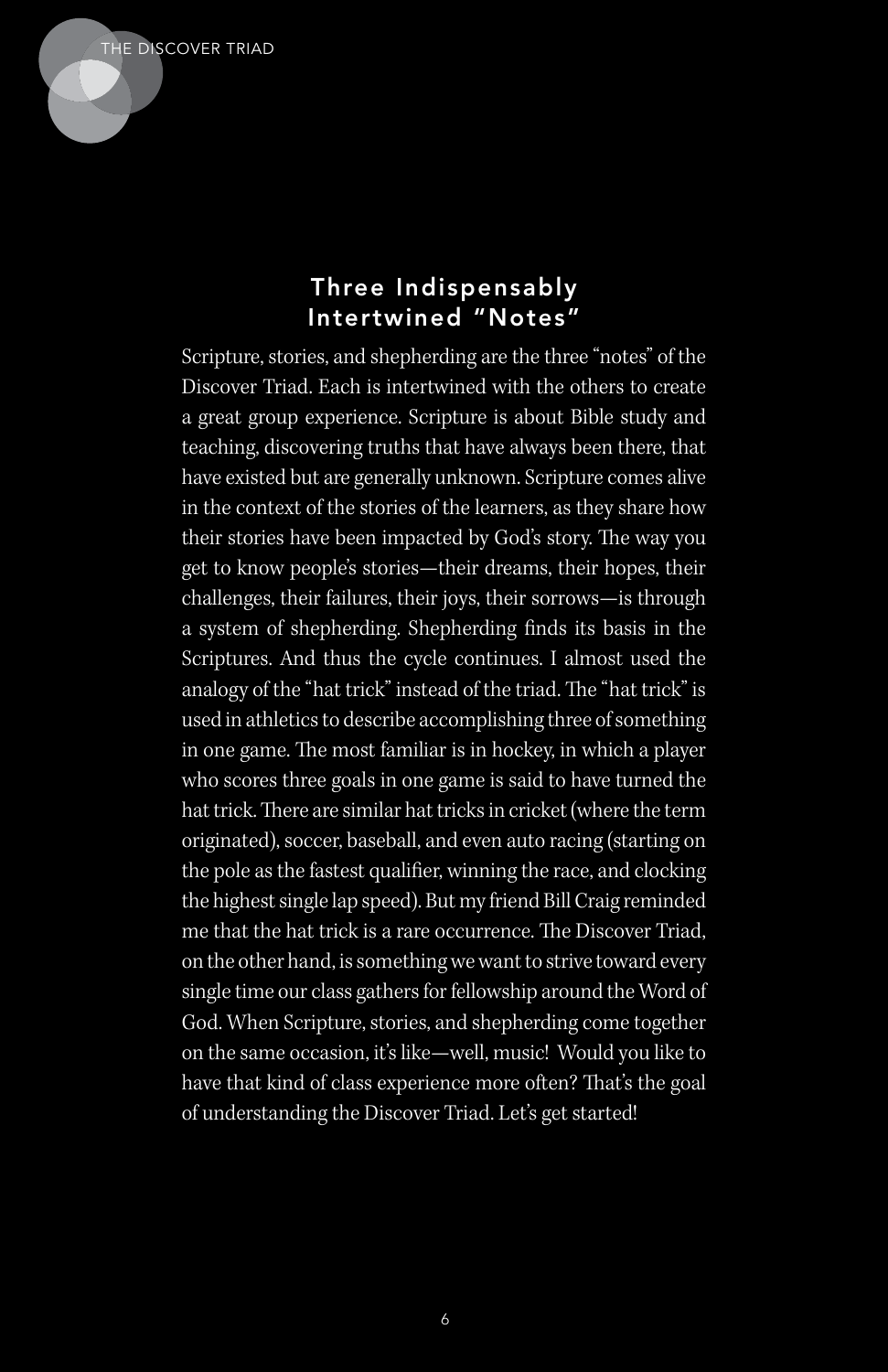# DISCOVERING SCRIPTURE

#### Sunday School's One Textbook

The textbook of the Sunday School is the Bible. While the Sunday School movement has taken on different expressions in different faith traditions, there is one thing that has remained at its center: the teaching of Holy Scripture. It's been that way since the very beginning. The Sunday School movement began in the 1780s. Robert Raikes is considered the father of Sunday School. Raikes was a newspaper publisher in England, and his primary social concern was prison reform. As he observed his city of Gloucester on Sundays, he was deeply concerned about the plight of the children who ran through the streets on that day. It was an era before the introduction of child labor laws, and for many of these children, Sunday was their only day off after six long days of factory work. Raikes knew that these kids were destined for a life of poverty at best, and of prison at worst. His solution? Create a place for children to learn how to read and write, and also to learn how to be good citizens. So he hired teachers and opened the first Sunday School. His textbook? The Bible!

#### What about Curriculum Materials?

As the Sunday School movement spread to the Americas, Sunday School "scholars," as the pupils were called, were rewarded for their good behavior and scholarship by having the privilege of checking out books from the school library. A later development was to provide each scholar with an inexpensive take-home paper, published by various Sunday School societies. Denominational publishers, such as the Baptist Sunday School Board (now LifeWay Christian Resources), continued this practice, then added the innovation of the Sunday School "quarterly" as a way to help every member prepare ahead of time for the class experience. Yet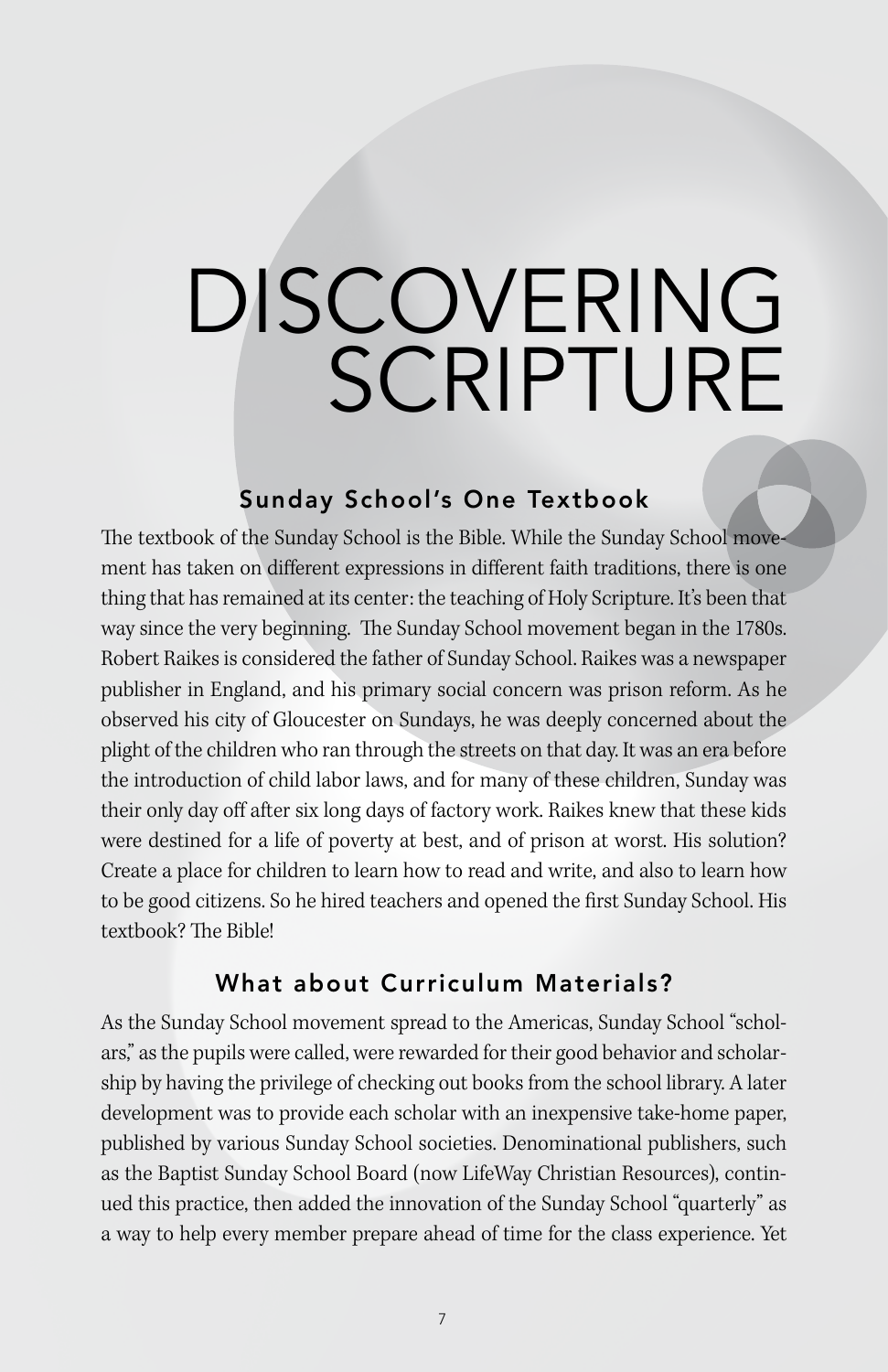the focus of all these materials was to help Sunday School members understand and apply the teachings of the textbook—the Bible—and to help teachers guide Bible study in a systematic, educationally sound, life-stage-appropriate, and interesting way. And thus it remains today. The curriculum materials, devotionals, and magazines distributed through Sunday School are valuable tools for helping members prepare for the group session and apply what they learn there. These helpful materials, however, are supplements that support the primary textbook the Word of God.

#### Bible Study Curriculum

Sometimes people refer to the materials as "Sunday School curriculum." We all know what that means, but technically *curriculum* refers to the overall plan for Bible study. For example, LifeWay curriculum is developed around a systematic study of 15 biblical concepts. Curriculum for preschoolers and children is built on a three-year plan, one year of which is a survey of the key stories of the Old and New Testaments. Curriculum choices for students and adults include threeyear, six-year, and eight-year plans. The curriculum materials are then developed around these plans. When choosing materials for your Sunday School, whether you choose LifeWay or another publisher, one of your goals should be to provide leaders and learners with a curriculum plan that gives them a balanced treatment of the Bible's books, topics, and characters.

#### Scripture: The Heart of the Sunday School Movement

Bible study, or perhaps more accurately, Bible teaching, is at the very heart of the Sunday School movement. Although some churches and classes have experimented over the years with studies of trade books and other materials, the overwhelming majority of Sunday School classes across all faith traditions still have Bible teaching at the center of the group experience. That's particularly true of churches and classes that desire to reach out to unchurched persons. The research of LifeWay President Thom Rainer among the unchurched found that most say that if they take the time to attend a church or small group, they want to go to one that teaches the Bible!<sup>2</sup>

#### Teachers: The Heartbeat of the Sunday School Movement

Recently I enjoyed great conversations during our annual summer Sunday School leadership events at LifeWay Glorieta and Ridgecrest Conference Centers<sup>®</sup>. In fact,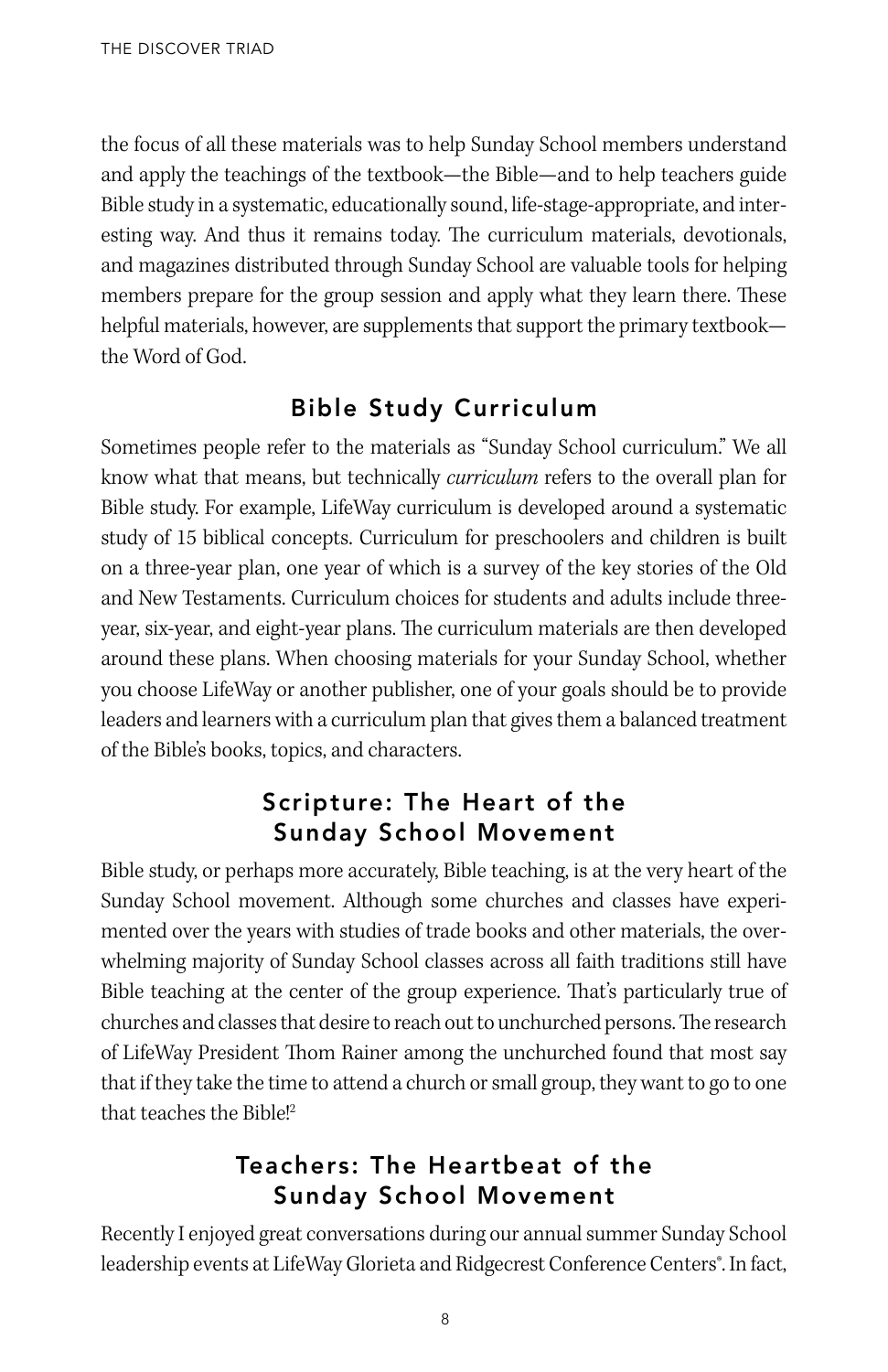I have a similar conversation with someone almost every year at these wonderful mountain retreat centers. It goes like this: I have introduced myself to someone before the evening worship experience, or walking to a morning or afternoon conference, or standing in line at the dining hall. As we visit, I ask: "What do you do in your church?" Every year, I meet at least one person who replies, "Oh, I'm just a teacher." And every year, I scold them for saying that! Then I try to offer a strong word of encouragement, emphasizing that the Sunday School movement has not been built primarily by ministers, but by men and women who have made a commitment to follow God's call to be teachers of preschoolers, children, youth, or adults. Teachers—or as my colleague David Apple likes to call them, Discover Leaders—are the heartbeat of the Sunday School.

#### Learners: The Focus of the Sunday School Movement

Sunday School teachers don't just teach the Bible. They teach people the Bible. Since the beginning of the movement in England, the focus has been on people. Robert Raikes' purpose was clear: transformation. His goal was not merely to see young people—and, as the movement spread, adults—gain a head knowledge of the Bible. He desired to see their lives transformed: productivity instead of poverty; promise instead of prison. Raikes wanted to help children avoid physical imprisonment. Many people then and now are spiritually imprisoned, or headed in that direction. In reality, the goal of Sunday School today is not all that different than at its founding: to help people escape or avoid lives of spiritual bondage through the transforming power of the Word of God. I found the following quote on the header of the Web site for SidewalkSundaySchool.org, an organization that conducts "mobile" Sunday Schools on the streets of high-density urban areas and ghettos around the world: "A Hundred Years from Now … it will not matter what my bank account was, the sort of house I lived in, or the kind of car I drove … but the world may be different because I was important in the life of a CHILD."<sup>3</sup> That captures the focus of the Sunday School movement.

#### The Class: The Genius of the Sunday School Movement

Wouldn't it be great if there were a teacher for every individual man, woman, boy, and girl who wanted to study the Bible? Well, it's quite obvious that there is not. Thus the development of the Sunday School class. It's ingenious! A group of people who gather together, usually once a week, to learn from the Bible, facilitated by one or more leaders, in the context of a fun and caring fellowship of people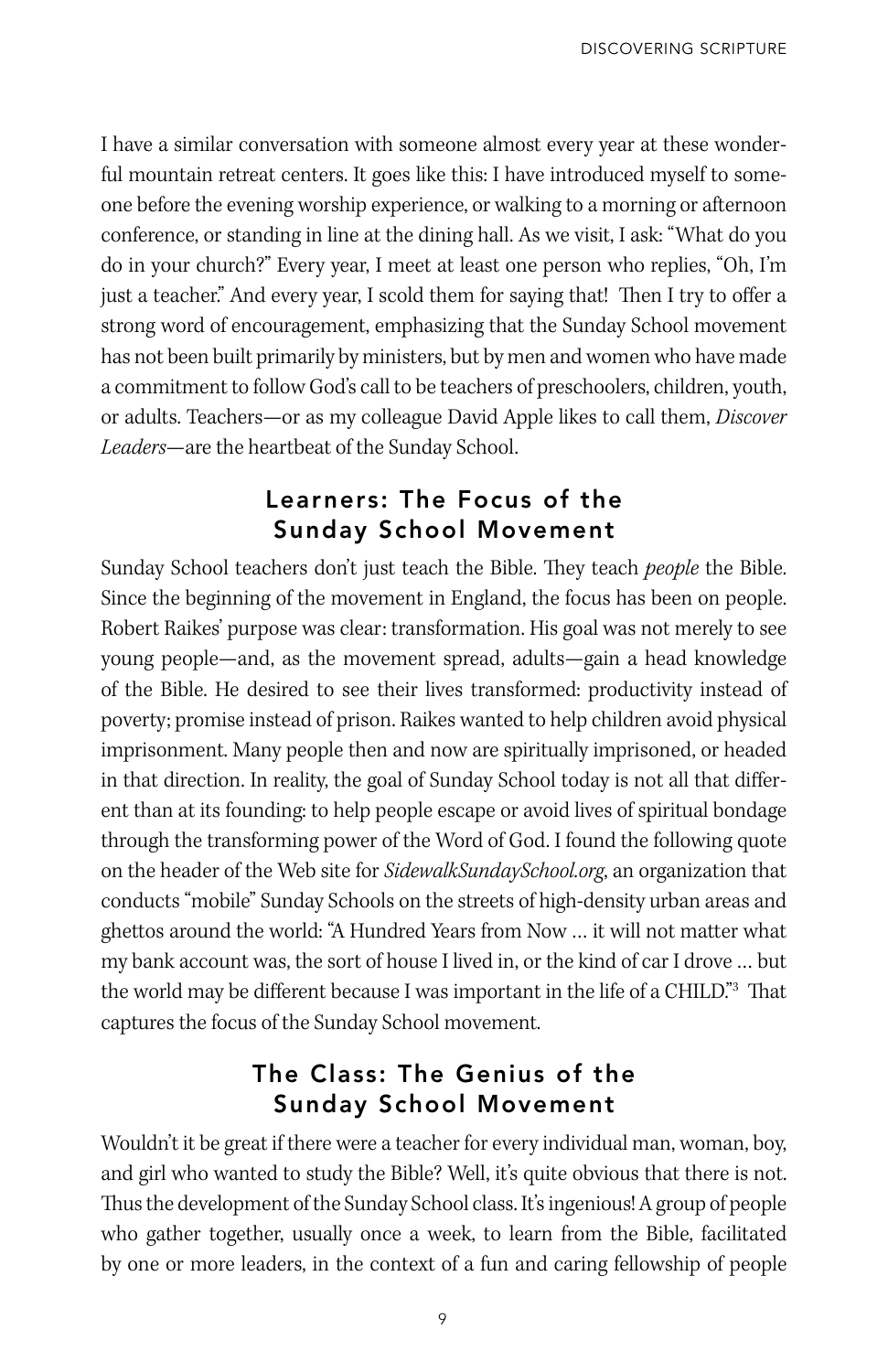navigating a similar stage of life. The rest of this book is devoted to helping your class create the kind of environment and experiences that will make it a top priority in the lives of its members, and a safe, secure, and satisfying place to invite others as well.

#### Discovery: The Mark of a Dynamic Sunday School Class

Thomas J. Cook, retired Sunday School Director at Jersey Baptist Church in Ohio says, "The only teaching that is teaching is that which produces desirable changes in the life of the learner. The only learning that changes conduct significantly is learning that is *self-discovered* and *self-appropriated*. Never *tell* anyone anything that you can lead him to *discover* for himself."<sup>4</sup> Dynamic Sunday School classes practice this principle. It takes work on the part of the leader and the learners. Of course, the teacher has to lead the way in discovery teaching, but the members must also become enthusiastic about discovery learning.

#### Preschoolers: Natural Discovery Learners

George Yates, Director of Operations for Central Coast Baptist Association in California, in his excellent book, *Teaching That Bears Fruit*, says: "The best way to determine whether or not this [someone standing before a group and dispensing information] is part of our natural learning temperament is to study a group untainted by a regimented system of teaching. I know of only one true cross-section of people that fit this criterion—preschoolers. . . . They learn through discovery and imitation."<sup>5</sup> It is an incredibly frustrated preschool teacher who tries to get a room of four-year olds to sit still and listen for more than a few minutes! Preschoolers are natural discovery learners. They don't read the instructions that accompany the Legos' or Lincoln Logs™, or even look at the pictures on the box. Yates states that discovery learning is "a natural, God-given, instinctive learning ability . . . It is only appropriate that Jesus use a God-given instinctive ability to assist His listeners in the learning process. Since it is a natural, God-given, instinctive learning ability, we should employ it. Jesus did. Jesus used discovery learning throughout His ministry. He still uses it today."<sup>6</sup>

#### Learners or Listeners?

Listening does not equal learning. Talking does not equal teaching. In many classes, however, that is the formula: the teacher talks, the members listen. Yates says, "If we want spiritual transformation to take place in the lives of our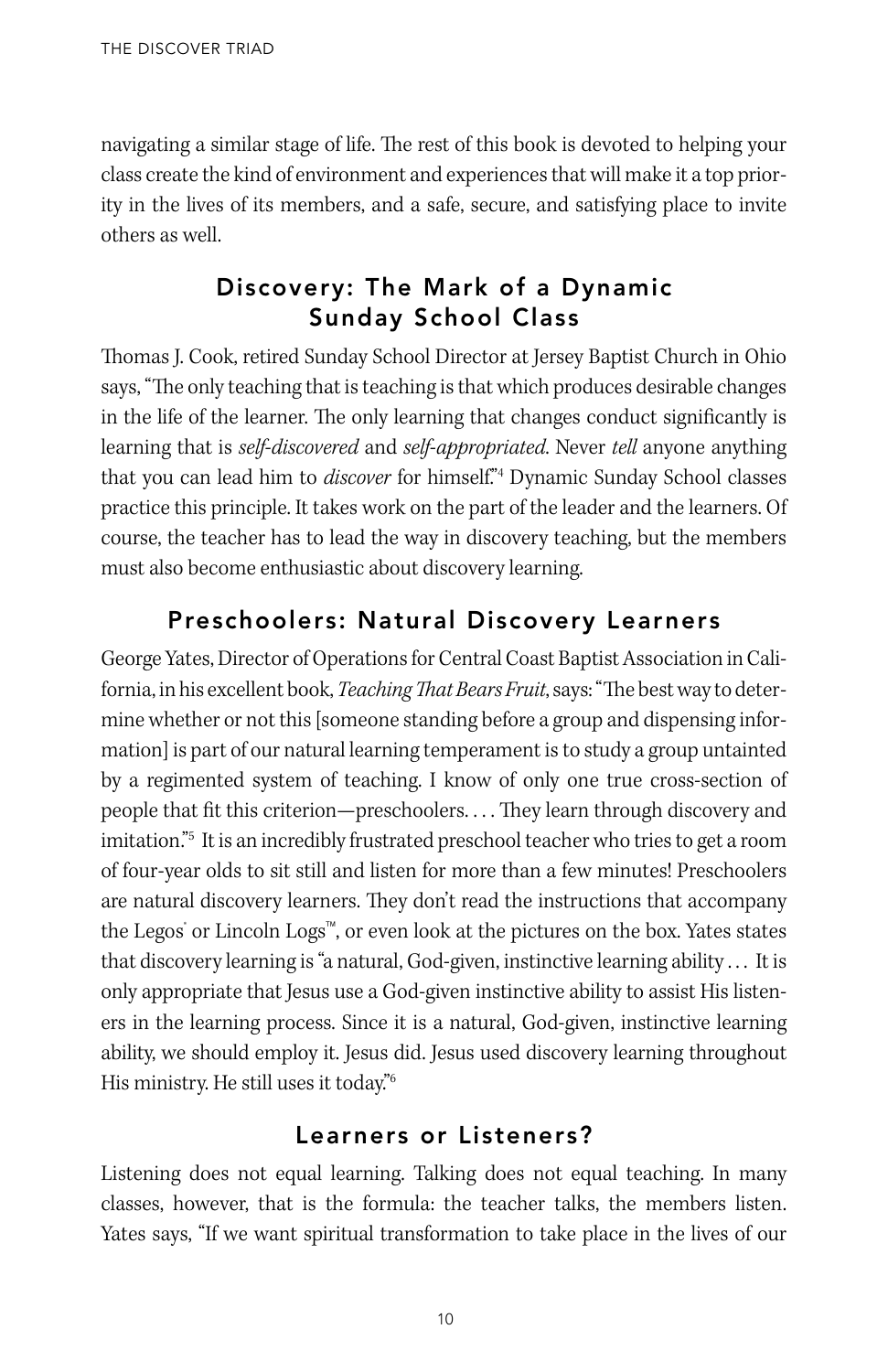listeners, we must allow them to become learners. Many believers walk in and out of churches week after week with no real learning because we have not allowed or challenged them to become learners."<sup>7</sup> So why do so many teachers, especially adult teachers, but also teachers of youth and children as well, teach primarily by talking? One reason is because they have worked really hard all week, perhaps spending many hours in study, with only 30 minutes or so to share the fruit of that study. And in order to cover the assigned material, the teacher needs to remain in control. In an article I discovered on the Internet, David Hammer, a physics professor at Tufts University, exhorts his fellow science professors, "Discovery learning depends on discovery teaching."<sup>8</sup> Teachers must give up some control and certainty in favor of activities that allow learners to discover. Whether in a college class or a Sunday School class, there will always be the classic tension between covering the content and guiding learners in discovery. The advantage a Sunday School teacher has over a college teacher is time. A typical college semester consists of about 45 classroom hours over a period of around 15 weeks. The material must be covered by the end of the semester so that students will be ready to pass the final exam and demonstrate that they have mastered the content. While most Bible study curriculum plans set forth content to be covered, the final exam will be less about how the learner mastered the content and more about how the content mastered the learner. Our final exam will not be about how much Bible we learned, but how much Bible we lived. As James exhorts, "Be doers of the word and not hearers only." (James 1:22) Discovery teaching is about producing doers.

#### Questions: A Key to Discovery Teaching and Learning

Jesus of Nazareth was the Master Teacher. He is the Word of God become flesh. He is the Wisdom of God become human. He is the agent of Creation experiencing the life of the created. And yet, when He visited our planet, and embarked on the three-year teaching ministry that preceded His ultimate sacrifice and resurrection, He asked a lot of questions. When someone asks me a question about my field of expertise, my tendency is to launch immediately into a detailed answer. But when Jesus was asked a question, He was more likely than not to respond with either a story or a question of His own. My favorite example is found beginning in Luke 10:25-37. Jesus is asked perhaps the most important question anyone can ask, "Teacher, what must I do to inherit eternal life?" Rather than sharing the plan of salvation, Jesus answered with a question: "What is written in the law.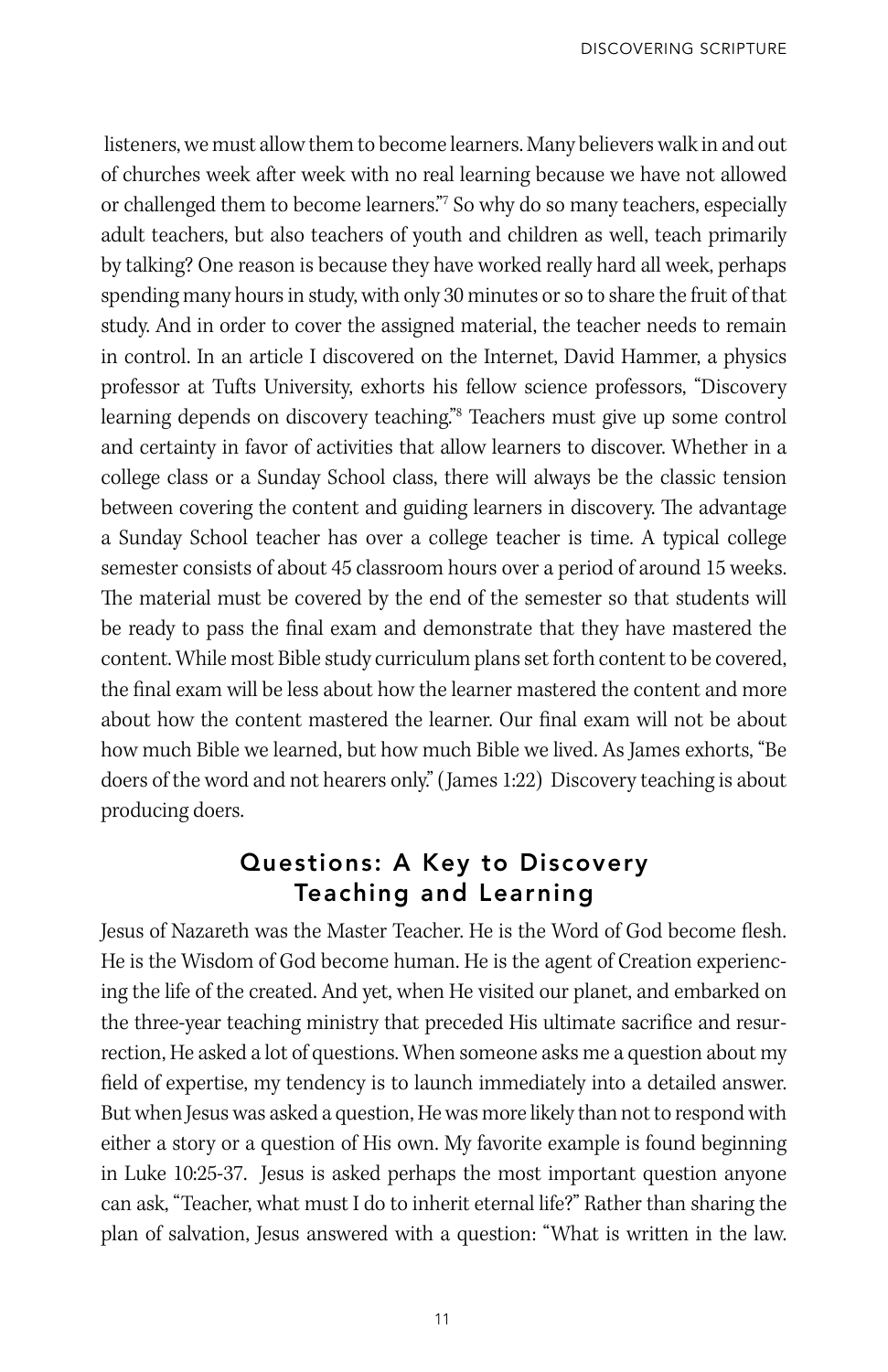How do you read it?" The man answered with the great commandment, and Jesus commended him, "You've answered correctly. Do this and you will live." But the man asked Jesus to clarify the commandment by inquiring, "And who is my neighbor?" The Scripture says that Jesus "took up the question" by telling the story of the Good Samaritan, concluding with yet another question! This is a great example of how discovery learning takes place, and how questions can be a catalyst.

#### Discovery through Teaching by Asking Questions

This is the actual title of an article I discovered on an Internet site promoting The Great Books Summer Program (GBSP), an experience for kids. The article captures an interview with Nora Palmieri, who answered questions around the programs approach, teaching by asking questions: "GBSP isn't just about great literature…it's about teaching kids to think. Our Socratic-style seminars stimulate young minds by investigating big themes and big ideas." Here are a few quotes from that interview:

Helping people think about big ideas requires finding rich literature that raises important questions. It also requires someone who can model good thinking and respect for ideas through his or her questions and listening skills.

Discussions and lectures help students reach an awareness of their own reactions as they read the texts and encourage them to think about issues raised by those texts.

While the formal classroom discussions focus on assigned readings, it is all the thinking and discussing that help students connect ideas, appreciate and respect the opinion of others, and continue to think critically about the important issues raised by the readings.

Exchanging ideas provides new solutions and builds an understanding between people. As a parent, I hope my children will reflect, listen to several viewpoints, and weigh evidence … that in exploring a big idea such as "justice," my children will learn to act in a just manner ... that in considering the meaning of "freedom," they will value and defend freedom … that by determining the characteristics of a hero, they will realize their own potential to be heroic.<sup>9</sup>

Isn't that the very kind of thing we hope will happen in a Sunday School class? The literature we study is the greatest of the great literature: the Bible. The big ideas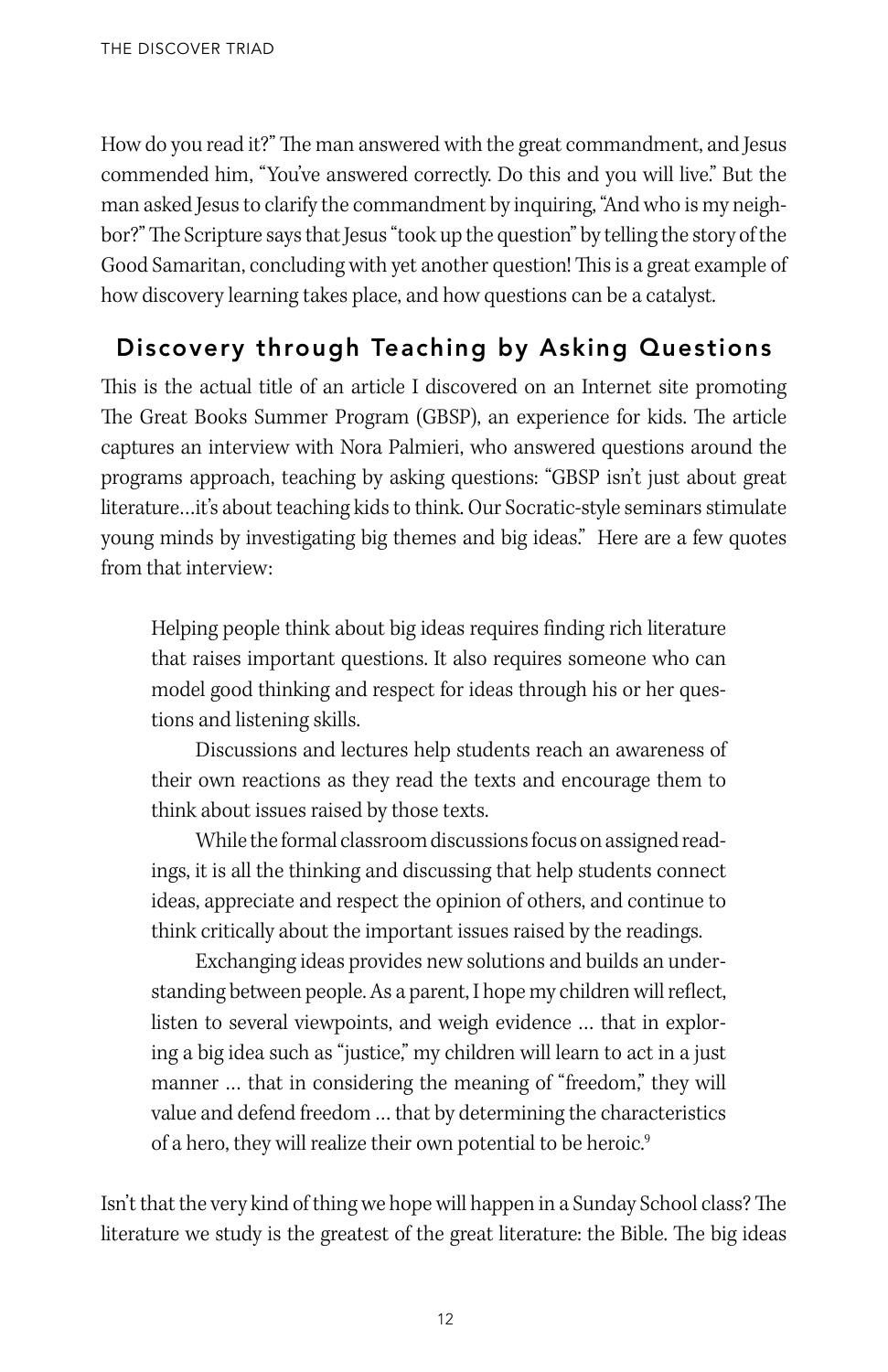we wrestle with are the most important ones of all: the questions of life or death, heaven or hell, faith or fate, love or hate, hope or despair, joy or fear, meaning or purposelessness.

#### Questions: Appropriate for All Ages and Learning Styles

There are two teaching methods that are appropriate for almost everyone: questions and stories. Stories comprise the second aspect of the Discover Triad and will be the subject of the chapter that follows. There are many other teaching/learning methods, but not all are appropriate for everyone. Questions are a universal method! My wife Vickie and I teach pre-K Sunday School. Even at the age of four or five, kids can apply a lesson on helping by answering the question, "What are some ways you can help your mom or dad?" In fact, questions can be asked not just in the formal group time, but throughout the session as the children engage in a variety of activities. Children, youth, and adults require different kinds of questions to provoke them to think about and apply what they are learning. Yates says, "If I can encourage you to begin with only one principle … it would be to become a student of the question. Study the use of questions by other speakers and master teachers. Proper employment of questions not only comprises the wording; it also encompasses voice tone and inflection, body language, eye contact and the emotion of the question."<sup>10</sup> One question that has become a personal favorite for drawing out people less extroverted than myself whose facial expression indicates they might have something to share is simply, "Do you have a view on this?" Often the insight they share is a blessing to the entire group.

#### Whoever Asks the Questions Controls the Conversation

This is an old but true adage. The Gospels report many occasions where someone tried to disarm or distract Jesus with a question, usually about something controversial. Jesus retained control of the conversation by asking a better question! Some adults are pros at asking rabbit-chasing questions. Kids can ask some tough questions, too. In the article "How to Answer Tough Questions from Kids," Carrie Beth Tonks offers some suggestions for answering questions like "Did God have a mom and dad?" Some of the guidelines she offers to teachers of children are applicable to most any situation: "Answer the question that is asked, be a good listener, make time for conversation, and get on the child's level."<sup>11</sup> Such questions and conversations tap into the way kids learn. Not surprisingly, when facilitated effectively, it's the way most youth and adults learn best, too.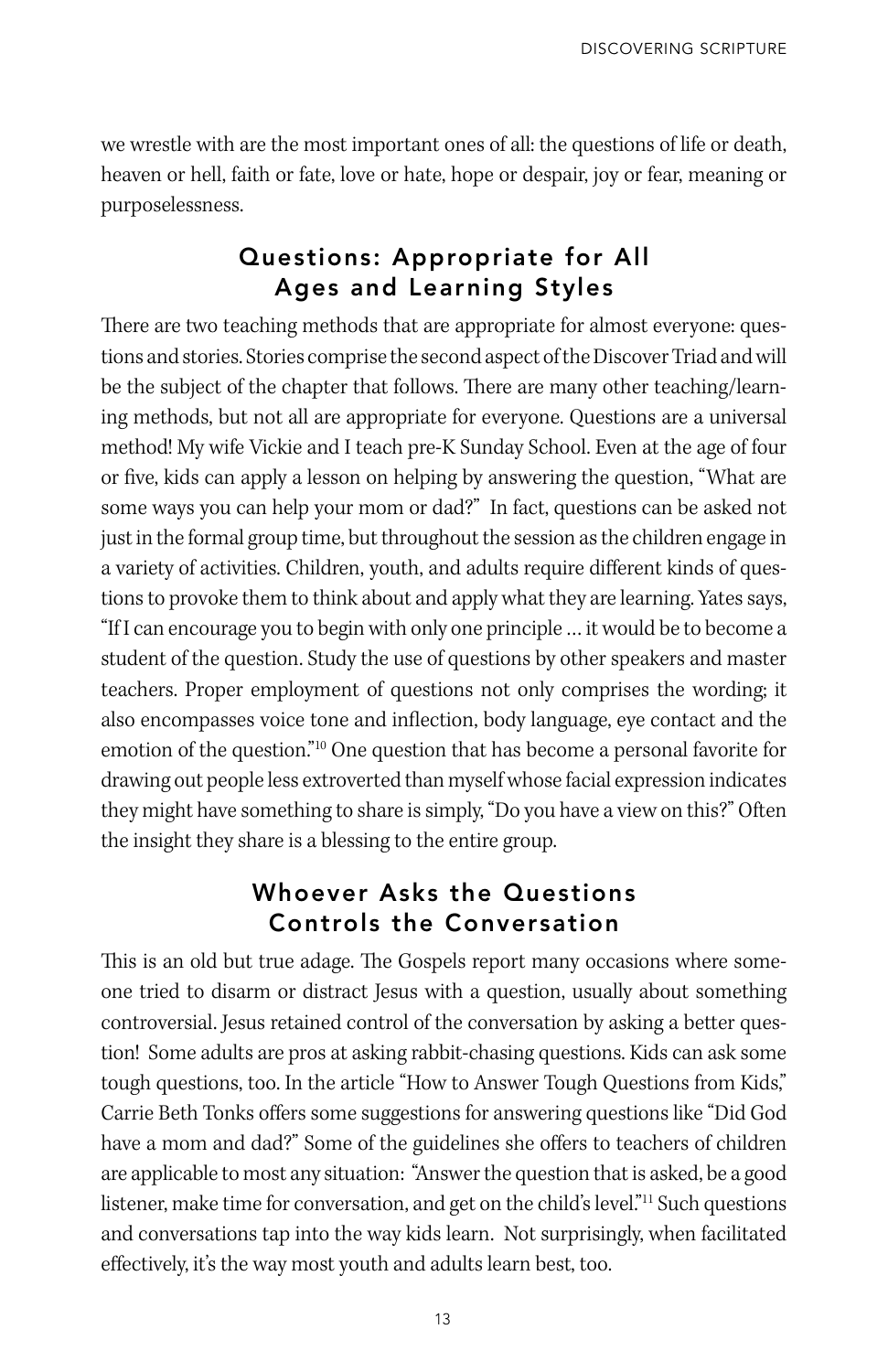#### Discussion: Only as Good as the Questions

If I had the choice of sitting through a great lecture or a poor discussion, I would pick the lecture every time! To many people, however, discussion is always better than a lecture. Educational research indeed indicates that people do retain and apply more of what they learn in a productive discussion than they do from a lecture, and usually have a better attitude and higher motivation toward learning. There is an old saying that defines lecture as a process whereby information is transferred from the notes of the speaker to the notes of the listeners without having gone through the minds of either. Sounds like my college chemistry class! But in a poor discussion, sometimes it seems that words go back and forth without going through anybody's brain either! The solution: great questions. In fact, good questions interspersed throughout a lecture improve that teaching method as well.

#### Three Types of Questions

There are basically three types of questions: open, limiting, and closed. **Limiting questions** have a set of correct answers. "At the end of 1 Corinthians 13, what three things remain according to Paul?" These types of questions have limited value for provoking discussion, but can be used to get a group back to the Scripture or summarize a point. **Closed questions** have an obvious answer, or at least one the learners perceive should be obvious. Comedic educators say these are the types of questions that can usually be answered (a) yes, (b) no, or (c) Jesus! "Which of the three—faith, hope, and love—does Paul say is the greatest?" is an example of a closed question. Questions like this may actually restrict group interaction rather than lead to discussion. **Open questions** don't have one correct answer. They allow participants to share their thoughts about the subject at hand. Such a question from 1 Corinthians 13 might be, "What does Paul's statement 'Love never ends' (v. 8) mean to you?" A more open question might be something like this: "From your reading of 1 Corinthians 13, what truths stand out to you?" For some additional ideas around this topic, check out www.godsquad.com, a ministry equipping tool of Campus Crusade for Christ. Click on the links "Discovery Questions" and "The Art of Discussion." I really like their "Ten C's Concerning Quality Questions." The ten are: concise, clear, complete, connected, conversational, challenging, contestable, creative, controversial, and considerate. Check the Web site for a description of each.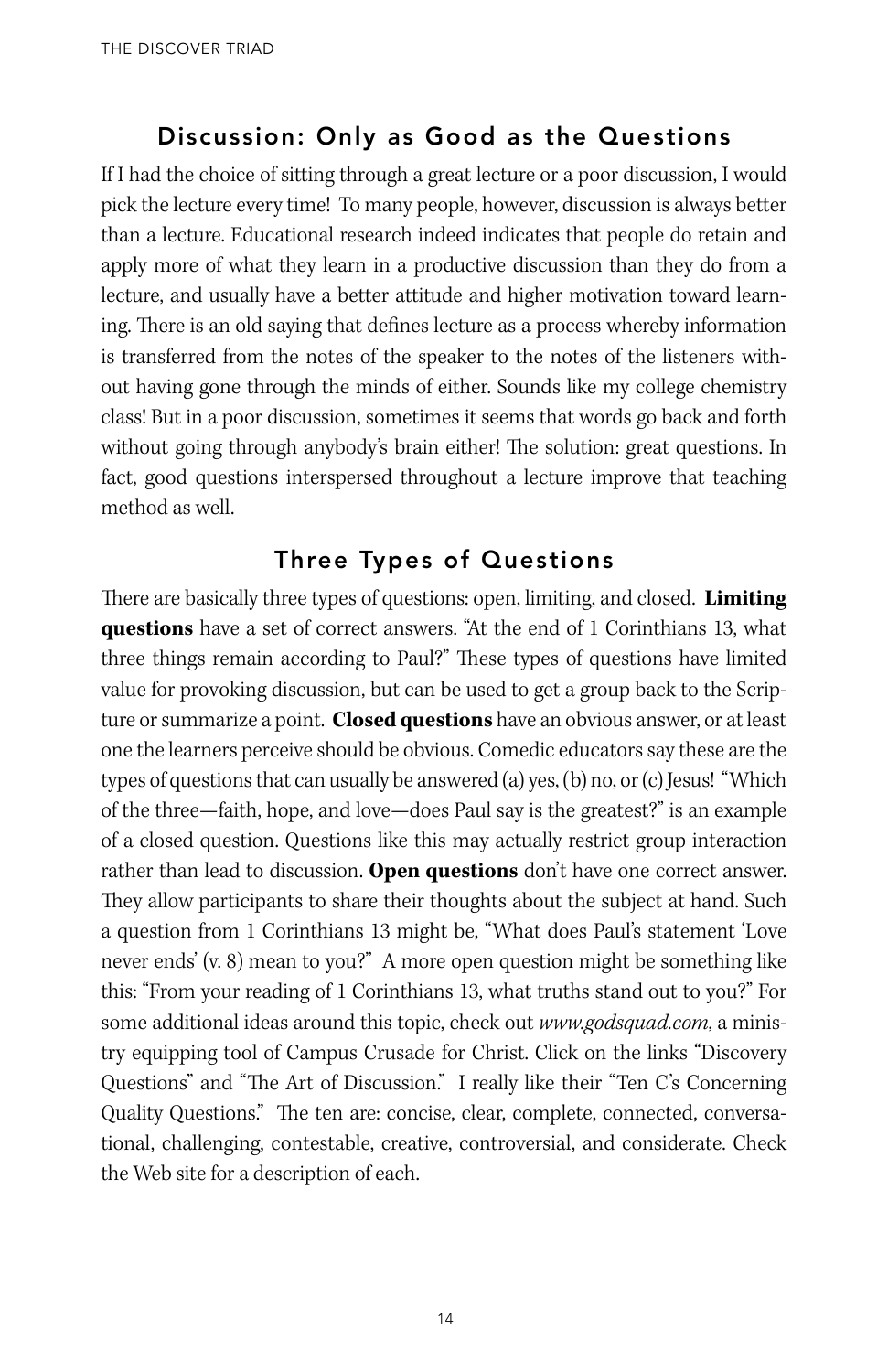#### More Types of Questions

Stephen Brookfield and Stephen Preskill in their book Discussion as a Way of Teaching say, "at the heart of sustaining an engaging discussion are the skills of questioning, listening, and responding."<sup>12</sup> They identify several types of questions, including questions that ask for more evidence ("How do you know that?"), questions that ask for clarification ("What's a good example of what you are talking about?"), open questions, linking or extension questions ("Is there any connection between what you've just said and what Jerry was saying a moment ago?"), hypothetical questions ("In the video we just saw, how might the discussion have been different if the leader had refrained from lecturing the group?"), cause-andeffect questions ("How might halving our class size affect our discussion?"), and summary and synthesis questions ("What do you understand better as a result of today's discussion?").

#### Participation: The Evidence of Discovery Learning

If boys and girls, men and women are going to discover Scripture, they need to be active learners. Sitting quietly may be a polite posture for Sunday School, but it is certainly not the posture of discovery. Active learning is far superior to passive learning in terms of retention and transformation. Have you ever gotten stumped at your computer, and asked someone for help? Which helped you more: the person who sat down in your chair, hammered out some quick strokes, and fixed the problem, or the person who let you do the keyboard work while they patiently guided you through the steps? You retained more if the helper let you do the work, rather than simply showing and telling. That's the basic idea behind discovery learning in a Bible study group, too. Discussion is just one of dozens of teaching/ learning methods that help people participate. In a preschool or children's class, discussion may look more like one of the word's synonyms: dialogue or conversation. While kids are engaged in various activities or projects, the teacher watches and listens for teachable moments, and shares a Bible thought or Scripture verse as appropriate. Learners in adult and student classes also need to participate in asking as well as answering questions. The teacher should not be the only one in the class who asks questions of the learners, or the only one in the group who answers questions from the learners. A class where discussion is really just a series of dialogues, all involving the teacher, there is yet work to do to develop an environment of discovery. Think how refreshing it might be if another learner in your class asked, "Do you have a view on this?"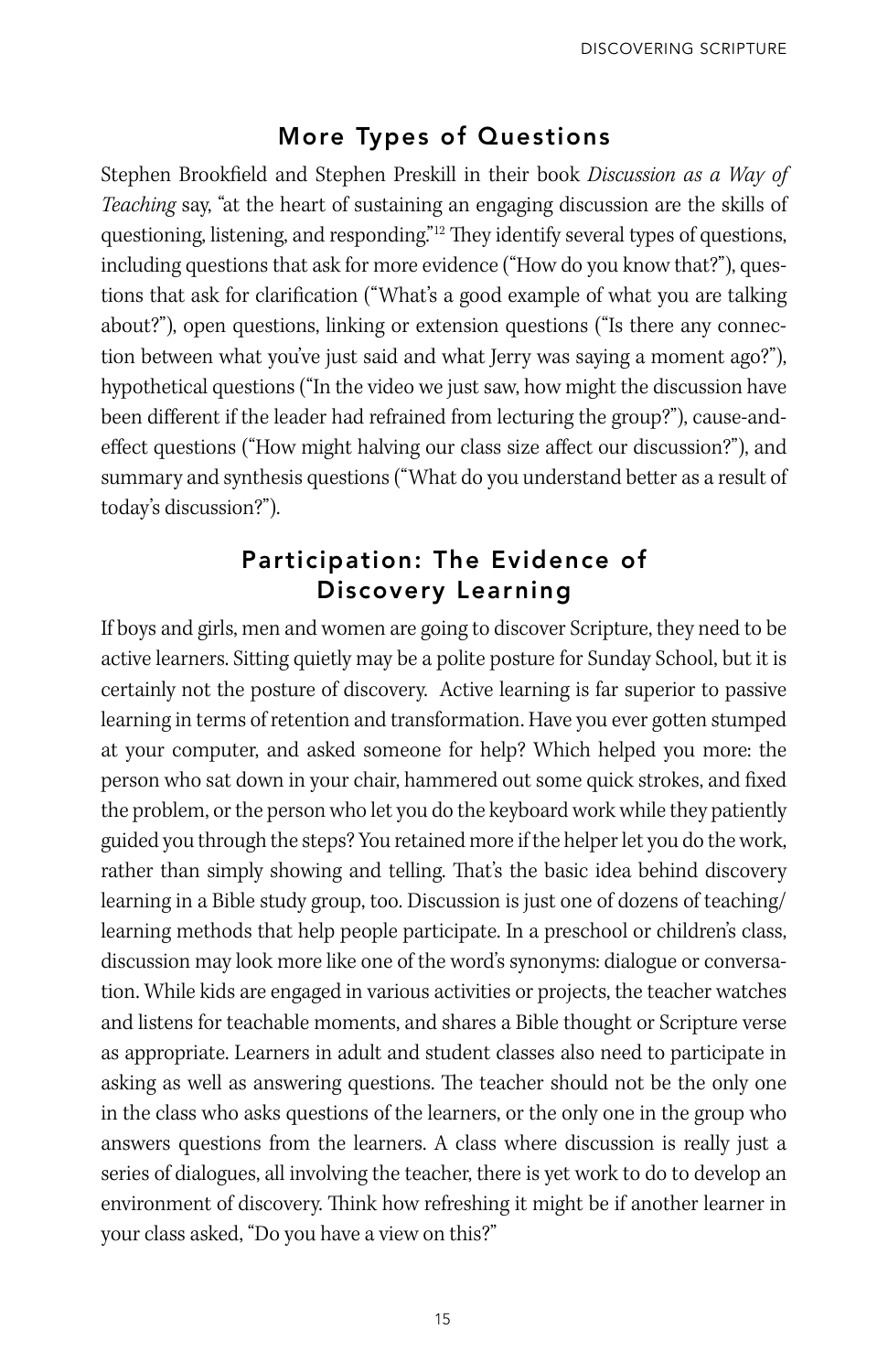#### Conversational Moves

Brookfield and Preskill prescribe what they call "conversational moves" to help students develop participation skills beyond just doing their share of the talking. They randomly distribute three-by-five inch cards to each member of the class, who is to practice the move indicated on the card they received sometime during the discussion. They emphasize to the students that these moves are designed to reinforce connections among the members of the group. Here is a partial list of the conversational moves:

- Ask a question or make a comment that shows you are interested in what another person has said.
- Ask a question or make a comment that encourages someone else to elaborate on something that person has said.
- Make a comment that underscores the link between two people's contributions. Make this link explicit in your comment.
- Use body language (in a slightly exaggerated way) to show interest in what different speakers are saying.
- Make a comment indicating that you found another person's ideas interesting or useful. Be specific as to why this was the case.
- Contribute something that builds on or springs from what someone else has said. Be explicit about the way you are building on the other person's thoughts.
- Make a comment that at least partly paraphrases a point someone has already made.
- At an appropriate moment, ask the group for a minute's silence to slow the pace of conversation and give you and others time to think.
- Find a way to express appreciation for the enlightenment you have gained from the discussion. Try to be specific about what it was that helped you understand something better.
- Disagree with someone in a respectful and constructive way.<sup>13</sup>

Wow! This participation thing is more involved than I thought! Maybe. But just imagine what could happen in classes that worked together to develop such skills. And there's a bonus! These skills are not only valuable in a Sunday School class. They are useful in civic, educational, family, and corporate environments as well.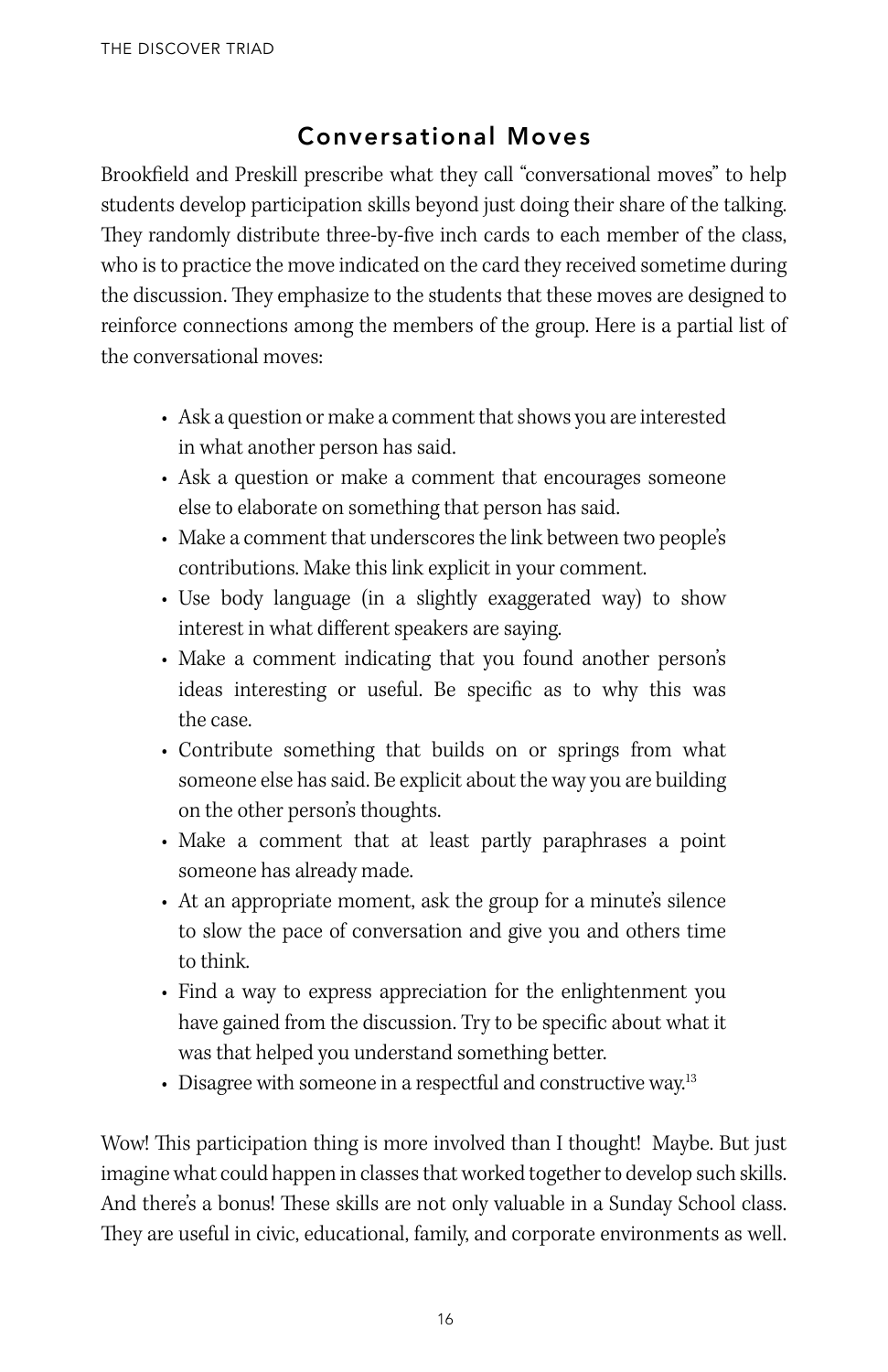Wouldn't it be great to be asked by your boss, "You've really got outstanding teambuilding skills; where did you learn them?" and you could answer, "Thank you. I learned them in Sunday School. Perhaps you'd like to come with me sometime!"

#### Preparation: The Prerequisite to Discovery Learning

Getting ready for a Bible study class takes work, if you want people to discover. Brookfield and Preskill present a comprehensive treatment of tools and techniques for effective classroom discussions in an academic environment. One of the most important insights I took away from the book was the necessity of preparation. Even more significant was the insight that the students as well as the teacher needs to prepare for the class discussion. In so many adult classes I visit, it is obvious that the teacher has prepared, but the discussion is not very productive. Why? Probably because the members are not prepared. Brookfield and Preskill argue convincingly that "having participants do a serious, crucial prereading of materials to prepare themselves for a discussion increases enormously the chance that you will have good conversation." The statements that follow this one sound so much like many classes I have attended: "However, asking students to do this purely to improve the quality of subsequent talk won't have much effect. Students' lives are simply too full for such a request to rise to the top of their priorities. Even those who want to do the reading will often be forced to give time to other, more pressing tasks. They'll rely on their peers to have done the reading for them and will gamble on being able to improvise a comment or two that will make them look properly prepared."<sup>14</sup>

#### Learner Guides: An Inexpensive Way to Help Members Prepare

We recently attended a median adult class at First Baptist Church, Woodstock, Georgia. The discussion was great, and it was apparent that many in the class had come prepared. And they had to buy their own learner guides! It was near the last Sunday of the spring quarter, and the teacher reminded the class that the new learner guides ( from LifeWay's Explore the Bible series) were available at the back of the room for \$2.00. Too many churches today have just given up, declaring "Nobody reads their lesson, anyway, so we don't even buy the learner guides anymore." Now, you may be saying to yourself, David, aren't you just trying to sell me more stuff? Well, sort of! But for a good reason! Effective discovery learning demands that we at least communicate the expectation that those who attend our classes will prepare, and to make sure they have that opportunity.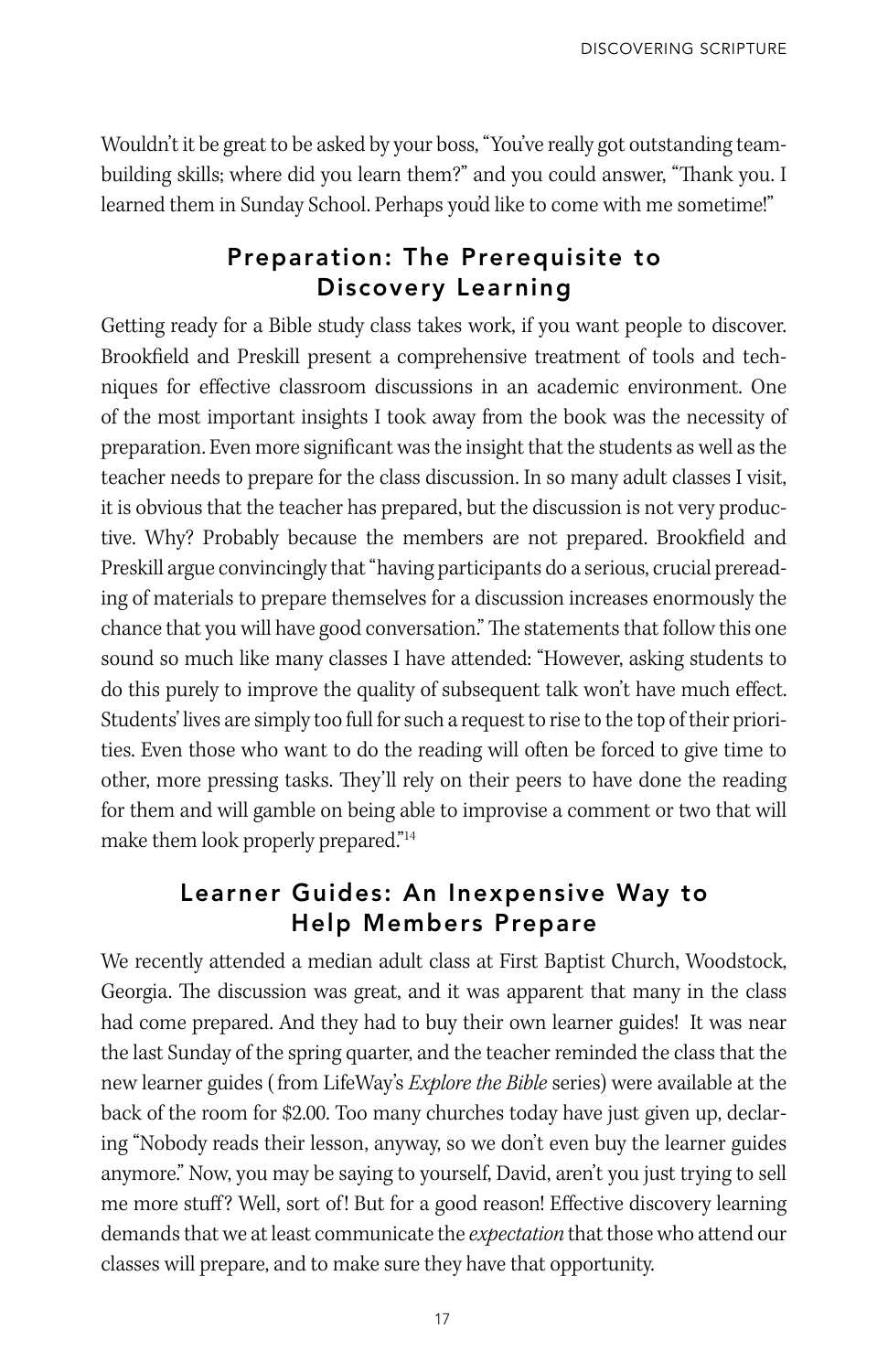#### You Get What You Reward

This is a tested management principle. People don't just do what they are told to do. They do what they are rewarded for. If a teacher assumes that no one in the class will come prepared, and leads the session as if no one has prepared, then eventually no one will come prepared! So how do you reward preparation? One way is simply by encouraging learners to prepare and assuming they will as you create your lesson plan. Ask the members to underline key points, circle terms or statements that perplex them, and write questions in the margins. Start the session with a question, such as "From your reading of the Scripture passage and learner guide, what questions would you like us to kick around this morning?" If there are learning activities or good questions in the learner materials, use them during class. "Look at the question at the top of page 34 in your learner guide." "What disturbs you about the photo on page 46 of your learner guide?" "In groups of four, spend the next five minutes discussing the activity in the gray box on page 37 of your learner guide."

#### Discovery Teaching Demands Preparation

Planning for discovery learning is harder than preparing for a lecture alone. If you lecture exclusively, you are in complete control of the material covered. You don't have to worry about questions that will throw you off track. You don't necessarily have to understand the context. You just have to deal with the verses at hand. All you have to determine is what you are going to  $say$  in the thirty minutes or so you have to talk. The first task of the teacher who leads discovery learning is a hard one: deciding what not to say. Or, put more positively, culling out all but the most important kernels of insight or explanation to share with the class. The irony of discovery teaching is that it actually demands a greater familiarity with the context of the Scripture passage than lecture alone. Mathematics professors Ken Bogart and Karen Collins, in a "Workshop on Teaching Introductory Combinatorics by Guided Discovery" presented at Dartmouth College, conclude "Still another role for the teacher is to help students discover the 'big picture' through discussions of relationships among the problems and the main themes of the subject the students are developing."<sup>15</sup> Helping learners connect the passage at hand to the "big picture" of Scripture is a major goal of the experienced teacher. In a lecture on the lecture-discussion method, Evelyn Daniel quoted psychologist David Ausubel as saying "Meaningful verbal learning is the acquisition of ideas linked to other ideas."<sup>16</sup> Daniel contrasts this with rote learning—the memorization of specific items of information which are not necessarily connected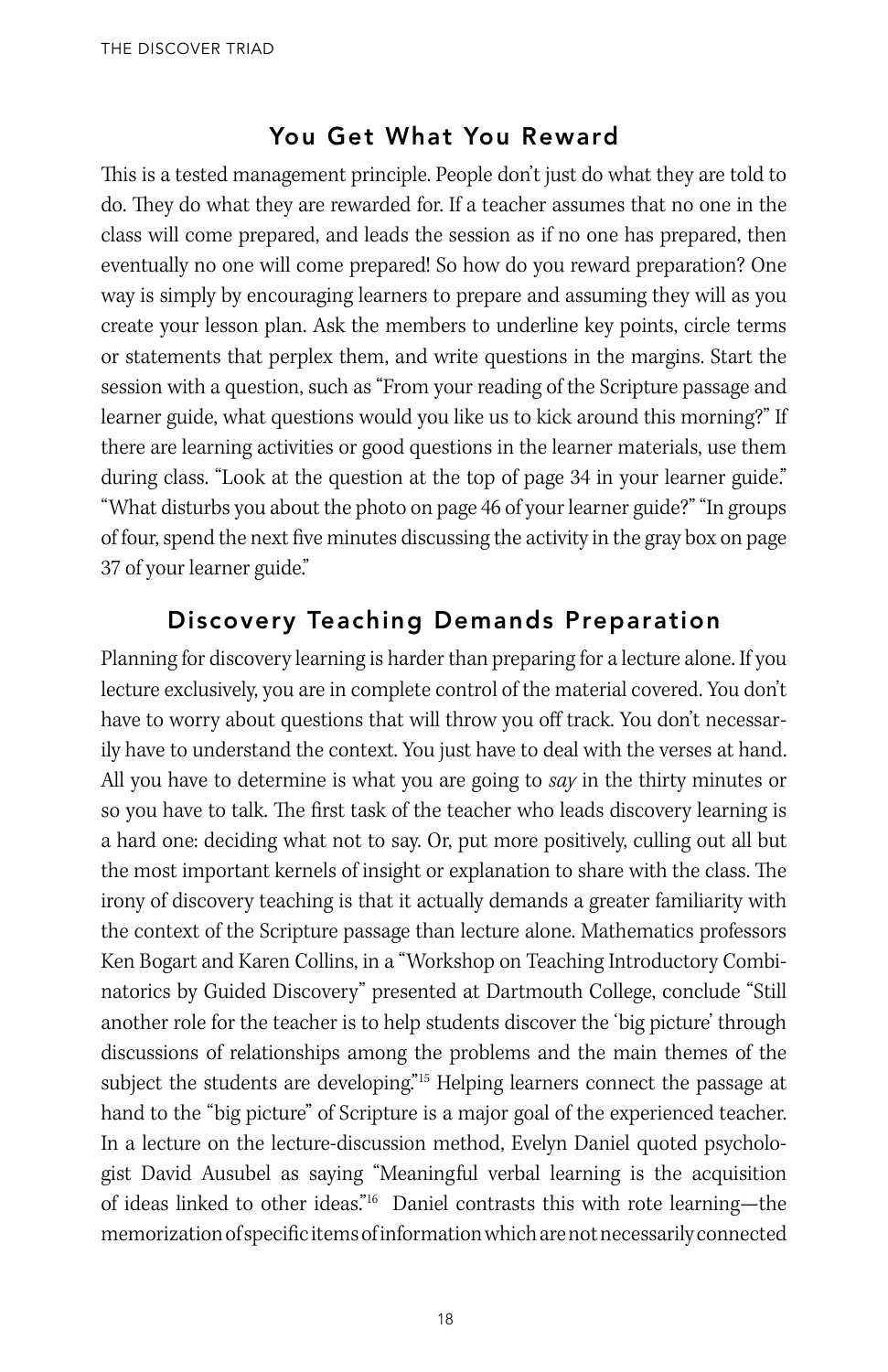to other ideas and information. Discovering these connections, and guiding learners to discover them, is the ongoing challenge for the teacher committed to discovery teaching.

#### Challenge: Connecting a Stand-Alone Lesson

Sunday School classes are open groups by design. An open group is one that not only accepts, but anticipates, that there will be newcomers in the group each week, that all the learners will not be present all the time, and that there will be an intentional mix of biblical novices and scriptural scholars, new believers and mature Christians, and even lost and saved persons. One of the requirements for an open group, therefore, is that each lesson stand on its own, with a clear beginning and conclusion, that provides a satisfying experience every single week for the group that is present. So a key challenge for the teacher is to help the learners make the connection to the larger context of that day's lesson. One technique for doing this is the advance organizer, a clear statement at the beginning of a session that connects the current lesson to the larger unit of study and Scripture as a whole. Some teachers like to post a unit outline throughout the study, so they can refer to it at the beginning of each session. In large group time with our pre-K kids, I like to briefly review the stories from the prior weeks, especially if, for example, we are in week four of a unit on creation from Genesis 1-2. I may show the teaching pictures from those lessons, and ask the children to recall what they remember about those stories. Another example of making a connection occurs nearly every Easter. One of the children will say something like "Some bad people killed Jesus." It is important to make sure the children connect that truth with an equally important one by saying, "That's right. But Jesus came back alive. And He is still alive today!" The growing ability to make connections in Scripture means a teacher can never stop being a learner.

#### The Deep Water of Discovery: Other Teaching Methods

From telling to asking is a first step toward discovery teaching and learning. But there are dozens of other teaching/learning methods that can help a class discover and apply Scripture truth. I encourage you to seek out books and training that will help you discover and experiment with some creative methods. Choosing an appropriate method will depend on the room you're in, the number and age/life-stage of the persons in the group, the available time. Some of these methods require even greater preparation on the part of the learners than the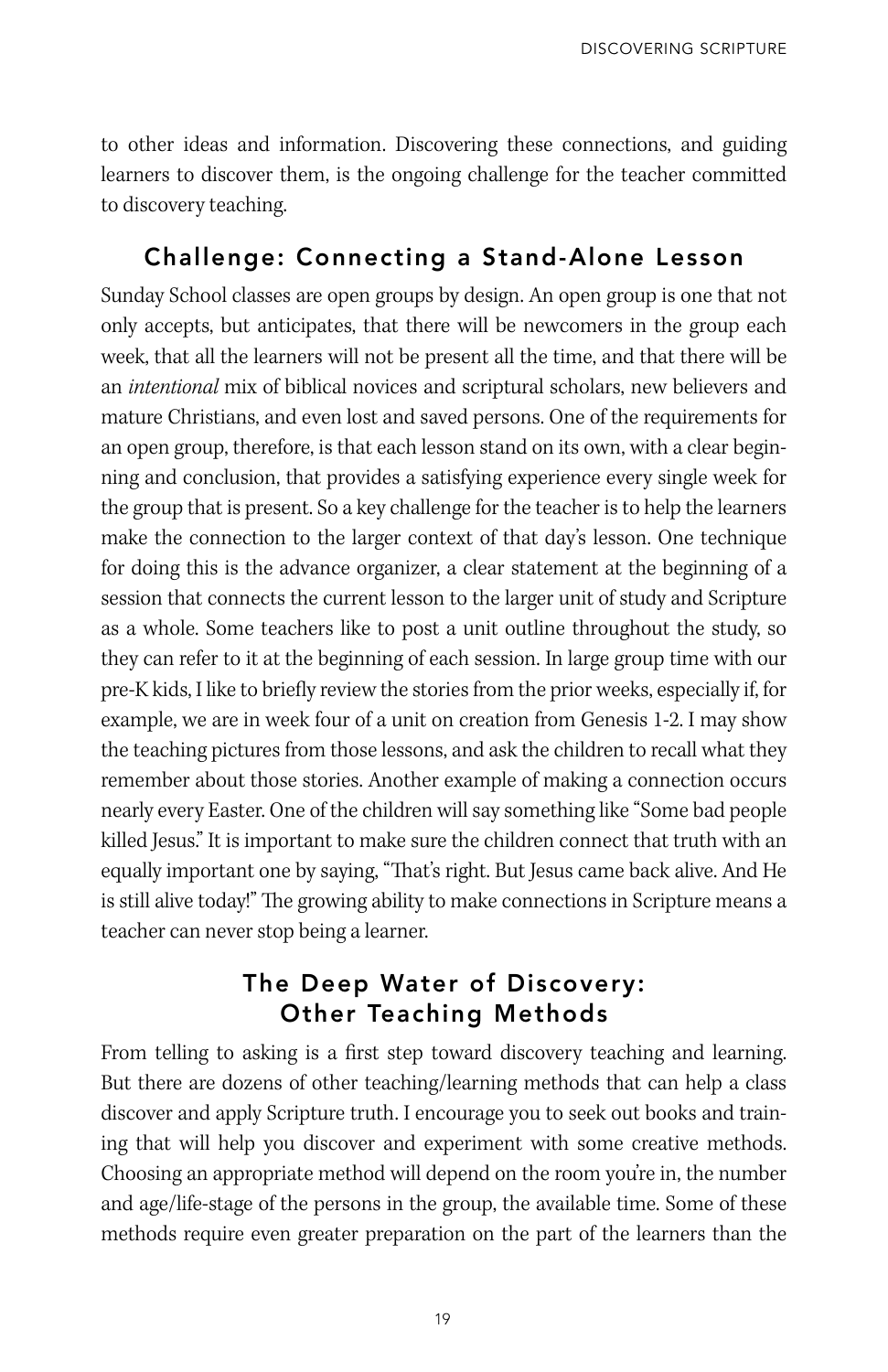discussion method. Many top business schools use case studies as a primary learning method. And students dare not show up unprepared! I have been influenced in the arena of teaching methods by the writings of Dallas Seminary professor Kenneth O. Gangel. You can find a good treatment of his 24 Ways to Improve Your Teaching at www.bible.org (search "24 Ways" at that site), or obtain his book by the same name. Of special interest to teachers of children will be his treatment of "Instructive Play as Learning."

#### Beyond the Lecture

Lectures are not bad. Bad lectures are bad! According to Gangel, lecture comes from the Latin legere, which means "to read," referring back to a day when professors would literally read from a textbook while students took copious notes. Now that would be a bad lecture! Gangel identifies three problems with the lecture method: it does not engage attitudes, skills, and feelings, it tends to put the teacher—perhaps even above Scripture—as the authority, and "transmissive teaching tends to stifle creativity and initiative on the part of the student."<sup>17</sup> But he also identifies three values of lecture: covers the most material in the least amount of time, works with groups of any size, and requires a minimal mastery of the material. Most student and adult teachers will strive for a balance between lecture and discussion. For a teacher who desires to move the class toward more discussion, a good first step is to refrain from starting the class with a lecture. Good icebreaker questions, like the ones in the Serendipity Bible for Leaders, would be a good resource to help you get started in that direction. Or simply start with a question like, "What questions do you have after your preparation for today's class?" Another technique suggested by Brookfield and Preskill is a sentence completion exercise. Some examples: What struck me most about what we read to prepare for the discussion today is …. The question that I'd most like to ask the author is …. The idea I most take issue with in our reading is ….<sup>18</sup> Once you've mastered beginning without a lecture, try ending without one, too. Instead, try ending something like, "What questions do you feel are yet unanswered from today's lesson?" Then don't answer them! Tell the class to think about them during the coming week, as you will, and come back next weekend to explore some of them together. Then start next week's class doing that, before bridging the discussion to the Scripture assigned for that session.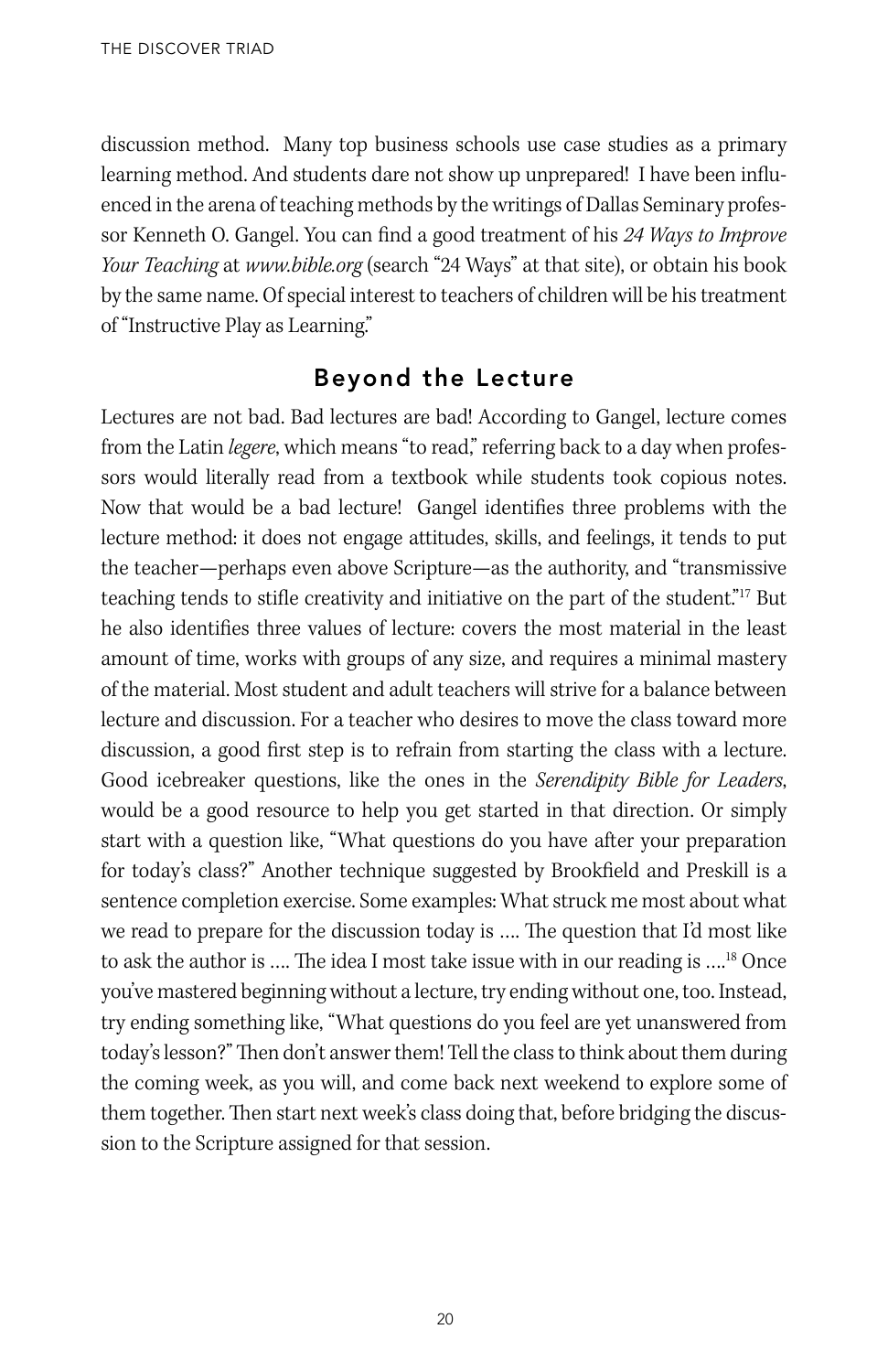#### A Confession

In reality, my own preferred learning method is a great lecture or presentation. Thus, that tends to be my favorite teaching method, too. I included a section in The 3D Sunday School on "Livening up the Lecture" for this reason. So, am I a hypocrite? Sort of! You know what has cured me? Teaching preschoolers! It is said that a person's attention span is equal in minutes to their age in years—topping out at 18. That's why I have to tell the Bible story in 4-5 minutes with our pre-K class. I'll confess some more around this issue in the Shepherding chapter. Adults and students have become accustomed to the lecture because it is easier—for the leader and the learner. For the leader, lecture is easier to prepare. For the learner, the lecture typically requires little or no preparation. We show up, listen, and leave. But do we really learn? Or are too many of us suffering from biblical bulimia, stuffing our heads with a Bible binge on Sundays, then purging our hearts of its truth by Monday? Perhaps there are better ways to discover Scripture and incorporate it into our lives. Will you join me in a fresh commitment to discovery learning? It may mean moving beyond an over-reliance on the lecture. Don't get me wrong. Teachers have to talk! It is a part of their nature. The critical task for the teacher committed to discovery learning becomes planning the most important things to say, the most important questions to ask, and the most important activities the learners will do. And then connecting it all together in such a way that the Holy Spirit might have opportunity to do His work of spiritual transformation. Or, put another way, to increasingly witness God's story impacting our stories. With that in mind, let's turn to the second "note" in the Discover Triad: stories.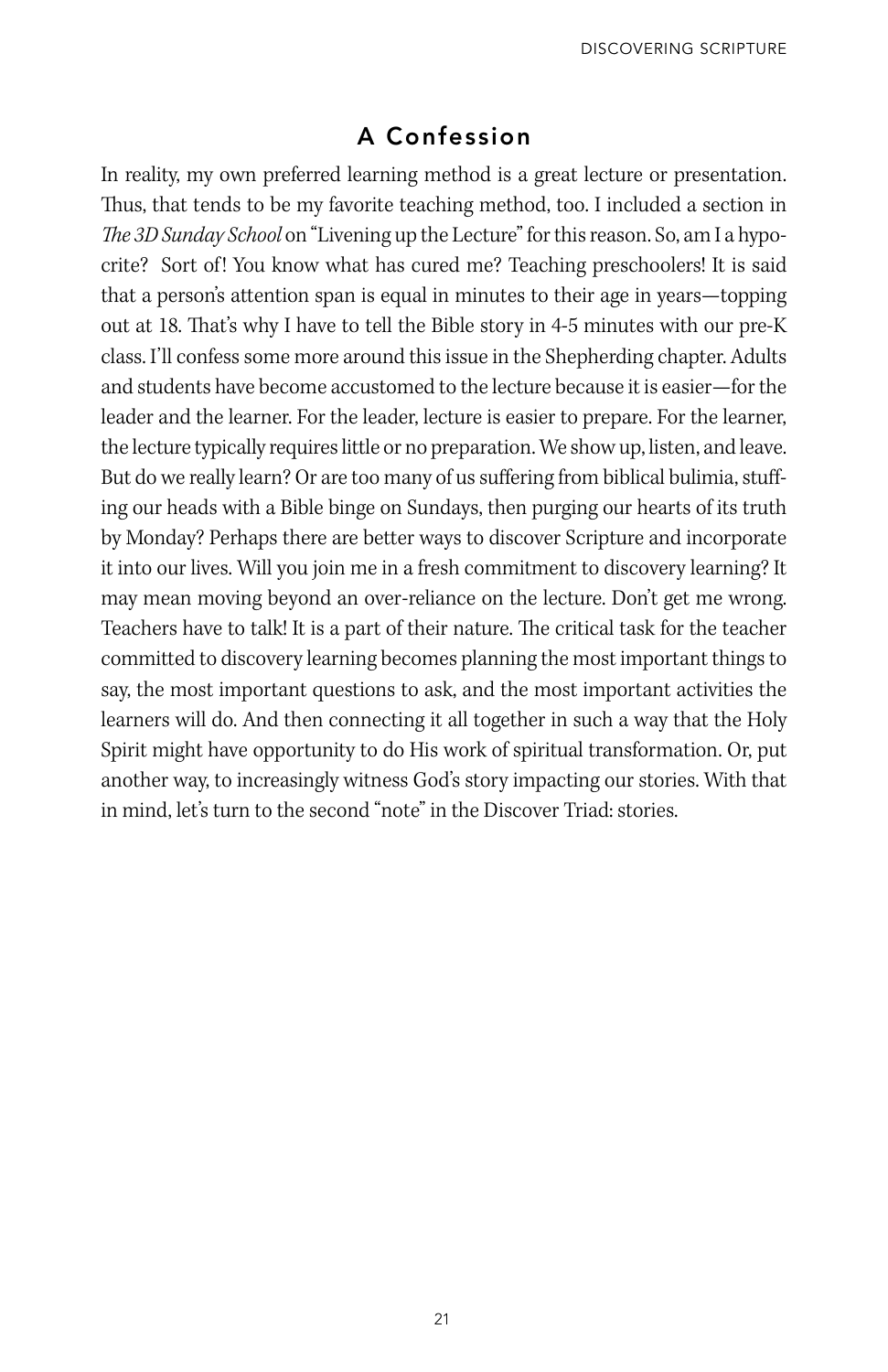### DISCOVERING **STORIES**

Everybody has a story. Even preschoolers! I teach pre-Ks with my wife Vickie at our church. One of the joys of teaching pre-Ks is that they have not yet learned how to spin their stories. They just tell it like it is. Of course, there is a story behind every band-aid! At the check-in station, there are three colors of stickers parents can attach to their children as they sign them into our room, and there is a story behind every sticker. The yellow allergy sticker on Tiffany's back warns of a newly identified intolerance to silverware. The green medical sticker on Sean's shirt reminds us of the remote possibility of a seizure. The red security sticker on Cole reminds us that his birth mother may attempt an unauthorized pick-up. Most people are not walking around with stickers. But they all have stories. I remember the day one of the kids announced, "My daddy got a new tattoo." Some weeks later, we learned that this little girl's father decided he loved his motorcycle more than her mommy, impacting her story in a significant way. One of the best places to share our stories—and how God's story has impacted our stories—is in a Sunday School class.

#### Jesus and Stories

About a third of the teaching of Jesus recorded in the Gospels is comprised of parables—stories. In his classic book, *Jesus the Teacher*, J. M. Price states, "Undoubtedly the distinctive method used by the Master was the parable or story. It stands out more prominently in this teaching than any other [method]. So noticeable is it that we think of it as almost characteristic of him as a teacher, and we remember his stories above everything else. He was unquestionably the world's greatest storyteller."<sup>19</sup> Sometimes Jesus told stories to make or clarify a single point. Often His stories caused the disciples to ponder the meaning of the parable. After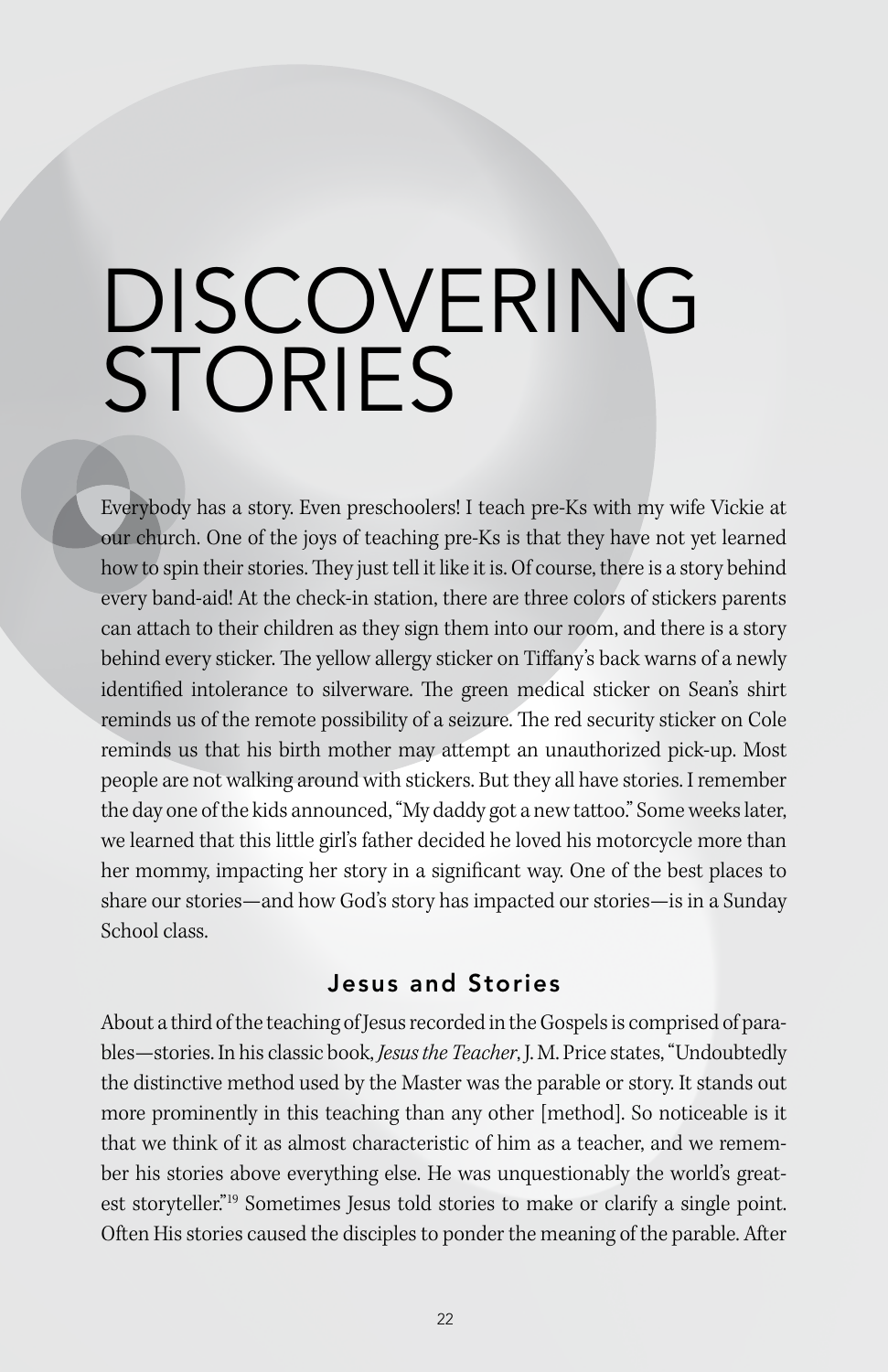thinking about it and talking about it among themselves, they might ask Jesus to clarify the teaching. I think that's what you call discovery learning! The Gospels themselves are a story. That's why they are so compelling to read and study: The greatest story ever told in the macro, intertwined with the stories of individual lives in the micro. Jesus did not come merely to be the subject of a story, or just to tell stories, but to impact our stories. He wants us to discover the joys of life in Him—a life worth living abundantly on this earth and eternally beyond it.

#### Tell Me the Story of Jesus

A couple of hymns come to mind as I write. "Tell me the story of Jesus, write on my heart every word; tell me the story most precious, sweetest that ever was heard." "I love to tell the story; for those who know it best seem hungering and thirsting to hear it, like the rest." Much of the New Testament is comprised of the apostle Paul's letters to churches. Each one of those churches had a story. Each of their members had a story. Sometimes we get a glimpse of those stories. And the fact that we have these letters at all is because the Lord Jesus miraculously intervened in the story of one man, changing his story from Saul, prejudiced against non-Jews and persecutor of churches, to Paul, Apostle to the Gentiles and planter of churches. Stories are powerful, especially when Jesus is at the center of that story!

#### Stories: Connecting Scripture with Experience

A Sunday School class can provide a safe place to share how Scripture is impacting our stories. ShareYourStoryNow.org, a ministry of the American Bible Society, invites people to post stories of how God is working in their lives, especially in terms of the impact of Scripture. The site collects stories which are God honoring, promote the life changing nature of the Scriptures, and encourage readers to dig deeper into Scripture. These are exactly the same kinds of stories that need to be shared in Sunday School classes. George Yates says, "Learning occurs when we attach prior knowledge, wisdom, and experience to the information, knowledge, and material being presented at the current time. The process of connecting the two—prior experience and current information—brings about behavioral lifechange."<sup>20</sup> The purpose of Bible study is more than learning its content. The Bible is God's "owner's manual" for human life. He does not just want us to know it; He wants us to live it. An effective way to begin a Bible study session is sharing a story that connects a life issue with the passage the group is about to encounter. A current news story works great if it fits. A third person story found on the Internet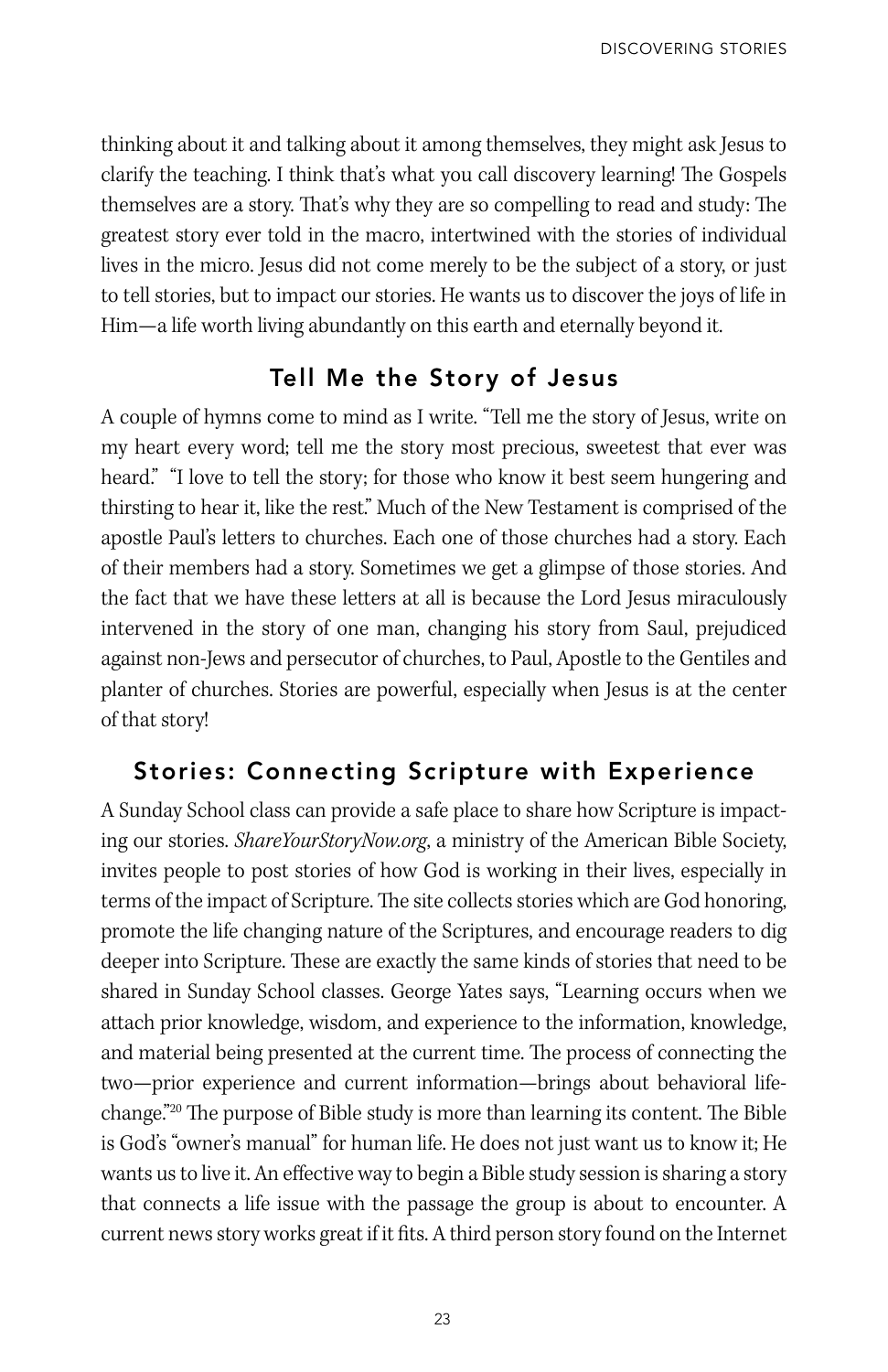can be effective. Even a personal story told by the teacher might be appropriate, as long as it is truly applicable. Perhaps the best story is one told by a class member, recruited by the teacher ahead of time. You could think of lots of stories to introduce a discussion of Romans 12:15 ("Rejoice with those who rejoice; weep with those who weep.") Almost all natural disasters produce stories of miraculous escapes and heartbreaking entrapments, all mixed up together. As I write this chapter, these are some of the stories fresh in the news: people who seldom drive over it plunging to their deaths in the muddy Mississippi River in the I-35W bridge collapse in Minnesota, while a busload of school children get rescued from a precariously perched bus. Miners trapped in Utah and China—and the double tragedy of the deaths of brave men determined to rescue them. Then there is the story of a high school track star perishing in floodwaters in Oklahoma, while an older couple is snatched from the same raging waters in a daring helicopter rescue. Just today, I was moved by how quickly tears turned to smiles, and smiles to tears, in the extra-inning semifinal victory of the baseball team from the tiny Caribbean island of Curacao over a favored team from Venezuela, with a dramatic two-out home run in the 2007 Little League World Series. Stories like these raise questions like "How would God have us react in similar circumstances?" Assuming the Bible passage addresses that question, you've set the stage for a life-changing Bible study experience.

#### Stories: Connecting People's Journeys

Hearing the stories of other pilgrims on the journey of life can be a great benefit. Sometimes it's encouraging just to know what other people are facing, have faced, or are about to face when it's an experience similar to your own. CarePages.com is a site devoted to be "Support and Community for Everyone Coping with Illness."<sup>21</sup> The purpose of the site is to provide encouragement through sharing stories. It allows people to read about other families facing similar struggles. This is exactly the kind of thing that should happen regularly in a Sunday School class. Sunday School classes are designed to be "open groups." That is, they are an intentional mix of Christians and non-Christians, newcomers and long-time members, new believers and those who have followed Christ for years, biblical novices and Bible scholars. Nothing can be more encouraging to someone on the front-end of their walk with Jesus than to hear honest stories from veteran believers about their struggles and how God helped them overcome them. A March of Dimes site, www.shareyourstory.org, lets families share stories around the births and lives of their premature babies. My spirit was moved by the story submitted by a high school sophomore, who entered the world 15 years before as a 2 pound,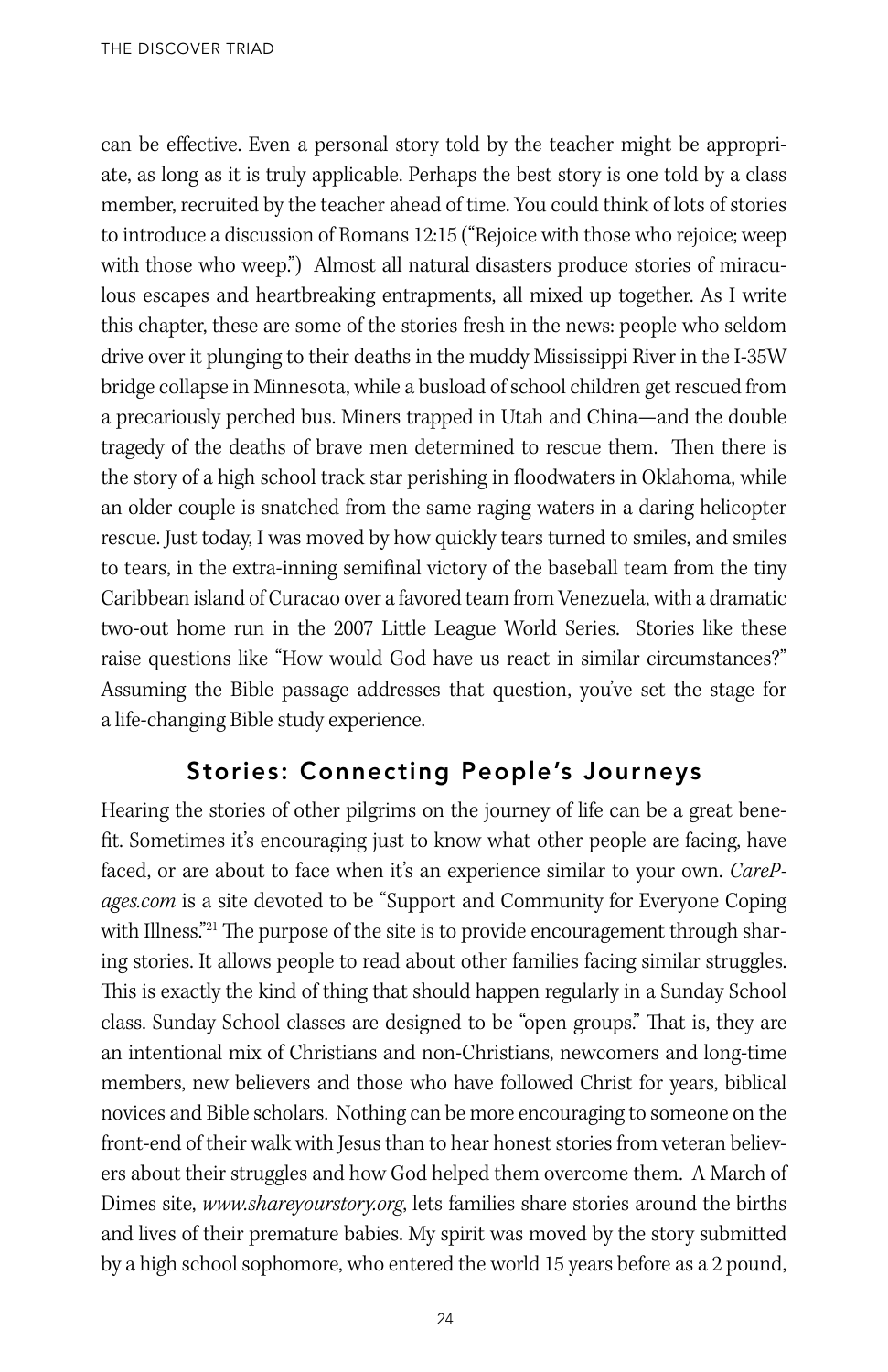14 ounce infant, who had decided to give back by becoming a neonatal nurse. In another story Jeannie requests support for her son's new battle with pneumonia and tells her story: "We have spent many nights in the children's ICU wondering if we would have him the next morning and with God's will he is with us. … Everyone who meets him either thru church, school, or just in the mall goes away with a smile."<sup>22</sup> At a site related to the PBS series "African American Lives," I read with fascination stories about how the lives of African Americans and Native Americans intertwined in the post-Civil War era. My favorite story was posted by a woman whose grandparents in the 1930s escaped slavery in Russia, by going to Germany, where a son the grandmother thought was dead showed up and convinced them to move to America. In the factory where he worked, his African American coworkers made fun of his accent, until one day he became angry and told them his story, after which they called him "brother."<sup>23</sup> Isn't a Sunday School class a place where people should be able to discover that they are brothers and sisters because they have been set free from slavery to sin through Messiah Jesus? People make those connections through stories! Suppose a new couple visits your class. They've just moved to your town from out-of-state. Do you wonder why? Then why not give them the opportunity to share their story? Inevitably, someone else will find something in his or her own story that intersects the newcomer's story, and a connection occurs. I travel a good deal, and it continues to amaze me how stories connect. Just two days ago, I was talking following a conference with a young pastor named Brent. As he told his story of moving from his youth minister position in a large church in Texas to his first pastorate in rural Oklahoma, I stopped him—and named the church he had come from! You see, some months before I had visited with a minister at that church, who told me about the youth minister's call. It was a fun connection, and one enabled by connecting stories!

#### Stories: Sharing our Pilgrimages of Faith

I love the premise of the blog of James Czegled, Associate Secretary for Evangelism, Church Growth, and Worship for the Presbyterian Church in Canada. The subtitle of the site, whose header reads "Telling Stories and Learning Faith," reads "Random musings and an attempt at journaling as a spiritual discipline as I try to figure out where I fit in God's story."<sup>24</sup> Aren't all of us trying to figure that out?" Through sharing our stories, we have the opportunity to figure it out together. In his blog, Czegled says that "the greatest skills we need for sharing our faith are the ability to listen and the capacity to be a faith friend."<sup>25</sup> Wouldn't "faith friends" be a great way to describe your Sunday School class? Whitney Hopler gives this advice in an article at crosswalk.com entitled "Share Your Faith at Work": "Don't be afraid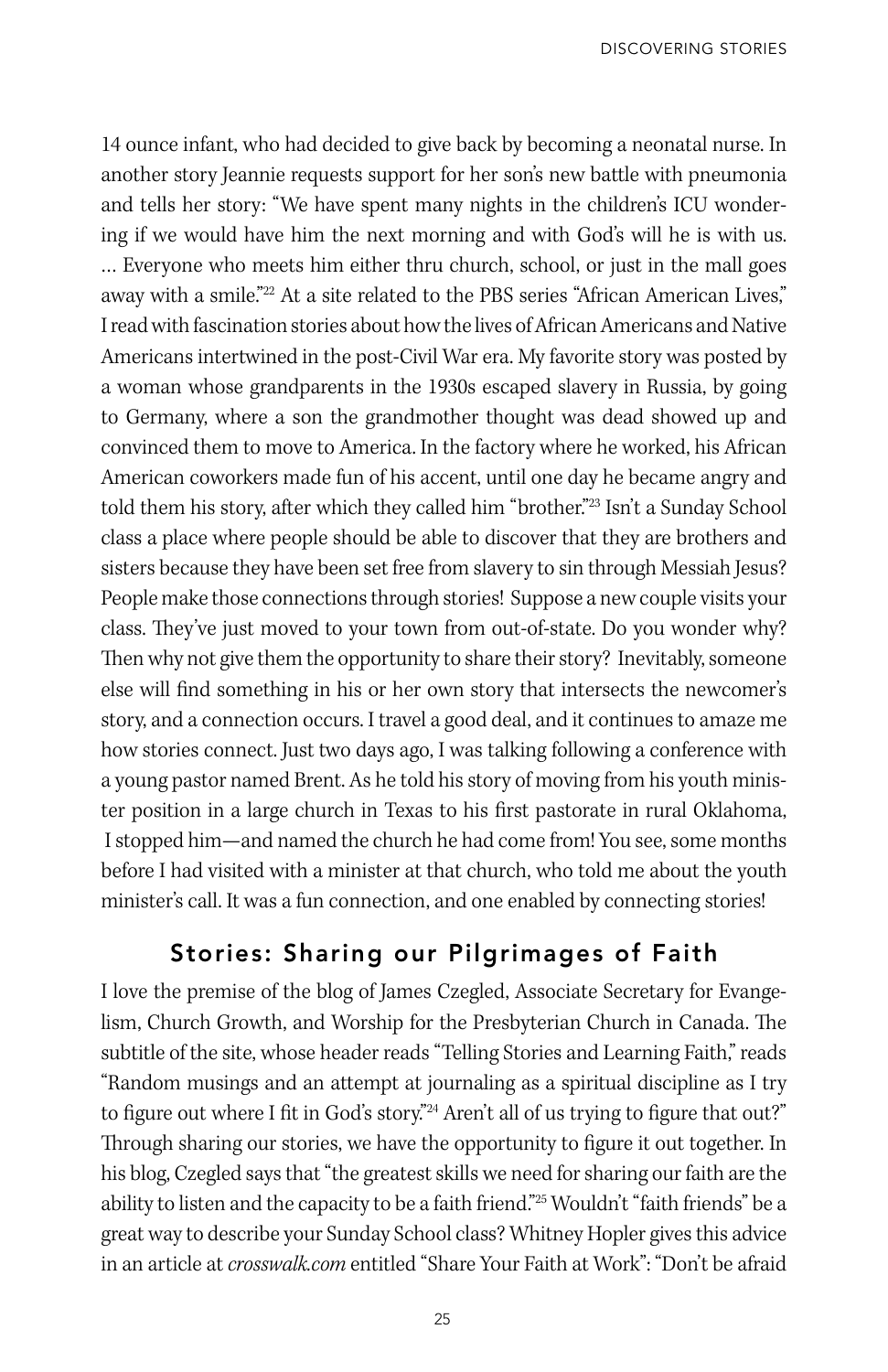to show your own flaws. Too many Christians try to seem perfect, only to come across as arrogant and phony. Remember that non-Christians will be attracted not by your victories, but by God's grace. Know that they need to see not just who you are today, but where you've come from."<sup>26</sup> On a Web site sponsored by the Evangelical Lutheran Church in America (ECLA) called faithsharingtoday.com, readers are urged to "get comfortable with your story" by doing a timeline, including good times and bad, significant events, memorable times, significant relationships, major life changes, etc., then reflecting on how God was present in those events, and how others reflected God's love toward you during those times.<sup>27</sup> A great place to get comfortable with our stories is to "practice" them among the faith friends in our Sunday School class**.** 

#### Sunday School: A Place to Practice Our Stories

In the book The 3D Sunday School, I challenge classes to enter into a "kingdom conspiracy" to create the kind of environment and experiences that make their class a safe place to invite others. In the book I-6: A Six-Lane Strategy Toward an Inviting Sunday School, I challenge classes to become a Great Commission team, working together to pray for and reach their friends, relatives, associates, and neighbors. One of the ways to do those things is to create an atmosphere that encourages members to "practice" their faith stories. One of the reasons many believers don't feel comfortable sharing their faith stories with unbelievers is that they have few opportunities to share them with other Christians. Storytelling guru Dolly Berthelot credits Sam Keen, a conference leader in a session entitled "Your Mythic Journey" with formulating two fundamental questions a storyteller must ask: "Where do I come from and who has come with me?" and "Where am I going and who will go with me?"<sup>28</sup> Aren't those great questions Christ followers should ponder as we develop and share our stories? I have visited any number of adult classes in which a different person or couple has prepared to tell their story. Over a period of time, everyone has the opportunity to tell his or her story. I would make a couple of suggestions based on those experiences. First, I think such testimonies should have a strictly enforced time limit, say five minutes. Second, I think it would be great to let the class follow up with questions and perhaps even an encouraging critique. The first suggestion is offered in the spirit of letting the class be a place to practice your story. In a great story, every word counts. So it must be well thought out. It should probably be written—but not read! The second suggestion could accomplish the goal of sharpening our stories: including missing details and—perhaps more importantly—eliminating unnecessary ones!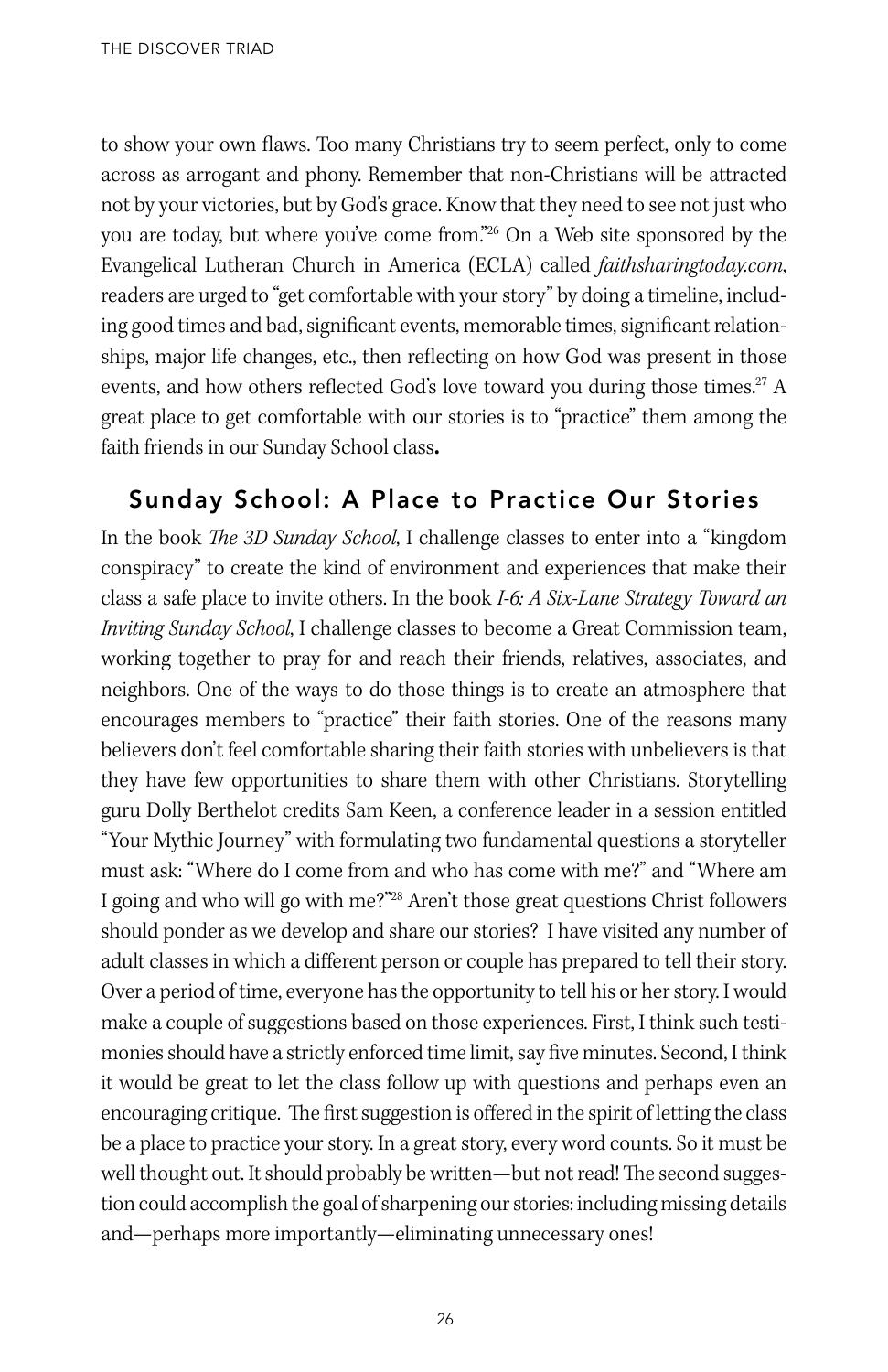#### Stories Build Community

In an article, "The Value of Story Telling" on her Web site, Dolly Berthelot says, "Like the campfires of old, stories light our way, stir our spirits, warm our hearts. Shared in person or in print, stories can form verbal bridges between people across gulfs of human ignorance, isolation, diversity, and conflict. Such bridges can also span the generations, a precious gift to the future, our unique yet universal legacies." She adds, "Authentic story sharing is more essential than ever. In our complex, rapid-fire world, individuals are too often mere fragments, flickers, momentary clicks on a surfer's screen, too rarely seen whole, and in context. We yearn to be known, to know others, truly. Personal, familial, professional, cultural, and organizational stories, shared wisely and well, flesh out our images, help us perform better, thrive together, and contribute productively to the common good." She offers even more specifics, stating that story sharing may help "humanize strangers and those different from us; level the playing field for outsiders; foster empathy, human connections, relationships; open minds and hearts, and deepen appreciation of differences and commonality."<sup>29</sup> Shouldn't those be qualities a Sunday School class should strive for? You have experienced the "serendipity" of discovering that you "have something in common" with another person. Berthelot uses the phrase "the common good." So does Paul in 1 Corinthians 12:7 (NIV), speaking of spiritual gifts. The Greek word Paul uses is sympheron. You don't have to be a Greek scholar to see the English "symphony" in that word. In an orchestra, there are many different instruments and players with different styles. They share two things in common: the musical piece and the conductor. So it is in a great Sunday School class. Suppose you have invited an unsaved friend to come to Sunday School. As people share their stories, what do you want your friend to hear? Well, of course you want her to understand that Christians are imperfect people on a journey. And above the individual parts, you want your friend to hear that there is a commitment to the follow the conductor—Jesus—and practice the "sheet music" He has provided to guide us—the Bible. A class won't become like this by accident. It must be intentional. You have to talk about it. Practice playing together. Work at it. A great tool for helping this to happen is the icebreaker questions in various editions of the Serendipity Bible.

#### Questions: Bringing Out Stories

We have already observed the importance of questions in the discovery of Scripture. Questions are equally important in the discovery of stories. The entire group needs to accept responsibility, along with the teacher, for drawing out stories.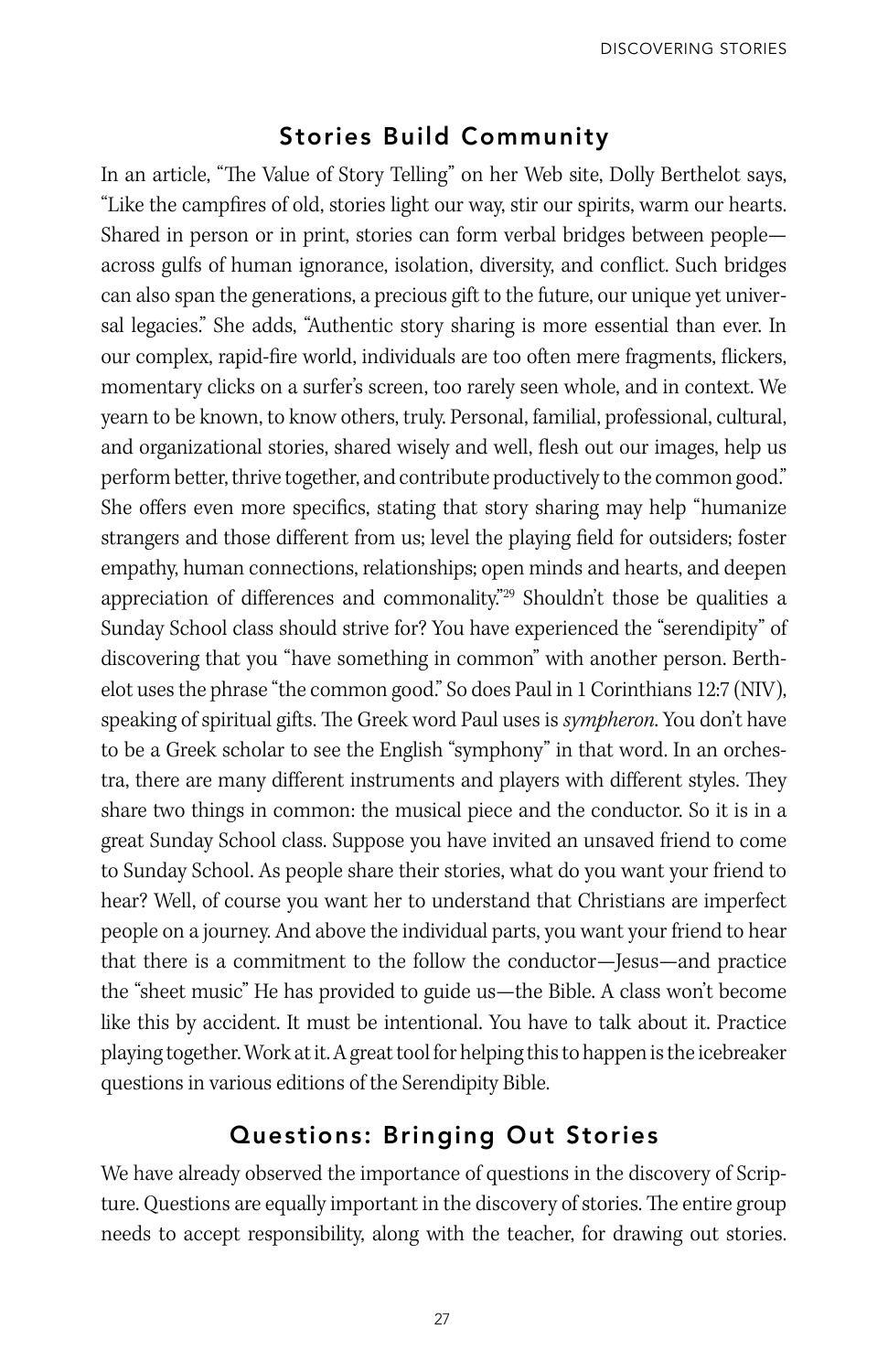Berthelot says, "We can learn so much by asking good questions, sometimes tough questions, and really listening, with an open mind and heart."<sup>30</sup> It has always amazed me how an older person in a nursing home setting, who may not remember what they had for lunch, can remember vividly events that happened decades earlier. But you have to ask the questions! I recently discovered a Web site connected to Ohio State University with some great pointers for such encounters, which they identify as intergenerational "life reviews." Perhaps some of the suggested questions might spark some of your own: "Where did your parents meet? Marry? What are some of your best childhood memories? How did your parents wash clothes? Tell me about your pets. What was school like for you? How did you get there? What were your favorite subjects? What is your most vivid memory of bath time as a child? Tell me about the first hour you remember. What games did you enjoy as a child? What is the best present you ever received?"<sup>31</sup> (Note: for my father-in-law, it was a leather football! I've heard the story a dozen times. And it never grows old.) Check out the site for some additional ideas.

#### The Storytelling Circle

In an interview posted at artsedge.kennedy-center.org, entitled "Joseph Bruchac, on Sharing Stories," this American Indian storyteller answers questions about the process and practice of storytelling. He says stories help you understand the world better: "When you hear a story, you can find yourself in that story." Describing the process of storytelling, he relates what he learned from a Mohegan Indian elder: "The story is a circle…with four dots. The first stands for the importance of listening. We have two ears and we are always supposed to listen to two sides of everything. The second dot stands for observing, using our two eyes to see that far away and that close to us. The third is memory because if you don't remember what you've seen and heard, it's as if it never happened. And then, of course, the fourth, which completes the circle, is to share. To listen, to observe, to remember and to share." In terms of the sources of stories, Bruchac responds, "Everybody has stories. You have stories of your ancestry, stories of your family, stories of the place where you live and stories of your own personal experience. And, indeed, I tell stories from all four of those directions."<sup>32</sup> For Christians, our personal experience includes our relationship with the Father through the Lord Jesus. Often that is the hardest part of our story to tell—or even to make sense of, especially when our story is impacted by disappointment, discouragement, disease, and death. That's why we need to ask each other questions like "How has your relationship with Christ helped you during this chapter in your story?" That's why we need others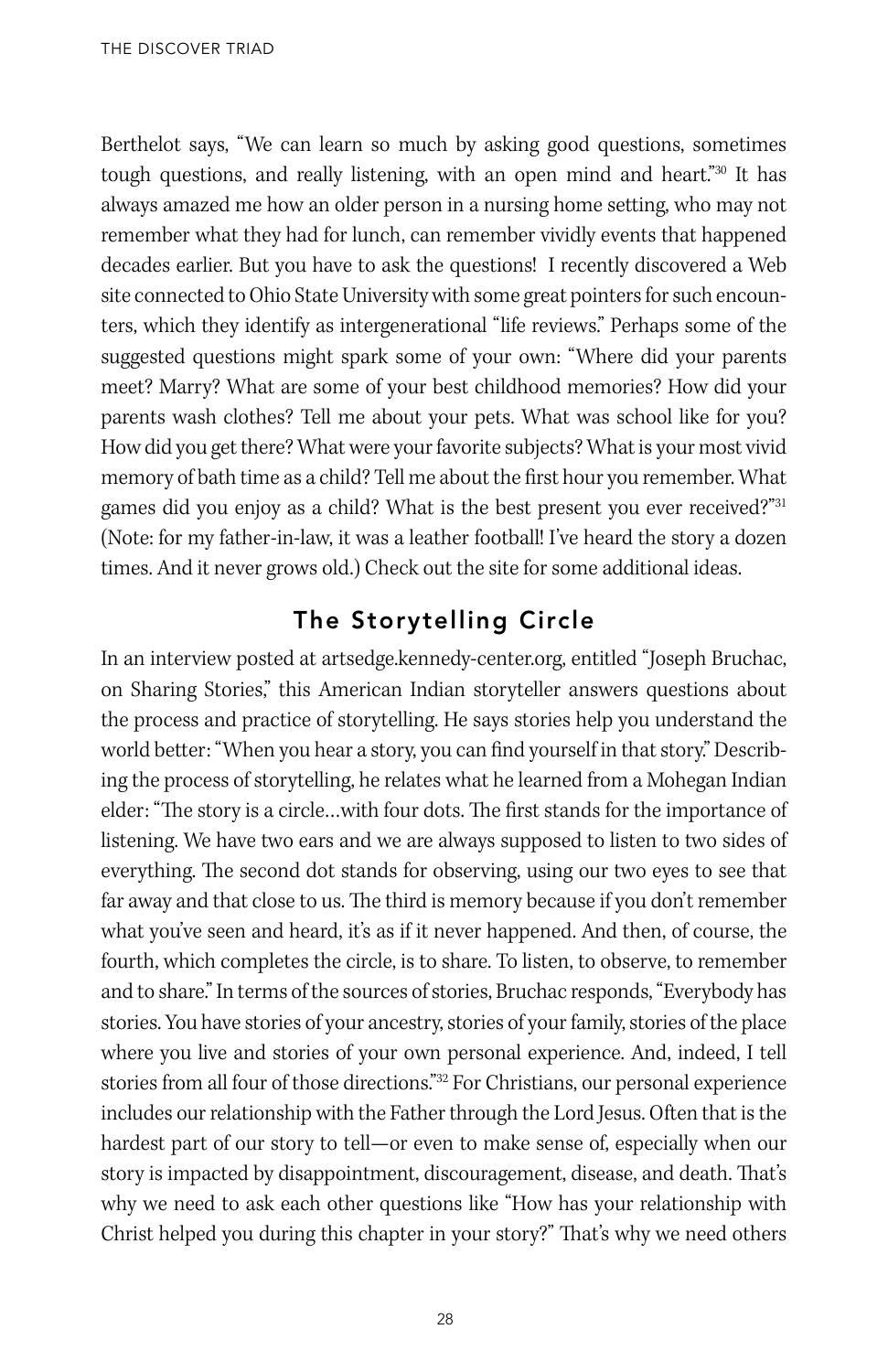who have had similar experiences to tell their stories, and testify to the difference it made because they knew God. It's OK to share other people's stories! In fact, sometimes it is more appropriate than sharing a personal one. Jesus was never the hero of His parables. So how do you learn the stories of others? Follow the four steps of our Indian storyteller: listen, observe, remember, and share.

#### Brevity: The Hallmark of a Great Story

Read the parables of Jesus. None are very long. They include just enough detail to keep your attention. No detail detracts from the main message. We've all heard the phrase, "to make a long story short" more than we've heard a long story made short! Like Jesus, a great storyteller makes every word count. He uses facial expressions and body language effectively. She varies her voice tone and volume. But above all, the great storyteller understands the value of brevity. In a Sunday school class with more than 10-12 people, telling stories concisely—yet vividly—takes on even greater importance. Experienced teachers of preschoolers and children know the importance of avoiding what Kenneth O. Gangel identifies as the problems of storytelling: "reading the story instead of telling it, including too many details that bog down the story, overemphasizing minor details which obscure the main implication, rote memorization which leads to a mechanical presentation, "sermonizing" the implication rather than letting it find its natural place in the story, offering the story without enthusiasm, using visual aids as a crutch rather than using facial expressions and body movements as the primary visual support, and poor organization that does not allow the story to progress systematically to its logical climax."<sup>33</sup> While Gangel is talking about telling a story from another source—primarily the Bible—the same principles apply to sharing our own stories. Practicing these principles in our Sunday School classes will help us be more effective at sharing our stories outside the class.

#### Listening: Reclaiming a Dying Art

Do you know what is the most important part of a truly great discussion, where Scripture and stories intersect in powerful and meaningful ways? Listening! I have been in many classes where the group's definition of listening was "not talking—yet!" In fact, I have been guilty more often than not of "listening" that way, too. How about you? To truly listen is to really want to understand the thoughts of the speaker, feel her emotions, and connect with him spiritually. It is hard work much harder than talking. Yet we all know what it is like to be talking, but no one is really listening. Attentive listening involves our body as well as our mind.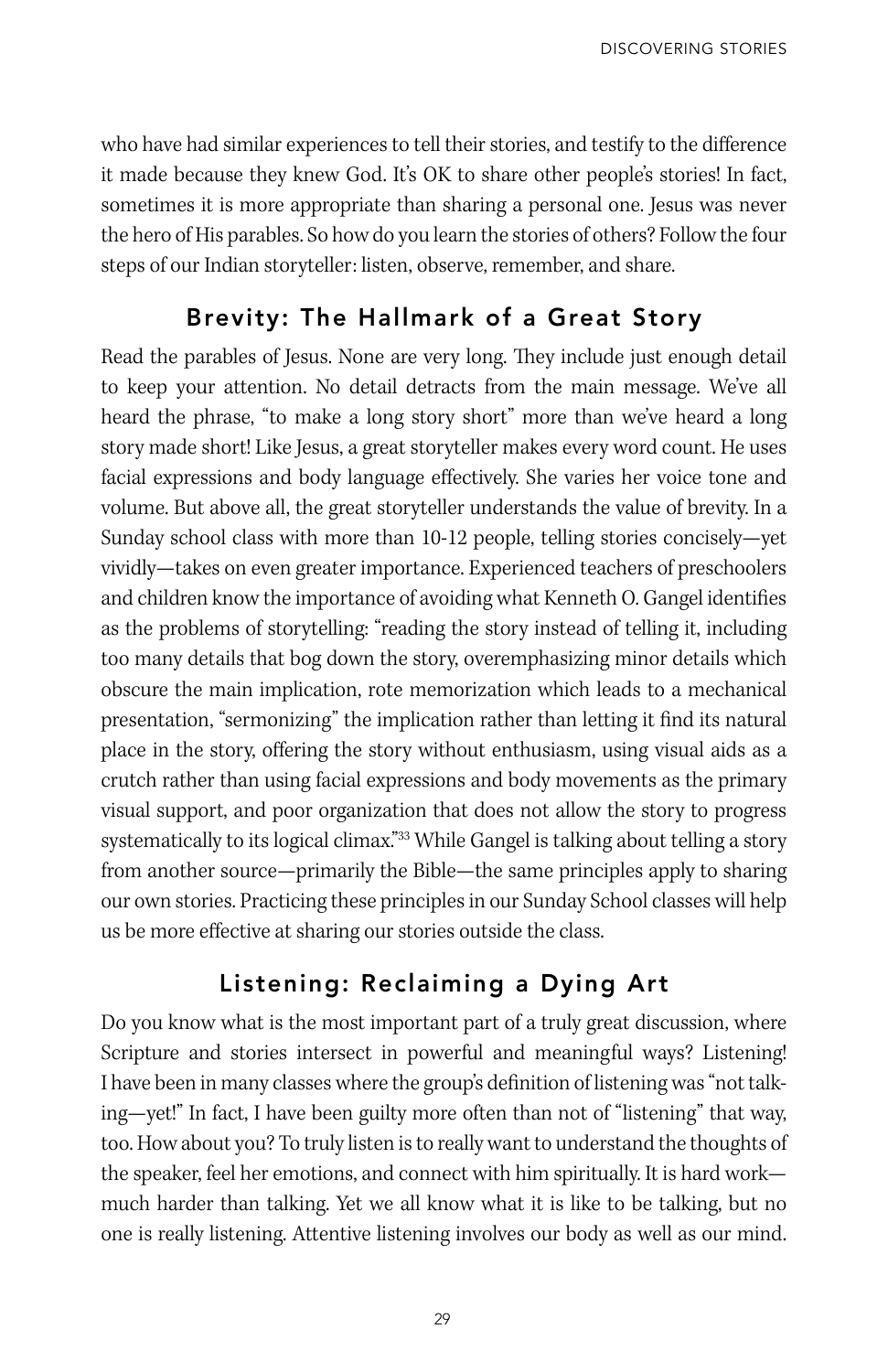Leaning in. Eye contact. Saying, "Tell me more about that." Asking, "How did that make you feel?" Reflectively summarizing what the other person has said. The art of listening begins with a genuine interest in the views and stories of others. I love to hear people's stories. Even people I don't know. Just today, one of the dozens of prayer requests e-mails sent out daily to those who subscribe to our church's prayer alert ministry really moved me. It was about a couple that had lost one of their premature infant triplets after a mere two days of life. The health of the other two tiny babies was more promising. Wouldn't you like to know more about their story? Me, too! On a recent plane trip, I had a fascinating conversation with the Director of Aging for a major city, whose own story of caring for her aging parents, her political leanings, and Unitarian affiliation led—after the first two hours! —into a spirited discussion of things spiritual. Don't get me wrong. I love to talk! But I'm growing more and more fond of listening. With an open mind and heart—or at least trying to do that. Working hard to turn down the constant chatter in my overly active brain. Will you join me in that effort? As we develop the art of listening, we will listen more attentively to God as He speaks to us through His Word and through others. I've got an additional challenge for teachers: you have to model being the best listener! It's your job to try to listen for everything that is said and who said it. One technique suggested by Brookfield and Preskill is the "Designated Listener." This person is pre-selected with the task of listening, speaking only to ask clarifying questions, and charged with summarizing the discussion at its conclusion. That would be a great assignment for a person being considered as an apprentice teacher.

#### The Subject Trumps the Story

Brookfield and Preskill cite P. J. Palmer on the issue of the subject. "There are really three parties to a conversation," he says "the teacher, the students, and the subject itself." "Of these three parties," the authors observe, "the subject is the most frequently neglected, but it too has a voice that 'we must strain to hear . . . beyond all our interpretations.' Although interpretive filtering is inevitable, Palmer advises that a text, a lecture, a film, or even a picture needs to be understood, at least initially, on its own terms. The tendency to jump to conclusions that fit personal experience or that address a currently pressing problem should be resisted to allow the relatively unfiltered message of the subject to come through."<sup>34</sup> For Sunday School, the subject is the Bible. When its story contradicts ours, guess which needs to be "less wrong"? That's right: our story! Our stories are subject to His.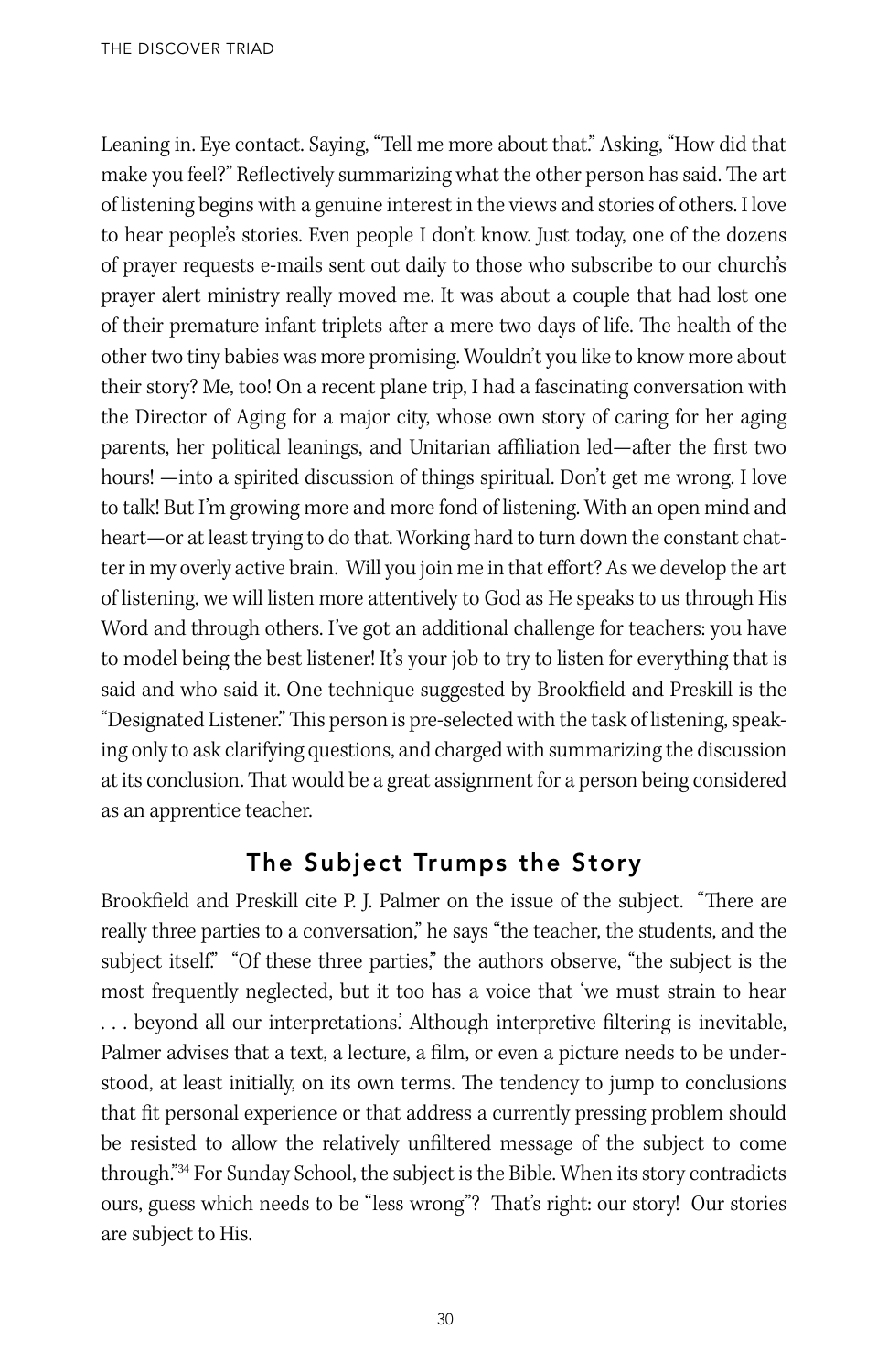#### Your Story: The Last Chapter Is Not Yet Written

Ultimately, this whole story thing is not just about discovering stories or sharing stories. It is not just about getting to know each other better. Although there is great value in that, frankly you can do that in any social group. We love stories. It's how we make—or try to make—sense of things. Neurobiologist Paul Grobstein argues that there is actually a part of the brain designed specifically for storytelling.<sup>35</sup> God has wired us to love stories, to identify with them, to learn from them, to create them, and to share them. He wants desperately to be a part of our story. The Bible is His Story, a saga of His unrelenting love affair with the people He created. In Jesus, He literally stepped into the human story; the Son of God became the Son of Man. The great stories of the Bible report the amazing things that happen when God intervenes in the story of an individual or people group. Aren't you amazed that the lineage of Jesus includes Rahab, whose life as a prostitute was not the end of her story? Or that David's sin with Bathsheba, and the death of the child of that murderous and adulterous affair was not the end of their story? That God, in His great mercy, gave the two another child, Solomon? Or that Peter's story did not end with his denial of Jesus on the night before His crucifixion? There were yet chapters to be written in Peter's story. There are chapters yet to be written in your story, too. In mine. In ours.

#### Sunday School: Where Scripture and Stories Meet

The goal is to bring harmony between Scripture and story, like two notes played simultaneously. Neither is sufficient by itself. I have seen classes on both extremes. Youth classes whose teachers thought the best way to approach Sunday School was talking with teens about nothing in particular around a box of donuts and classes of children sitting for an hour around a table while a well-meaning teacher "drilled" them on the Bible. Preschool classes that were little more than playtimes supervised by babysitters, with little attention to the connection of activities to a Bible truth or story and adult classes where the teacher stood behind a lectern and talked for an hour from copious notes. But I have also observed classes with an amazing and wonderful blend of Scripture truth and relevant stories. That is the kind of environment most likely to produce life-changing Bible study. It's what I like to call fellowship around the Word of God. Let's work to make our classes a place where Scripture and stories meet. Then we're only one note short of the Discover Triad. To that note, Shepherding, we shall turn our attention in the next chapter.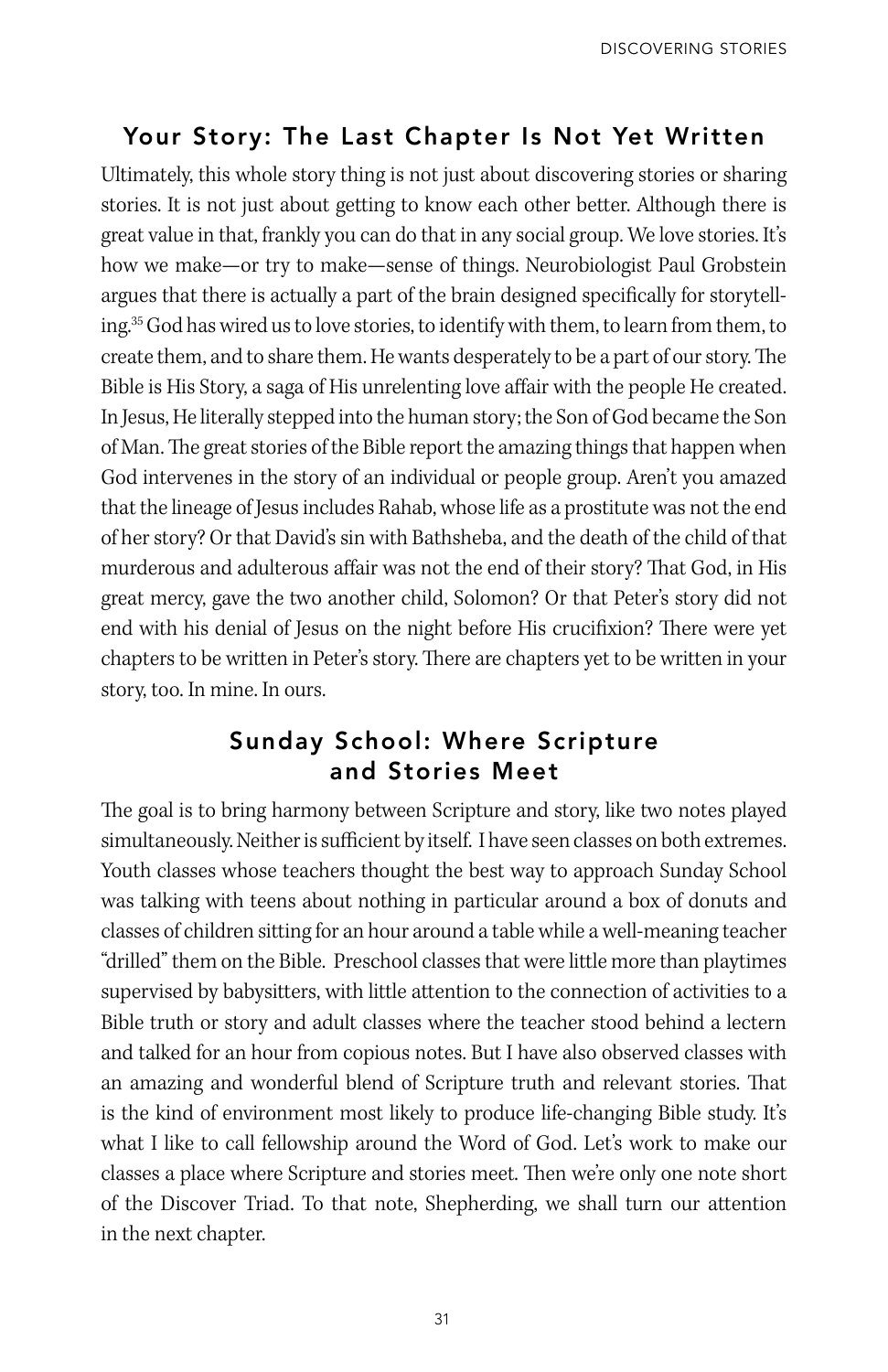# DISCOVERING SHEPHERDING

Let's see. So far, you already want us to weave together Scripture and stories into a meaningful group experience, and we've got to do it in about an hour each weekend. Right? Well, not exactly. As you've already figured out, it's virtually impossible to do all of that in just one hour a week, especially if your class has more than ten or twelve people in attendance. But Sunday School should be much more than a one-hour-each-week experience. I've often quipped that there are only two things wrong with the name Sunday School: it's not just on Sunday, and it's not a school! But I don't want to change the name, because most people know that it's more than that. Sunday School is rather a 24/7/365 network of communication, care, outreach, and yes, Bible study. For great Sunday School classes, the weekend (or in some cases, weekday—which really messes with the name!) Bible study hour celebrates the culmination of a week of ministry, and the beginning of another. The part of the Discover Triad that pulls it all together is *shepherding*.

#### The Optimum Spiritual Gift for Sunday School Teachers

This may be a surprising statement: I do not think people with the spiritual gift of teaching make the best Sunday School teachers. Of course, God can use any person, regardless of their giftedness, if they are available and teachable. But in my experience, the best Sunday School teachers are those who have discovered or are discovering that God has entrusted them with the spiritual gift of shepherding. This gift, usually translated "pastor-teacher," is found in Ephesians 4:11. To avoid confusing the name of the gift with the office (position) of pastor in a local church, it is common to refer to it as the gift of shepherding. The other sixteen times the Greek word, *poimen*, appears in the New Testament, it is usually translated "shepherd," so we're certainly on solid ground to call it shepherding. There are many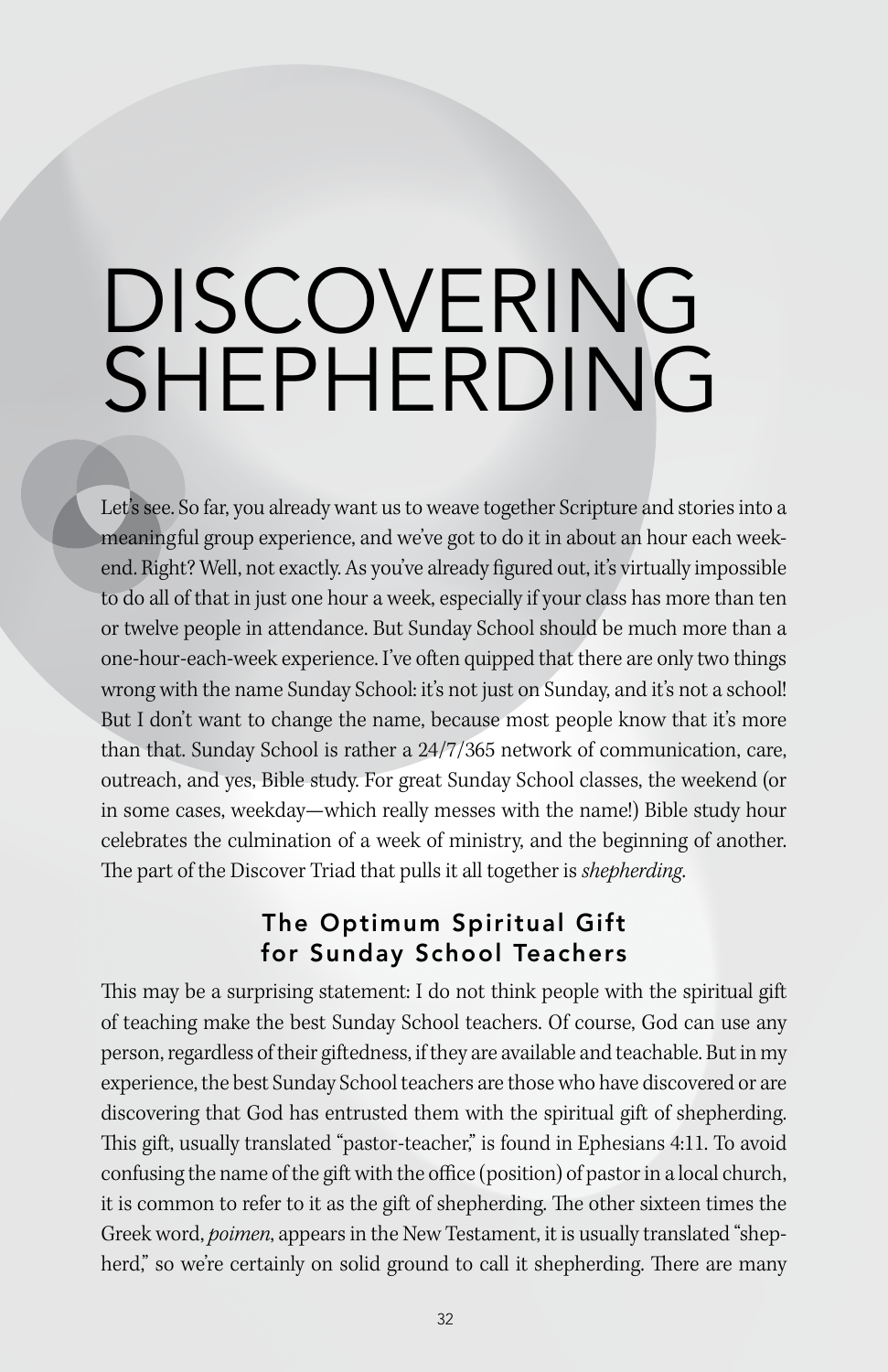more than one person in a local church with the gift of shepherding, and often the man with that title has different spiritual gifts. Let's spend a little time talking about the gift of shepherding. (Most of this material is taken from my book, Spiritual Gifts: A Practical Guide to How God Works Through You.)

#### How the Shepherd Is Different

The person with the gift of prophecy (often a preacher) prefers to speak from a pulpit. The teacher feels most at home behind a lectern. The shepherd, on the other hand, is most comfortable sitting down among the flock. Picture a shepherd with a staff, sitting or standing among the flock, watching for and warning of danger, using his staff to pull those back in those who begin to stray away, and soothing and guiding the sheep with his voice, and you've got a pretty good idea about the gift of shepherding.

The gift of shepherding includes the responsibility of teaching, but not at the same level as the gift of teaching. You can be a teacher without being a shepherd, but you can't be a shepherd without being a teacher. Shepherds teach, but they approach that part of their ministry a little differently than the teacher.

The distinguishing characteristic of the shepherding gift is a long-term perspective. Unlike the prophet, who expects immediate response, the shepherd is content to watch people make incremental progress. Unlike the person with the gift of exhortation, who may have little patience with someone who is not serious about growing in the Lord, the shepherd stays in touch with even the chronic absentee. In fact, the shepherd may pay equal attention to "straying or troubled sheep" than faithful and healthy ones. Unlike the teacher, who may spend several hours in preparation for a one-hour lesson, the shepherd studies just enough to feed the flock what they need.

#### Shepherds are Dependent on Those with the Gift of Teaching

Along with prophets and exhorters, shepherds are highly dependent on the work of gifted teachers who have written commentaries, compiled concordances, edited Bible dictionaries, systematized theology, researched word meanings, and written Sunday School curriculum! Shepherds don't spend a lot of time trying to be original. If a gifted teacher has put together some good spiritual food, the shepherd is quite pleased to feed it to her flock, too! Does that mean shepherds are lazy? Not at all! Most would really like to spend more time in study and preparation. But their highest priority is the flock—their people. Arranging a meal for a grieving member. Visiting someone in the hospital. Calling to chat with a prospective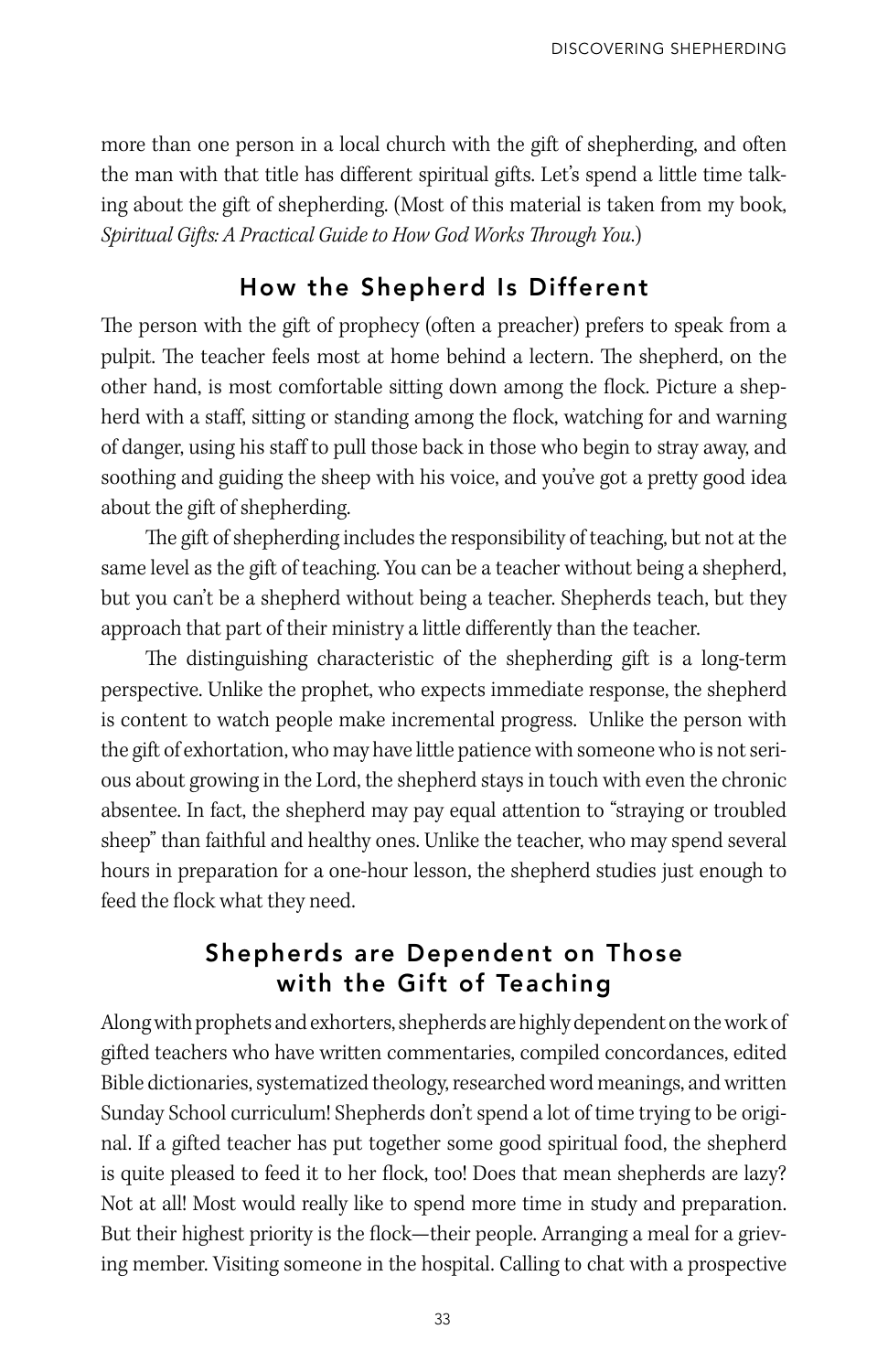member. Checking with care group leaders to see if anyone needs his attention. Shepherds are just more likely to run out of time to prepare than those with only the gift of teaching. That's why they need solid curriculum materials to use.

After serving as a preschool teacher for many years, I have come to trust the ideas in the materials. I've learned to just trust what the leader guide suggests, and the kids usually love it. That's something I've had to learn. It comes naturally for the person with the gift of shepherding. But sometimes those with this gift are made to feel guilty by those with a teaching gift. If you're a shepherd, please allow me to give you some advice: Don't feel guilty! You're doing fine.

#### How to Spot a Shepherd

In the Spiritual Gifts study, I offer the following example as a way to tell the difference between two persons with the gifts of teaching and shepherding. Ask this question: "What are you teaching right now in your church?" The person with the gift of teaching might respond something like this: "I am teaching a six-week course on the first twelve chapters of the Book of Genesis." The person with the gift of shepherding, on the other hand, is more likely to answer, "I'm teaching the seventh and eighth grade boys again this year." He might even add with excitement in his voice, "One of them brought a friend a few weeks ago. He's going to be baptized this morning!" The focus of the gift of teaching is teaching the Bible. The focus of the gift of shepherding is teaching people the Bible. Subtle, but significant.

There are a few other common characteristics that distinguish the shepherd from leaders with other spiritual gifts. Shepherds are more likely to "cut 'em some slack" than the prophet or exhorter. A shepherd loves people, is protective of those in his/her care, and prone to jealousy if his/her flock feeds in someone else's "pasture." Shepherds are sensitive to problems in the flock that might cause disharmony. He or she usually remembers names, faces, and voices well. Shepherds tend to be self-sacrificing to the extent that she sometimes tries to do everything herself instead of involving the members of the group. A shepherd usually likes to study, but generally just enough to feed the flock what they need, generally "one meal at a time." Saturday night preparation is a recurring reality. (Note: At LifeWay, we know there are lots of shepherds teaching Sunday School, because the computer that serves up the free curriculum supplement, EXTRA!, gets hammered every Saturday evening—at 9:00 p.m.!) "Count" is an important word in the shepherd's vocabulary: "You can count on me." "Did you count how many were there?" "Don't count them out yet; I'm still working on them!"36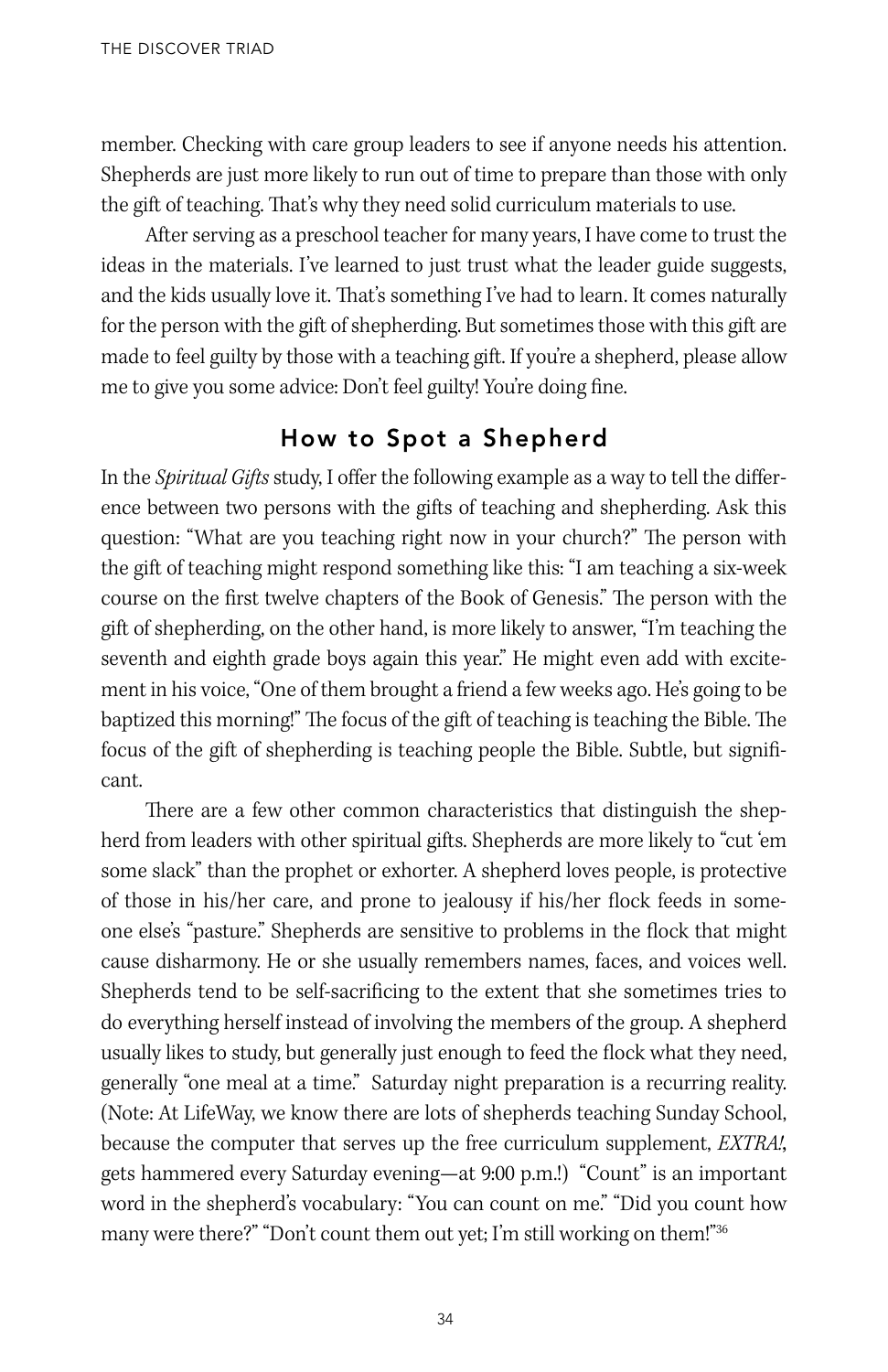#### Shepherds Know Sheep

Shepherds are experts when it comes to guiding, guarding, and grazing sheep. They understand the characteristics of sheep during different seasons and stages of development. How does this apply to Sunday School teachers? Shepherd-teachers strive to increase their understanding of the general characteristics of the agegroup which their class is assigned to minister. LifeWay's "Understanding Series" is a set of free downloadable books for teachers of preschoolers (www.lifeway.com/ understanding/preschool), children (/children), teenagers (/youth), and adults (/ adults). The growing shepherd-teacher will also seize opportunities to learn more about the generational characteristics of the group they guide. Adult teachers will want to stay abreast of the issues adults face during various life-stages, especially life's frontiers: career, marriage, parenthood, empty-nest, vocational retirement, etc. Shepherds will want to read about helping people deal with life's crises: disease, divorce, death, relocation, unemployment, etc. And, or course, effective shepherd-teachers will be sensitive to the differences between boys and girls, men and women, in terms of the ways they learn, interact, and communicate. Shepherds never stop learning all they can about sheep—in general.

#### Shepherds Know Their Flock

Beyond general knowledge about sheep, shepherds get to know their individual sheep. Effective teaching starts with the needs of the learners. In order to teach to meet needs, the shepherd-teacher must become acquainted with each member on his or her class ministry list. A simple way to do that is to keep a notebook, with a page for each member. As you learn things about the individual, make a note of it on their page. Of course, there are some standard items the shepherd will want to include about every member: contact information, birthdays, anniversaries, other significant dates (birth of children, date of new job, death of spouse, etc.), type of work, church and community roles, and perhaps the Bible translation they bring to class. Teachers of preschoolers, children, and youth will want to include information about the parents, and when/if the child has accepted Christ and/or been baptized. Extra credit goes to shepherds who record other information, like spiritual gifts, temperaments, love languages, favorite things, pet peeves, and the like. The excellent shepherd-teacher will use this notebook as a prayer guide as well, noting prayer concerns and answers to those prayers. In other words, shepherds know their flock's stories, and prepare to teach with those stories in mind.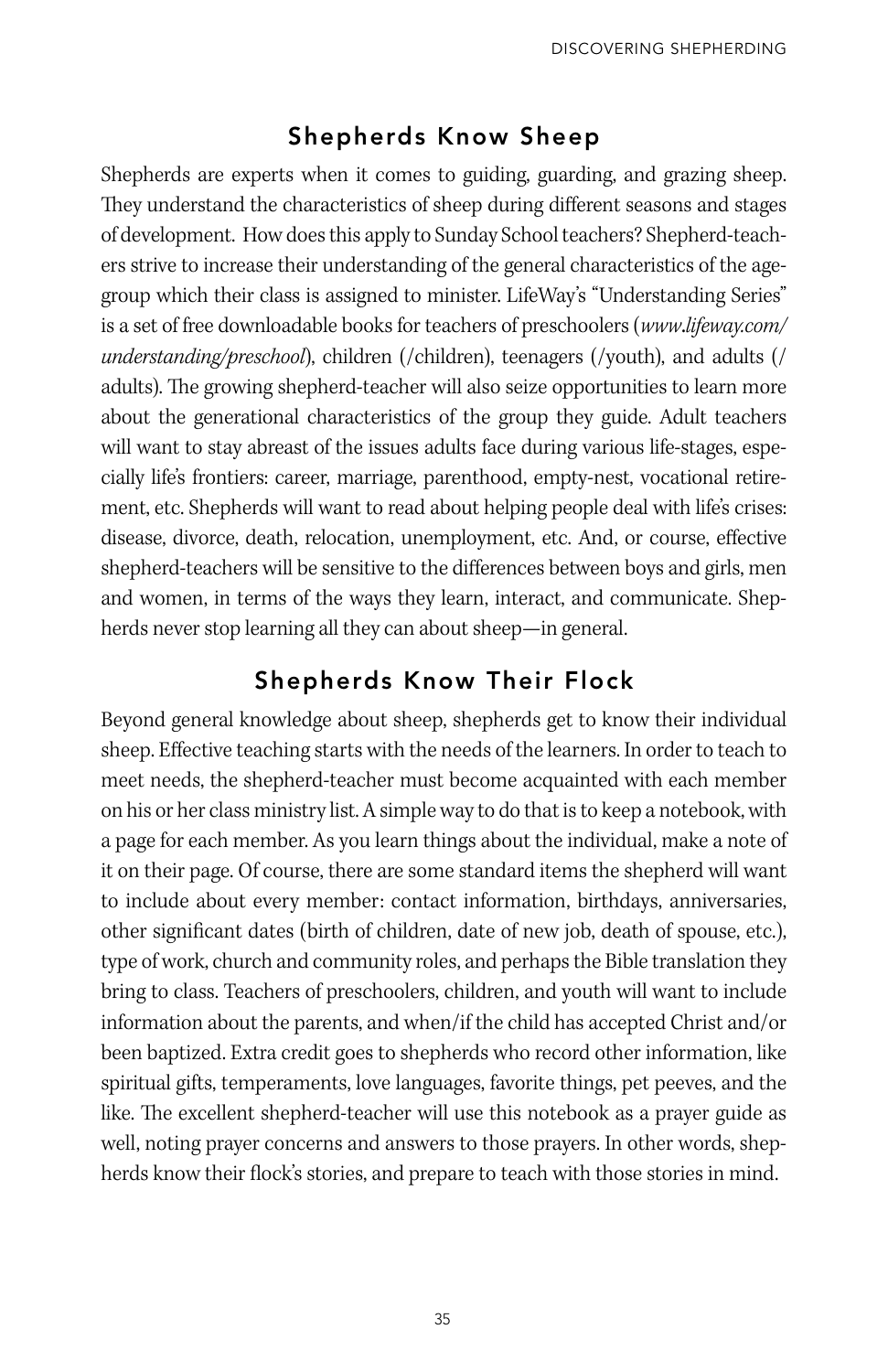#### The Shepherd's Preparation for Teaching

Effective teaching, as we've already seen, involves a lot more than getting through the content of Scripture. Just like any other Bible teacher, the shepherd starts with the Scripture, reading it several times and perhaps in different translations before consulting the leader's guide or any other helps. He makes note of questions he'd like answered. She jots down words she'd like to understand better. Then the helps are used, and notes taken. Then comes the hard part, culling out all but the very best statements, questions, and activities to come up with a teaching plan. But the shepherd-teacher does one more thing. Throughout this entire process, the shepherd is thinking about the learners: their needs, their hopes, their hurts, their struggles, their decisions. He is asking, "Who would be encouraged by this passage?" "Who would be challenged?" Can you teach every lesson so that it meets the specific needs of every person every week? Of course not. But if you teach toward the needs of even one or two learners, you'll probably meet the needs of others as well.

#### Shepherd-Teaching Doesn't Have to Wait for Sunday

Imagine that you are preparing for next Sunday's lesson, based on 2 Corinthians 1. As you read verse 4, ("He comforts us in all our affliction, so that we may be able to comfort those who are in any kind of affliction, through the comfort we ourselves receive from God.") You recall that it has been about one year since Chris and Kathy lost their son Nathan in a tragic auto accident. Then you flash back to over a dozen years ago, the night your best friends Billy and Frieda called to frantically inform you that the same unthinkable thing had happened to their son Craig. The meaning of the Greek words translated "comfort" and "affliction" don't seem very important right then. Nor does the larger context of the passage. All you can think about is Chris and Kathy, Billy and Frieda. (The little bit of shepherd in me had to stop to cry just now.) You know what? A shepherd-teacher doesn't have to wait until Sunday to apply that passage. These two couples—real friends of mine—are at different places in their journey in regard to the impact of this Scripture on their stories. Frieda and Billy have become comforters; Chris and Kathy still need to be comforted. The good shepherd-teacher would approach this passage altogether differently if one of these dear couples was in his class. I hope you're grasping the subtle differences between shepherd-teachers and teacher-teachers. Neither is better than the other. They're just different. And suited for different roles.

#### Silence: The Shepherd's Secret Weapon

The experienced shepherd knows exactly what to say in the hospital emergency room or at the funeral home: nothing! Of course, that's hyperbole. The shepherd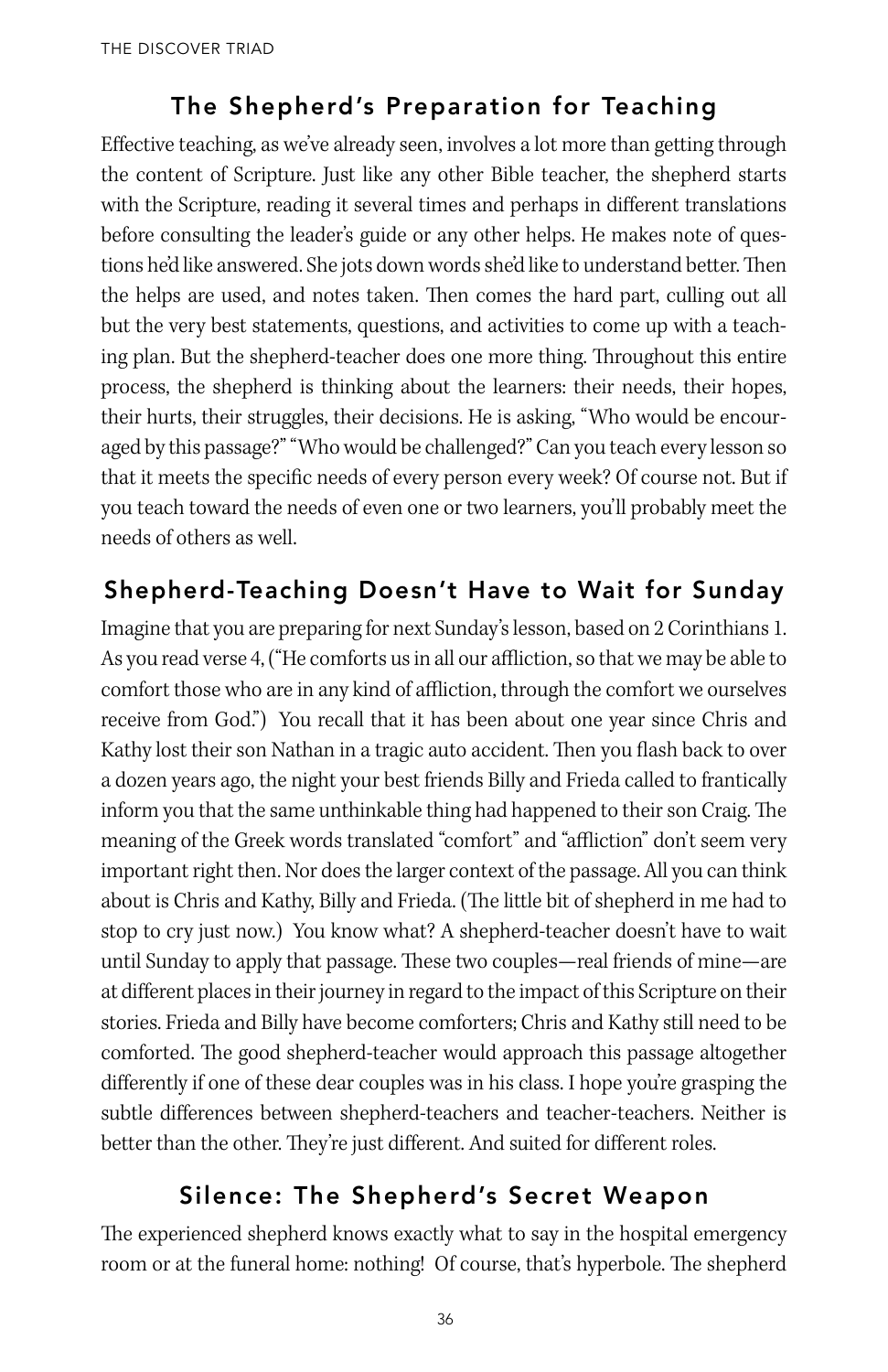of course says something. But not continuously. He has a sense of what to say and when to say it. A sheep herder with his flock is not constantly talking to them. But he is listening. Comforting with his presence. Watching for danger. The shepherd-teacher also understands the value of silence in the Bible study session. She asks a question, and gives learners time to gather their thoughts. He waits them out, knowing someone will answer if he can restrain himself from rescuing them. Some teachers get into the habit of responding between every learner comment. The solution? You guessed it: silence. After someone has shared, just sit there silently. Especially if you've conditioned the group to wait for you to respond, it may take a minute or two. But eventually, someone else will speak. And then another. Sometimes you might even call for a minute of silence. Ask a question, or read something, and ask the class to think about it for a minute (it will seem like five at first!) before anyone responds. You might even ask them to write something down during that time of silence, to "get their thoughts together," if you will. This is particularly effective if you have a group dominated by a few extroverts.

#### The Shepherd's Staff

Wow, this shepherding stuff looks like a full time job! Shepherding a Sunday School class is 24/7/365. Being a shepherd indeed can demand a lot of time and energy, especially, as is their nature, the shepherd tries to do it all by himself. The wise shepherd, however, enlists a team—the Shepherd's Staff if you will—that will assist in the shepherding, and share in the joy it brings. A class that is serious about shepherding will also enlist a team of Care (or Connect) Group leaders. A care/connect group leader is responsible for making a weekly contact with 5-7 men or women (men contacting men, women contacting women), and reporting needs and news to the teacher, directly or through the Connect leader. In smaller adult classes, the outreach, teaching, and inreach leader can "double up" as group leaders, just as workers in preschool and children's classes do. A class could reach an enrollment of 18-24 before additional leaders beyond the original three would be required. Yet the wise shepherd does not wait that long, but identifies and enlists care group leaders as the class grows. He trains the leaders in the use of the notebook and other shepherding skills. Who is the care group leader for the care group leaders? That would be either the teacher or the Connect leader. In a large class with a number of class leaders, the teacher will serve as the group leader for her team. I have seen dozens of different adaptations of this structure. The important thing is to establish a system where everyone is being shepherded. This is even more important if you are a teacher of a class and have a gift like teaching or exhortation. I know teachers with these gifts that do a great job as Sunday School teachers, as long as they compensate by having a great class organization.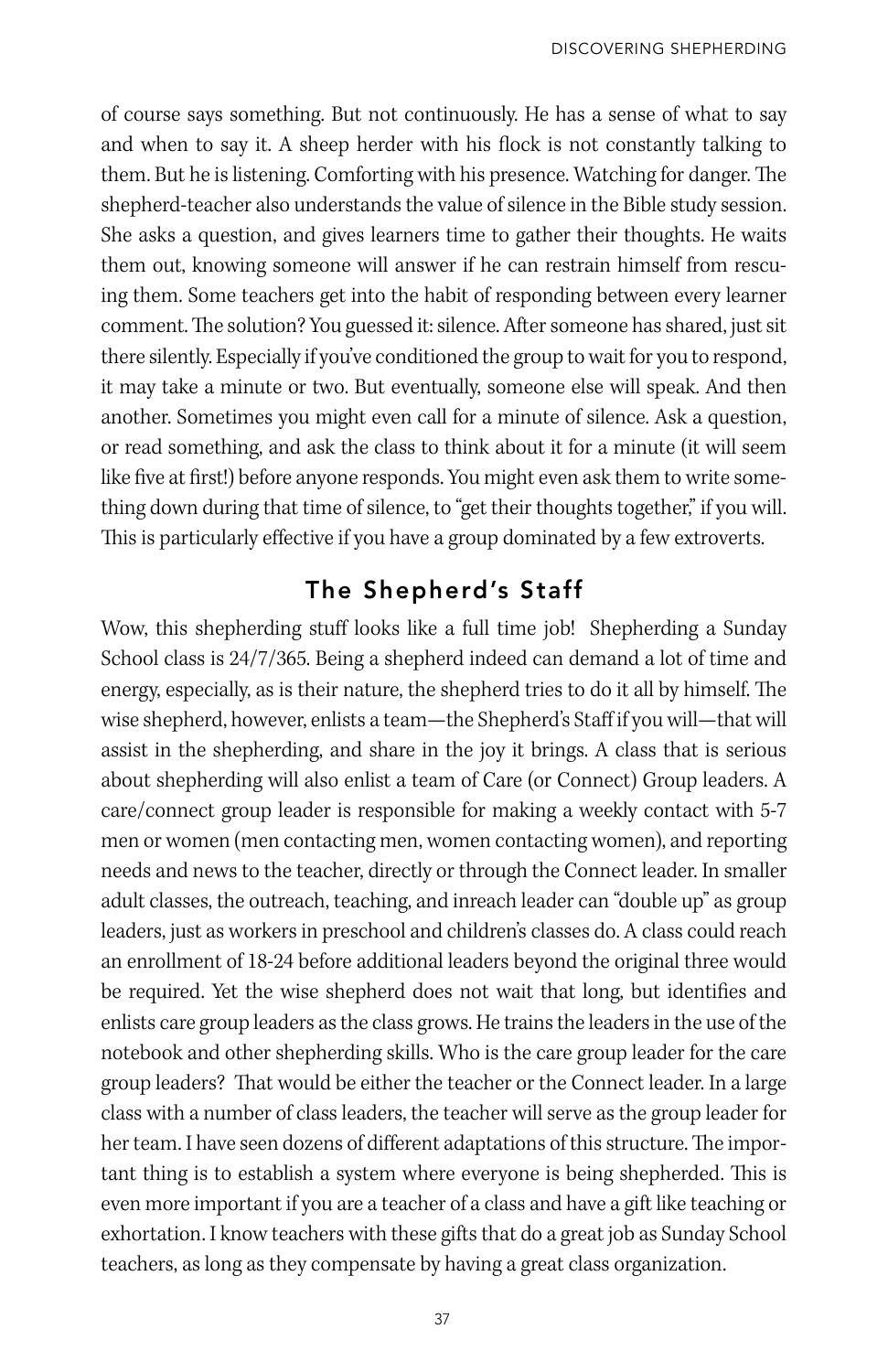#### Apprentices: The Way Shepherds Reproduce Themselves

I'm not positive, but I don't think you can earn a degree in sheep herding. So how does someone learn how to be a shepherd? By apprenticing with another shepherd. Great shepherd-teachers are always on the look out for someone that could be an apprentice. It would not be unusual for the apprentice to first demonstrate effectiveness and giftedness as a care/connect group leader. Another indicator of a possible apprentice would be someone who eagerly took an assignment, such as giving a 3-minute report on the ancient city of Ephesus, and did an outstanding job. Still another test might be asking the potential apprentice to function as the "designated listener" as described in the Stories section. Above all, the person should demonstrate a concern for people, an ability to connect ideas, and skill at drawing people into the discussion of Scripture and sharing of stories. After confirming the possibility through prayer, approach the individual with the idea of becoming your apprentice teacher. Be sure they understand that you're not just looking for a substitute or a permanent associate. You want to help him develop to the point that he can shepherd his own class in the future.

#### Jesus: The Shepherd's Ultimate Example

The chief Shepherd (1 Pet 5:4), the good Shepherd (John 10:11), the great Shepherd (Heb 13:20), the One who is "the shepherd and guardian of our souls" (1 Pet 2:25), is the supreme example of what it means to be a shepherd. The Bible says that when Jesus "saw the crowds, He felt compassion for them, because they were weary and worn out, like sheep without a shepherd" (Matt 9:36). Mark 6:34 records a similar statement preceding the feeding of the 5,000. John 10:1-16 records an extended teaching of Jesus about shepherding. Verses 14 and 15 provide the hallmark for a shepherd who allows the Good Shepherd to work through him or her: "I know My own sheep, and they know Me, as the Father knows Me, and I know the Father."

#### The Shepherd-Teacher's Reward

I am confident there will be eternal rewards for those who serve well as shepherdteachers and as members of a shepherd's staff. There are certainly rewards in the classroom, among them witnessing girls and boys, women and men "get it" in terms of understanding or applying Scripture truth. A special reward is to hear someone say after a lively discussion, "You know, I never thought about it that way. I think I was wrong on that point. Thanks for that great insight." A very great reward is witnessing one of your class members publicly profess Christ through baptism (by the way, that is the way Baptists "publicly profess" their faith!) But you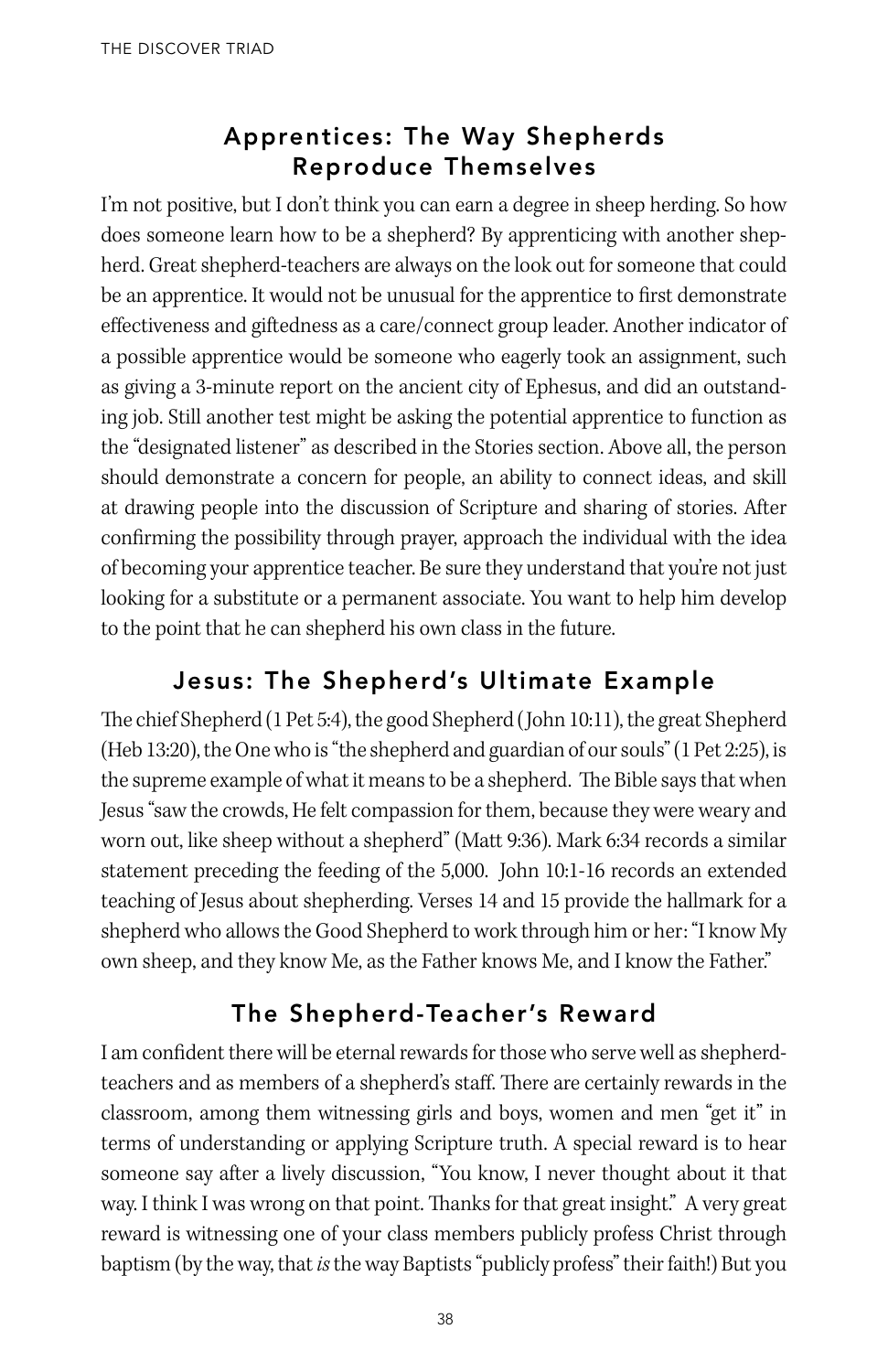CHAPTER TITLE

know what I think is the most special reward of all? When a preschooler comes up to you in a restaurant with his or her mom and/or dad and hugs you—because you're their Sunday School teacher. Or when a child shyly waves at you across the supermarket—because you're their Sunday School teacher. Or when a student introduces you as "my Sunday School teacher" to a group of friends at a basketball game. Or when you walk into a hospital room, and the face of the patient lights up, and with apparent joy in her voice, introduces you to her family, "Everyone, this is my Sunday School teacher." There may be higher callings. There may be more glamorous callings. There may be more prestigious callings. But I doubt if there are any more rewarding callings than that of a Sunday School teacher, especially one who implements the Discover Triad: leading a group of people to enjoy fellowship around the open Word of God, teaching one another through passionate discussions of Scripture, encouraging one another through meaningful stories, and caring for one another through a system of shepherding. That's the kind of class I would love to be a part of. It's the kind of class that can penetrate the spiritual lostness around us, one friend, relative, associate, or neighbor at a time. My prayer is that yours will become that kind of class, as you implement the Discover Triad. Many blessings!

#### Epilogue: The Heart of the Discover Triad

Hopefully you've heard my heart as you've read this book. Just in case you have any doubts, I believe that the most important of the three facets of the triad is scripture: teaching and studying the Bible. That's been the most important "what" of the Sunday School movement since its early beginnings. But what I would like you to take away from this book is a fresh perspective on the "why" of Bible study through Sunday School.

The Discover Triad revolves around the facet of stories. What if your Sunday School class became a laboratory where you could not only share your story, but sharpen it, too? Why? So you could share it more effectively, more concisely, more interestingly. But it's not just about sharing your story; it's also about hearing other people's stories. At its heart, that's what shepherding is all about: inviting others to share their stories, then responding to their stories. In a sense, a shepherd is earning permission to be a part of another's story.

So what does that have to do with the purpose of Bible study? Simply this: no one's story is truly complete until it intersects with God's Story. One important purpose of Bible study, then, is to become so thoroughly knowledgeable of scripture that sharing God's story is second nature, as natural a part of conversation as sharing your own story.

39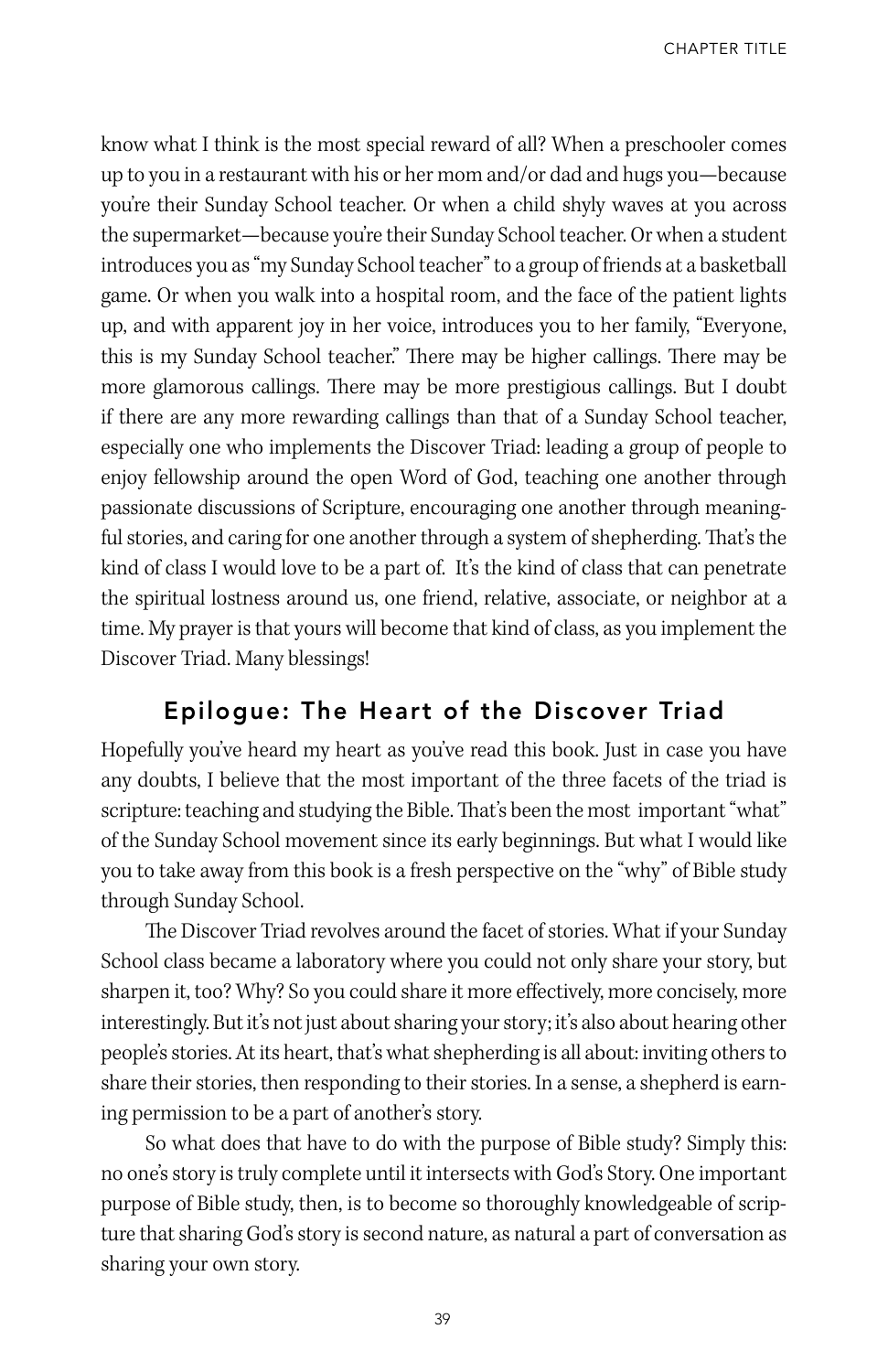I love to hear people's stories! It is amazing to me how willing people are to respond to the simple request, "Tell me your story." Sometimes they'll reciprocate, and I'll get to tell a portion of my story. Usually, I try to share a part of my story that connects with whatever portion of their story they shared. Then they share more. And so it continues. In a fascinating sort of way, such a conversation lends itself to "loving your neighbor as yourself." OK, so where does the scripture thing fit in? In fact, it can fit in very naturally. As you hear someone else's story, you might be able to say something like, "That reminds me of a Bible story we discussed in our Sunday School class recently." Or as you share your story, you might say, "I was reading a story from the Bible that really spoke to me." Sharing truths and stories from the Bible becomes just a natural part of your conversation with people, because you know the stories - they are in your heart, you heard and discussed them in Sunday School.

To me, that's a great reason for Sunday School! Not just filling our heads with facts and principles. But being equipped to share scripture and stories in a natural way as a part of our everyday conversations with people who need to know Christ. Jesus described the lost as people who are like sheep without a shepherd. A Sunday School class is a place where we can purpose together to help each other fulfill the Great Commandment and the Great Commission, using the tools of scripture, stories, and shepherding. I hope your class will catch a new vision of what a Sunday School class can be and do. May God bless you as you implement the Discover Triad.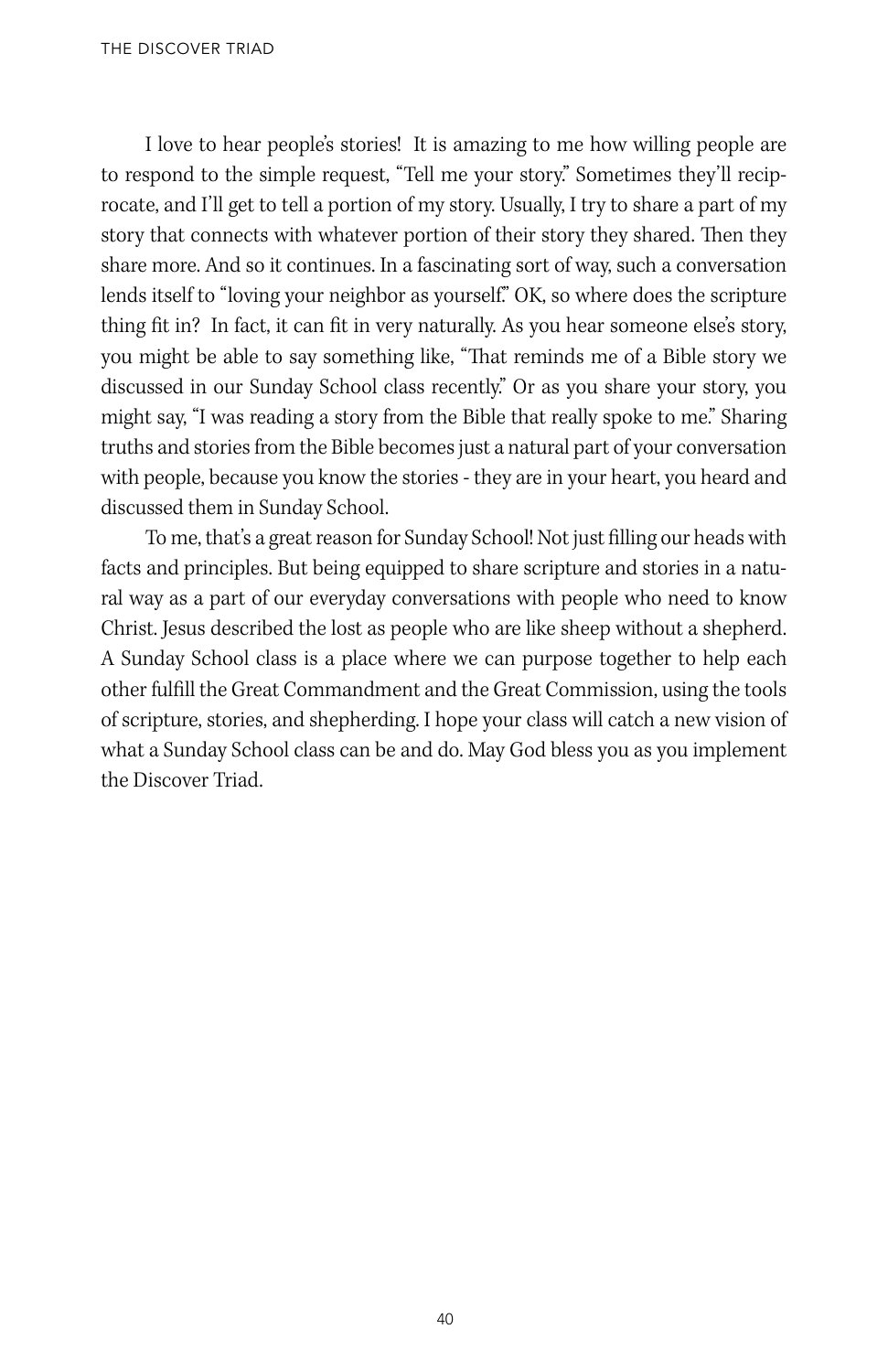### ENDNOTES

- 1. "Discover," Roget's New Millennium™ Thesaurus, First Edition (v 1.3.1) [online], cited 1 August 2007. Available from the Internet: thesaurus.reference.com/ browse/discover.
- 2. Thom S. Rainer, Surprising Insights from the Unchurched and Proven Ways to Reach Them (Grand Rapids, MI: Zondervan, 2001), 57-59.
- 3. Sidewalk Sunday School International [online], cited 30 August 2007. Available from the Internet: www.sidewalksundayschool.org.
- 4. Thomas J. Cook, "Adult Bible Teaching" [slide presentation], 29 September 1999 [cited 19 September 2007]. Available from the Internet: www.sschool.com/ SS\_Adult/tsld021.htm.
- 5. George Yates, Teaching That Bears Fruit (Ontario, Canada: Guardian Books, 2001), 34.
- 6. Ibid., 50.
- 7. Ibid., 11.
- 8. David Hammer, "Discovery Learning and Discovery Teaching," [cited 14 September 2007]. Available from the Internet: www2.physics.umd. edu/~davidham/discteach.pdf.
- 9. Nora Palmieri, "Discovery Through Teaching by Asking Questions," Great Books Summer Program [online], cited 14 September 2007. Available from the Internet: greatbookssummer.com/contentman/index.php?id=15.
- 10. Yates, 82.
- 11. Carrie Beth Tonks, "How to Answer Tough Questions from Kids," 18 January 2006 [cited 14 September 2007]. Available from the Internet: www.lifeway.com.
- 12. Stephen D. Brookfield and Stephen Preskill, Discussion as a Way of Teaching (San Francisco: Jossey-Bass, 1999), 85.
- 13. Ibid., 99-100.
- 14. Ibid., 56.
- 15. Ken Bogart and Karen Collins, "Workshop on Teaching Introductory Combinatorics by Guided Discovery," 11 August 2003 [cited 14 September 2007]. Available from the Internet: www.math.dartmouth.edu/archive/ kpbogart/public\_html/WorkshopAnnouncement.pdf.
- 16. Evelyn Daniel, "Lecture-Discussion Method," School of Information and Library Science, University of North Carolina, 21 July 1999 [cited 14 September 2007]. Available from the Internet: www.ils.unc.edu/daniel/214/lecture.html.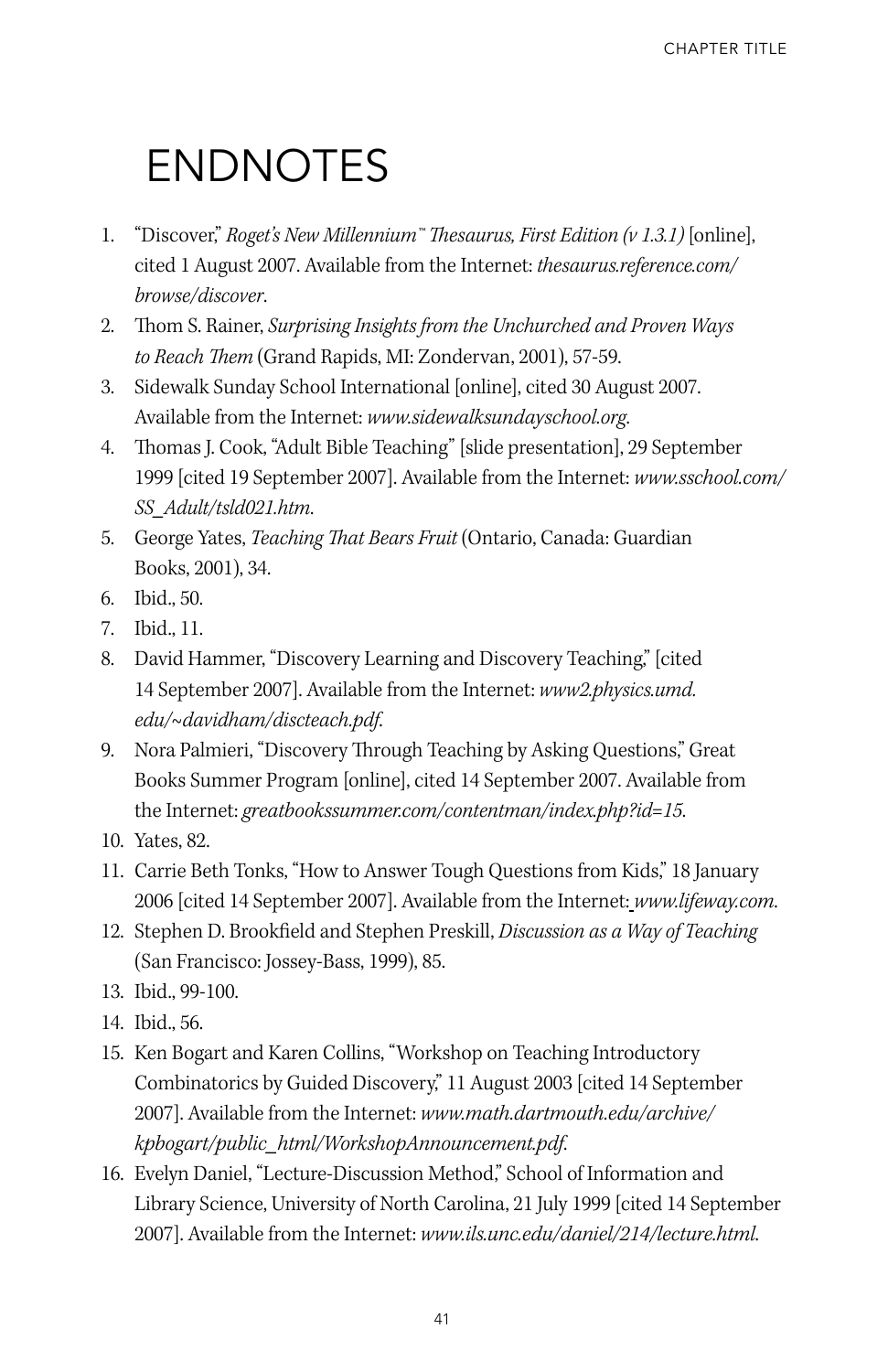- 17. Kenneth O. Gangel, "Learning Through the Lecture," [cited 14 September 2007]. Available from the Internet: www.bible.org.
- 18. Brookfield and Preskill, 69.
- 19. J.M. Price, Jesus the Teacher (Nashville: Convention Press, 1946, rev. 1981), 103.
- 20. Yates, 20.
- 21. Available on the Internet: carepages.com.
- 22. "Mats Story," cited 19 September 2007. Available on the Internet: www.share yourstory.org/webx/.eeb548c.
- 23. "One Family's Story," PBS [online], cited 14 September 2007. Available on the Internet: www.pbs.org/wnet/aalives/stories/108.html.
- 24. "Telling Stories and Learning Faith," cited 6 September 2007. Available on the Internet: storiesandfaith.blogspot.com.
- 25. Ibid.
- 26. Whitney Hopler, "Share Your Faith at Work," adapted from William Carl Peel, Going Public with Your Faith: Becoming a Spiritual Influence at Work (Grand Rapids, MI: Zondervan, 2003), cited 6 September 2007. Available from the Internet: www.crosswalk.com/careers/1219764/.
- 27. "Create Your Faith Story," Evangelical Lutheran Church in America (ECLA), cited 6 September 2007. Available on the Internet: www.faithsharingtoday. com/content/view/13/40/.
- 28. Dolly Haik-Adams Berthelot, "The Value of Story Sharing," cited 6 September 2007. Available on the Internet: www.berthelotconsulting.com.
- 29. Ibid.
- 30. Ibid.
- 31. Sue Moyer and Cindy S. Oliveri, "Strengthening Families and Communities by Sharing Life Stories," cited 6 September 2007. Available from the Internet: ohioline.osu.edu/hyg-fact/5000/5227.html.
- 32. "Joseph Bruchac, on Sharing Stories," The Kennedy Center [online], cited 6 September 2007. Available on the Internet: artsedge.kennedy-center.org/ content/3290/.
- 33. Kenneth O. Gangel, "Tell Me a Story," cited 6 September 2007. Available on the Internet: www.bible.org.
- 34. Brookfield and Preskill, 92-93.
- 35. Paul Grobstein, "Social Organization as Applied Neurobiology: The Value of Stories and Story Sharing," cited 17 September 2007. Available on the Internet: www.serendip.brynmawr.edu.
- 36. David Francis, Spiritual Gifts: A Practical Guide to How God Works Through You (Nashville, TN: LifeWay, 2003), 77-78.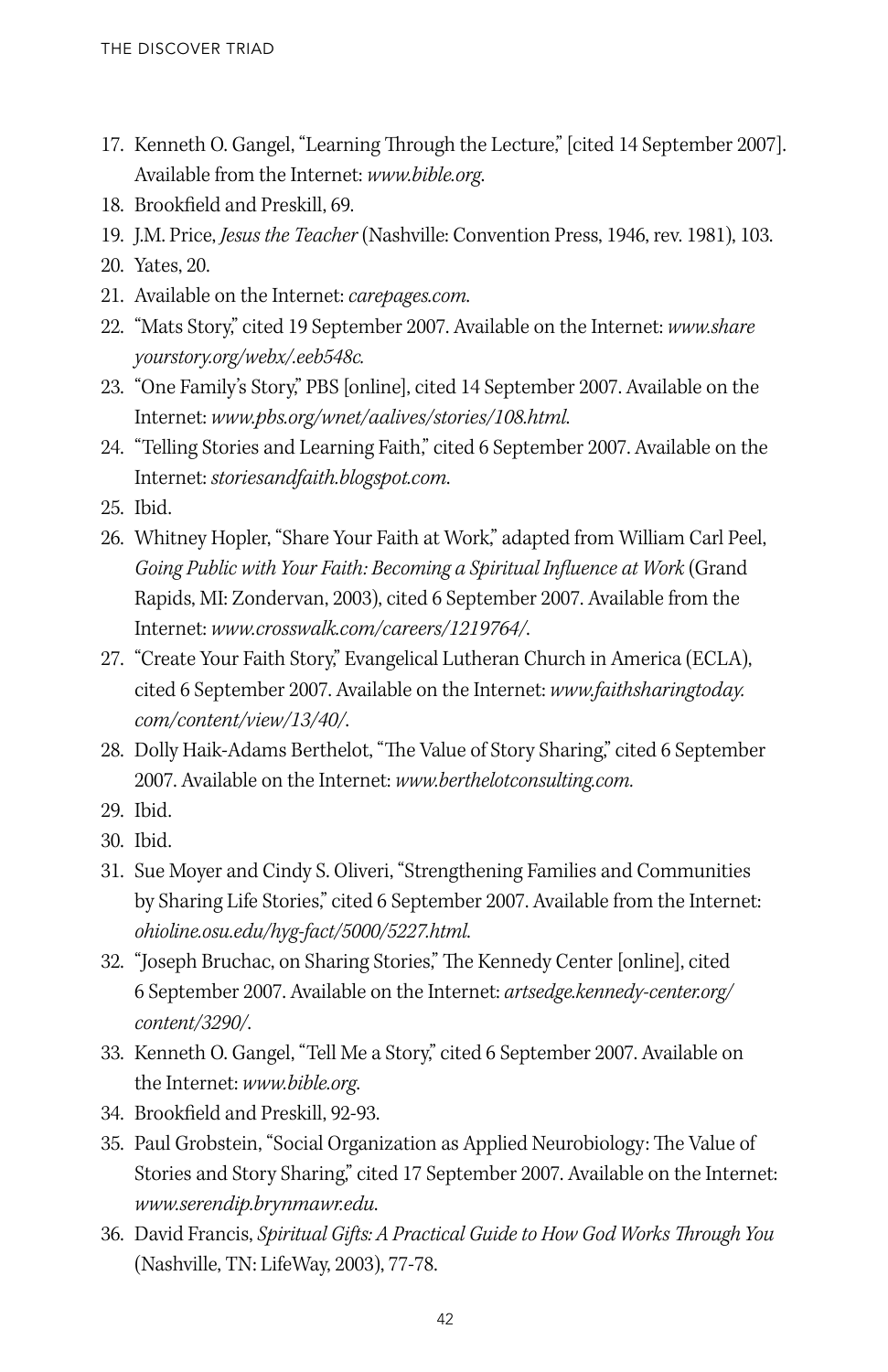### **My FRAN Prayer List**

The power of prayer should not be underestimated. Think of individuals in the four FRAN groups and list their names below. Then covenant with God to pray for these individuals daily. Pray for the opportunity to invite these persons to church or Sunday School.

**INVITED** 

**NAME**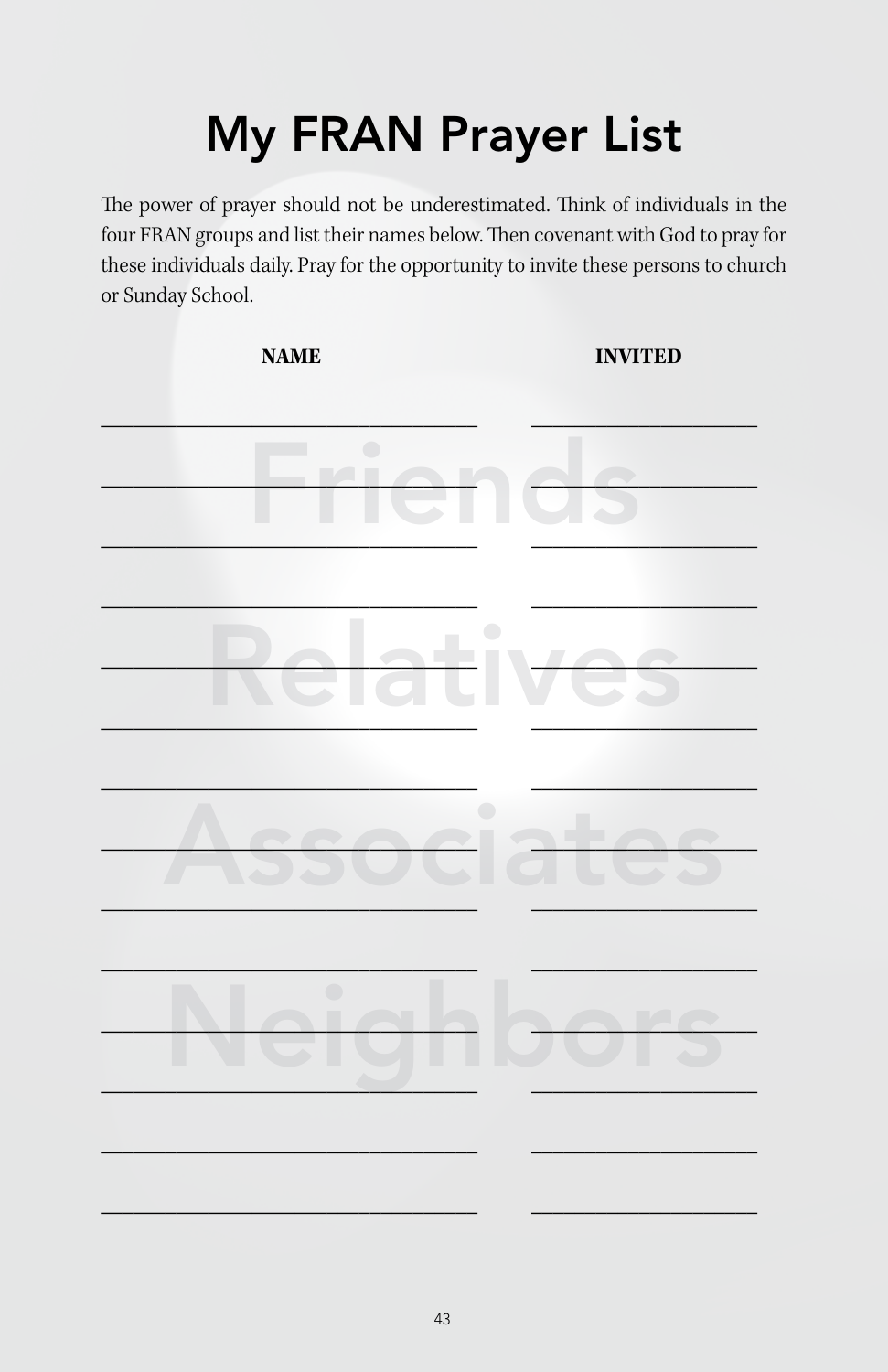| <b>Care Group Member</b> |                                                                                                                                                                                                                                                                                                                                                     |
|--------------------------|-----------------------------------------------------------------------------------------------------------------------------------------------------------------------------------------------------------------------------------------------------------------------------------------------------------------------------------------------------|
|                          |                                                                                                                                                                                                                                                                                                                                                     |
|                          |                                                                                                                                                                                                                                                                                                                                                     |
|                          |                                                                                                                                                                                                                                                                                                                                                     |
|                          | $\begin{picture}(180,10) \put(0,0){\line(1,0){10}} \put(10,0){\line(1,0){10}} \put(10,0){\line(1,0){10}} \put(10,0){\line(1,0){10}} \put(10,0){\line(1,0){10}} \put(10,0){\line(1,0){10}} \put(10,0){\line(1,0){10}} \put(10,0){\line(1,0){10}} \put(10,0){\line(1,0){10}} \put(10,0){\line(1,0){10}} \put(10,0){\line(1,0){10}} \put(10,0){\line($ |
|                          |                                                                                                                                                                                                                                                                                                                                                     |
| Vocation                 |                                                                                                                                                                                                                                                                                                                                                     |
| Christian? □ Yes □ No    |                                                                                                                                                                                                                                                                                                                                                     |
| Family Members           | <u> 1980 - Johann Stein, marwolaethau a bhann an t-Amhair an t-Amhair an t-Amhair an t-Amhair an t-Amhair an t-A</u>                                                                                                                                                                                                                                |
|                          |                                                                                                                                                                                                                                                                                                                                                     |
|                          |                                                                                                                                                                                                                                                                                                                                                     |
|                          |                                                                                                                                                                                                                                                                                                                                                     |
|                          |                                                                                                                                                                                                                                                                                                                                                     |
|                          |                                                                                                                                                                                                                                                                                                                                                     |
|                          |                                                                                                                                                                                                                                                                                                                                                     |
| Other Important Dates    |                                                                                                                                                                                                                                                                                                                                                     |
| Event                    | Date                                                                                                                                                                                                                                                                                                                                                |
|                          |                                                                                                                                                                                                                                                                                                                                                     |
|                          |                                                                                                                                                                                                                                                                                                                                                     |
|                          |                                                                                                                                                                                                                                                                                                                                                     |
| Prayer Needs             |                                                                                                                                                                                                                                                                                                                                                     |
|                          |                                                                                                                                                                                                                                                                                                                                                     |
|                          |                                                                                                                                                                                                                                                                                                                                                     |
|                          |                                                                                                                                                                                                                                                                                                                                                     |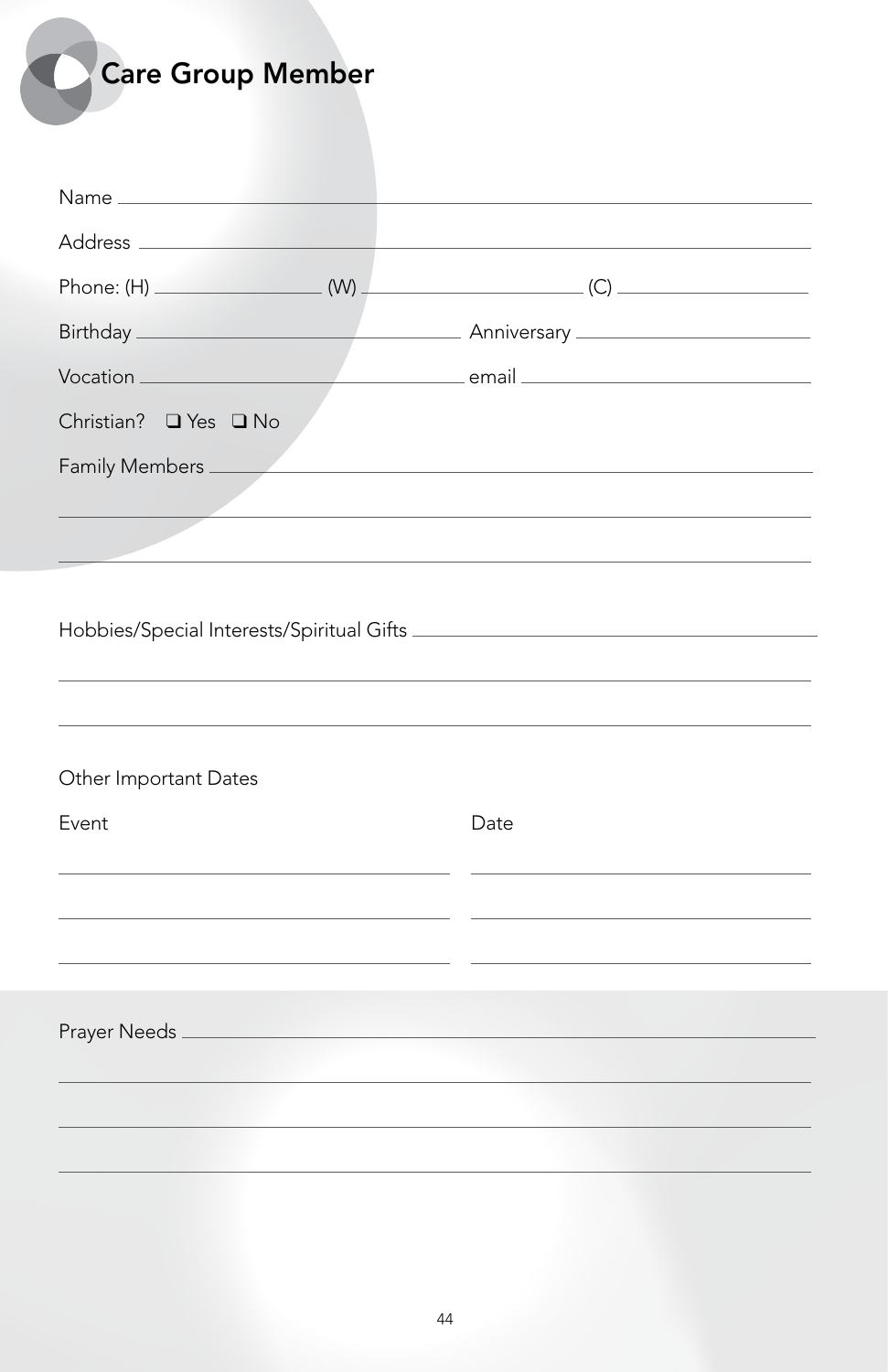Care Group Member

| Christian? □ Yes □ No                                                                                                  |      |
|------------------------------------------------------------------------------------------------------------------------|------|
|                                                                                                                        |      |
|                                                                                                                        |      |
| Other Important Dates                                                                                                  |      |
| Event                                                                                                                  | Date |
|                                                                                                                        |      |
| Prayer Needs <u>experience</u> and the property of the second service and the service of the service of the service of |      |
|                                                                                                                        |      |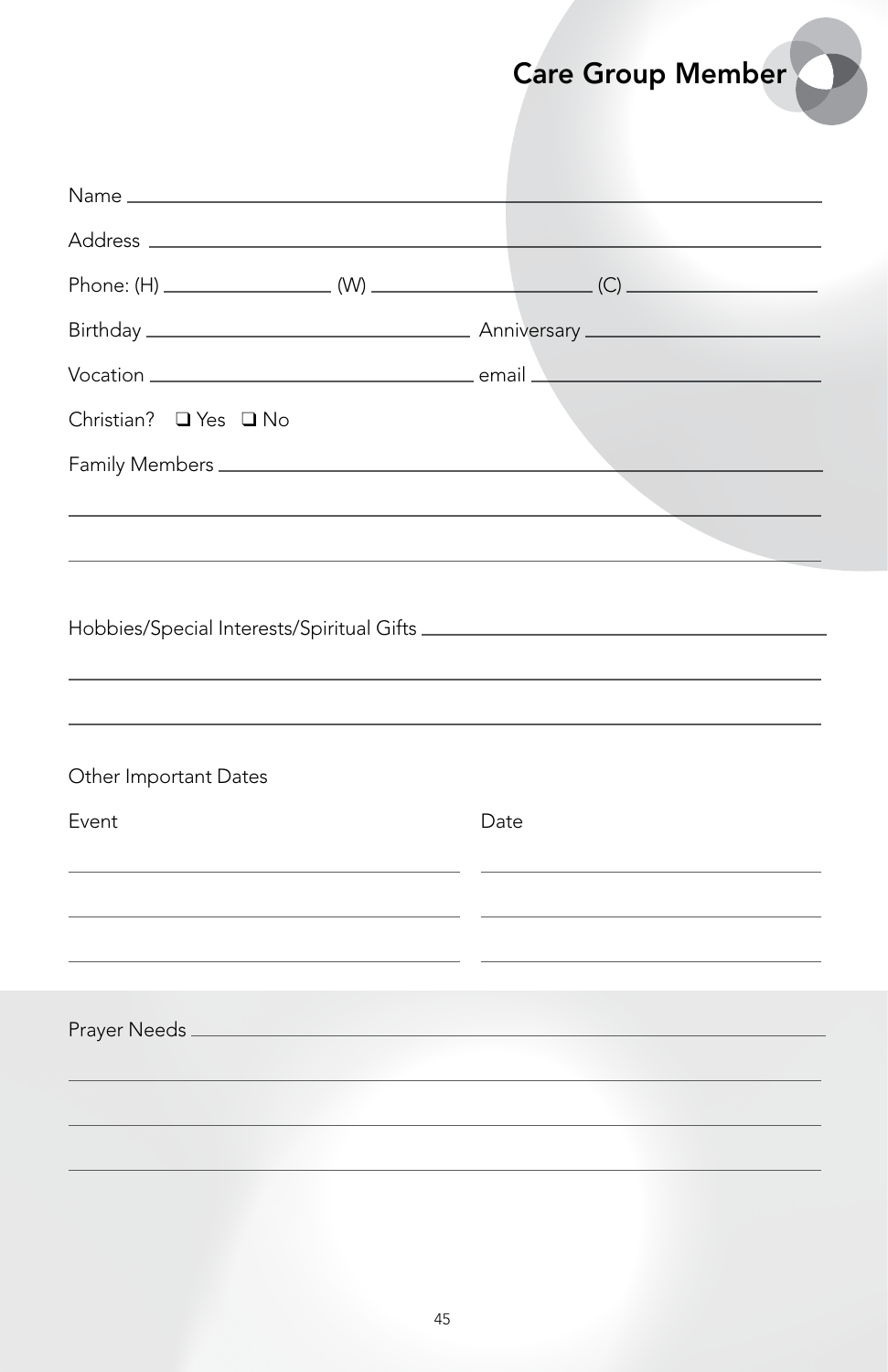**THE DISCOVER TRIAD** Care Group Member

|                       | $(C)$ and the contract of $(C)$ and the contract of $(C)$ and the contract of $(C)$ and the contract of $(C)$ |
|-----------------------|---------------------------------------------------------------------------------------------------------------|
|                       |                                                                                                               |
|                       |                                                                                                               |
| Christian? □ Yes □ No |                                                                                                               |
|                       |                                                                                                               |
|                       |                                                                                                               |
|                       |                                                                                                               |
|                       |                                                                                                               |
|                       |                                                                                                               |
|                       |                                                                                                               |
|                       |                                                                                                               |
| Other Important Dates |                                                                                                               |
| Event                 | Date                                                                                                          |
|                       |                                                                                                               |
|                       |                                                                                                               |
|                       |                                                                                                               |
|                       |                                                                                                               |
|                       |                                                                                                               |
|                       |                                                                                                               |
|                       |                                                                                                               |
|                       |                                                                                                               |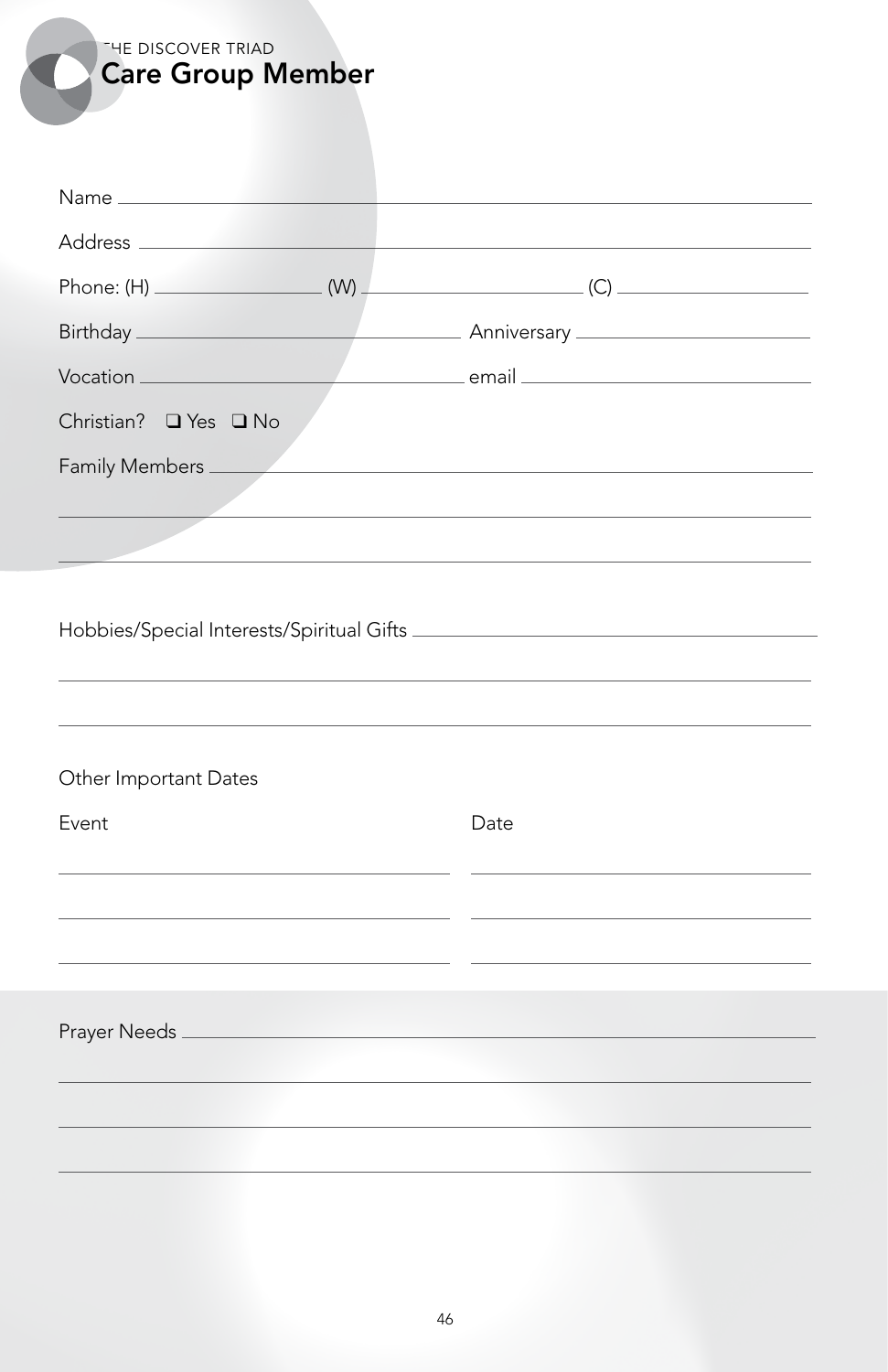

|                       | <u>and the state of the state of the state of the state of the state of the state of the state of the state of the state of the state of the state of the state of the state of the state of the state of the state of the state</u> |
|-----------------------|--------------------------------------------------------------------------------------------------------------------------------------------------------------------------------------------------------------------------------------|
|                       |                                                                                                                                                                                                                                      |
|                       |                                                                                                                                                                                                                                      |
|                       |                                                                                                                                                                                                                                      |
| Christian? □ Yes □ No |                                                                                                                                                                                                                                      |
|                       |                                                                                                                                                                                                                                      |
| Other Important Dates |                                                                                                                                                                                                                                      |
| Event                 | Date                                                                                                                                                                                                                                 |
|                       |                                                                                                                                                                                                                                      |